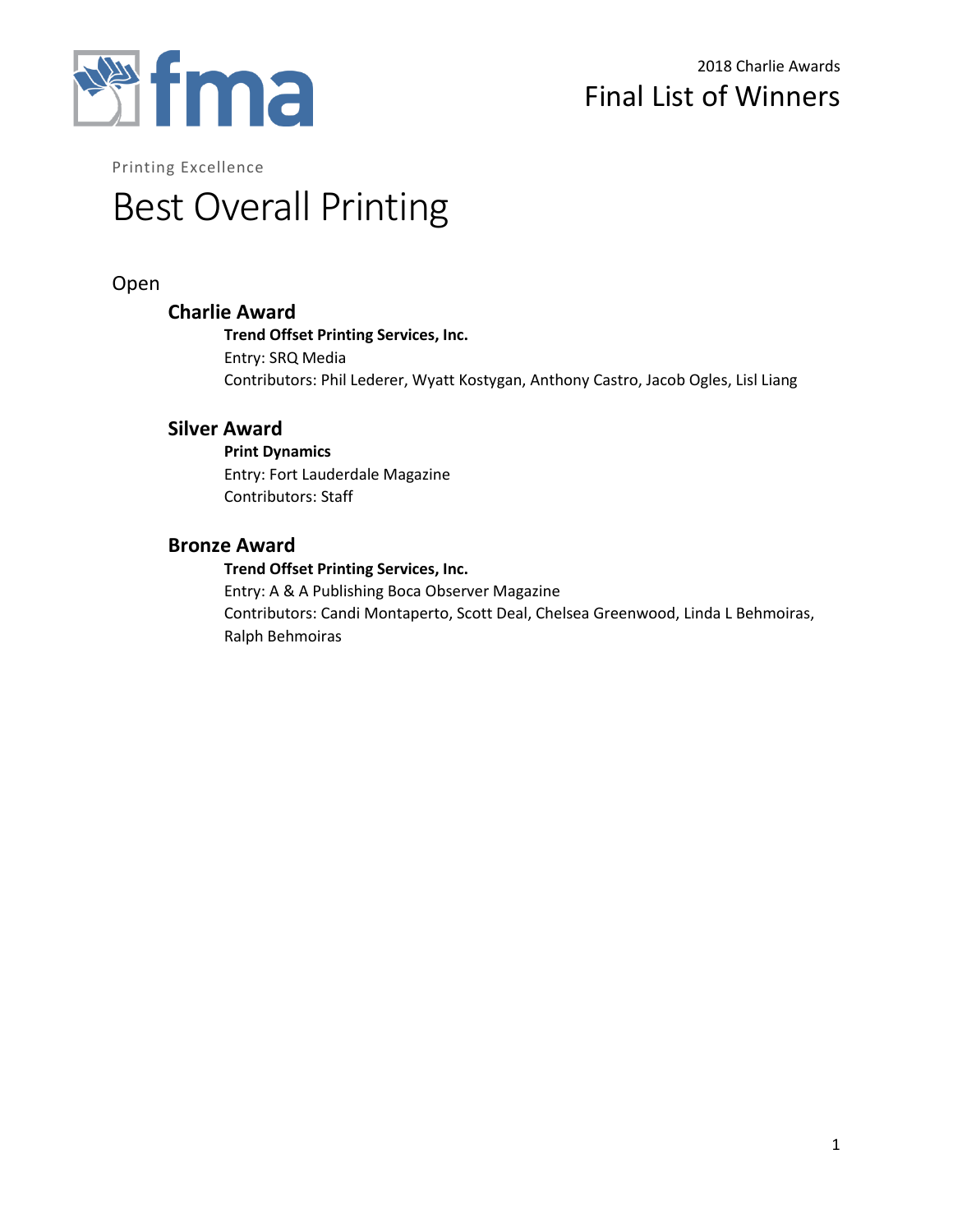

# Best Writing: Feature

# Association

# **Charlie Award**

**BizEd**

Entry: "Building On Blockchain," March/April 2018 Contributors: Tricia Bisoux

## **Silver Award**

**The Tropical Garden** Entry: Summer in the Arctic Contributors: Kenneth Setzer

# Trade/Technical

## **Charlie Award**

**Internal Auditor** Entry: Audit in an Age of Intelligent Machines Contributors: Tim McCollum

## **Silver Award**

**Naples REALTOR** Entry: Our Big Melting Pot

Contributors: Lori Johnston

# **Bronze Award**

#### **South Florida Business & Wealth**

Entry: SFBW-The Gift is You, by Andrea Richard; Oct. 2017 Contributors: Andrea Richard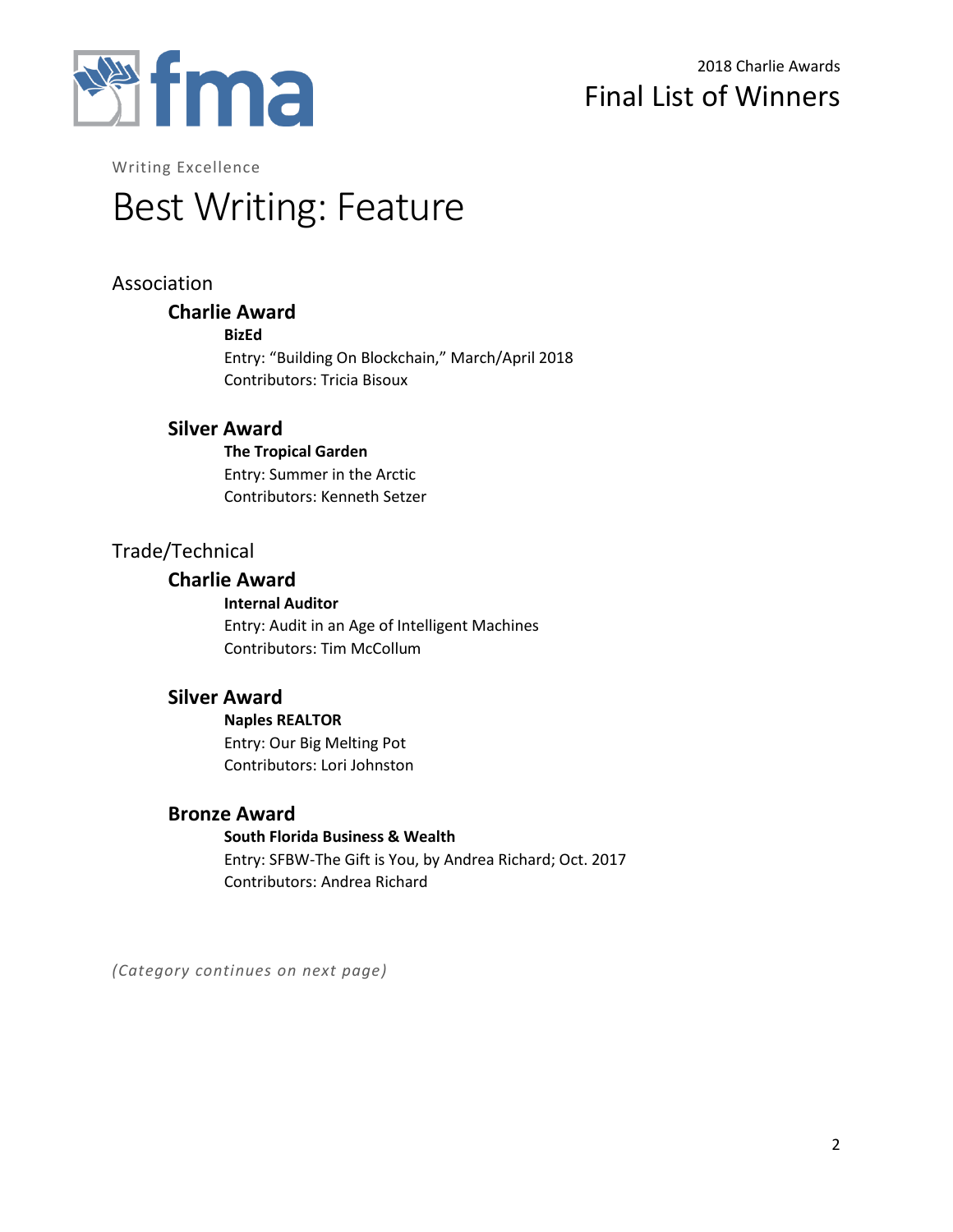

## Consumer: Circulation Under 20,000

## **Charlie Award**

**Lifestyle Magazine-Las Olas** Entry: Truth to Power; July 2017 Contributors: Kevin Kaminski

# **Silver Award**

**Island Origins** Entry: Hidden Sounds of the Caribbean Contributors: Bekim Rauseo

## **Bronze Award**

### **Gasparilla Island Magazine** Entry: The Spooky Side of Gasparilla Island Contributors: Marcy Shortuse

## Consumer: Circulation 20,000 and Over

# **Charlie Award**

#### **Gulfshore Life**

Entry: 'I Made This for You' Contributors: David Sendler, Nathan Hill

## **Silver Award**

### **Orlando magazine**

Entry: The Healing Contributors: Michael McLeod

## **Bronze Award**

**Fort Lauderdale Magazine** Entry: Mr. Birch's Gift

Contributors: Erik Petersen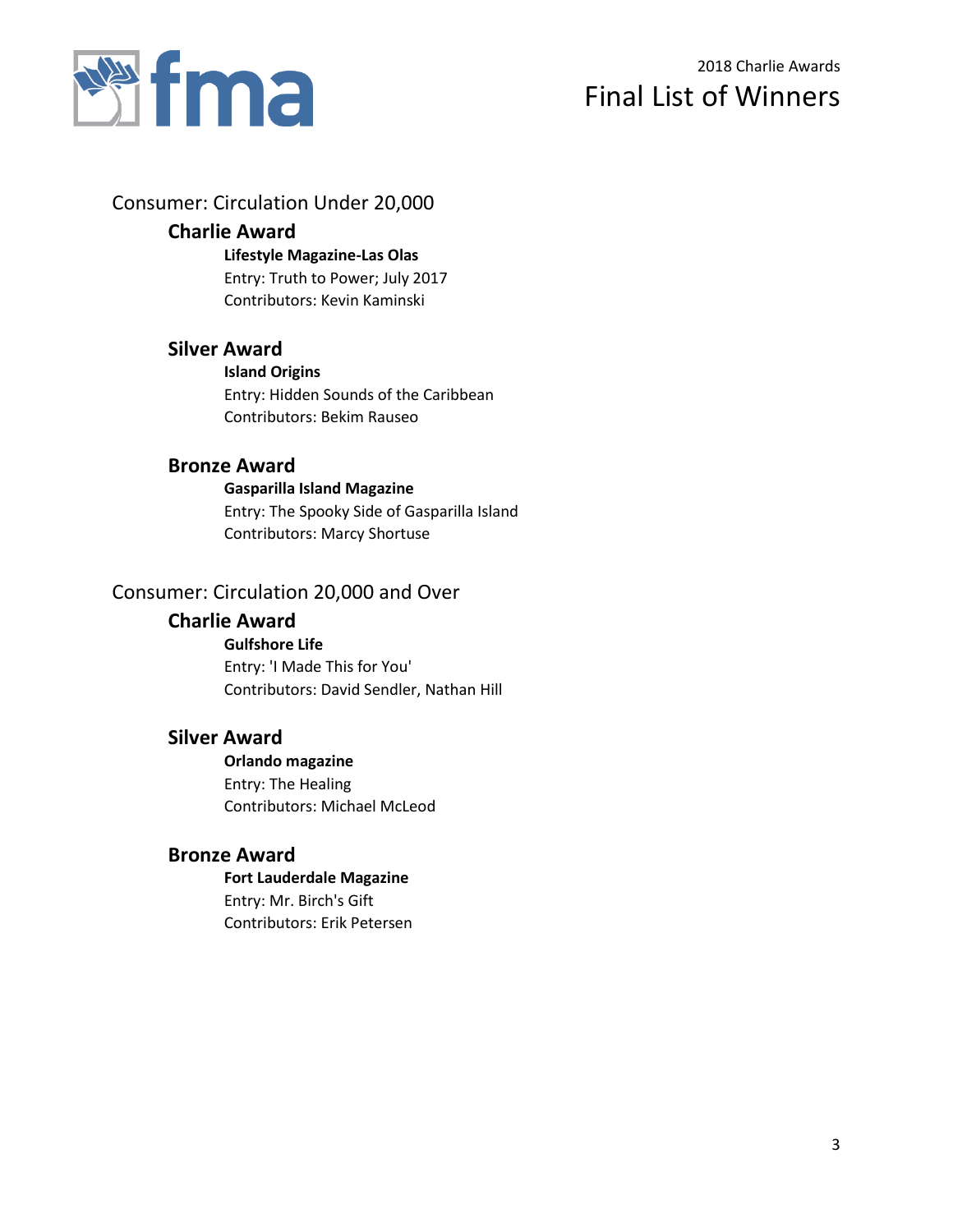

# Best Writing: Public Service Coverage

# Association

## **Charlie Award**

**The Tropical Garden** Entry: Post-Hurricane Irma Blog Contributors: Nannette Zapata

# Consumer: Circulation Under 20,000

## **Charlie Award**

**Healthy Living** Entry: Is There a Doctor in the House Contributors: Staff

# **Silver Award**

**Gold Coast** Entry: A Million Crises Contributors: Ben Wolford

# **Bronze Award**

**Gasparilla Island Magazine** Entry: Captains of Clean Water Contributors: Susan Erwin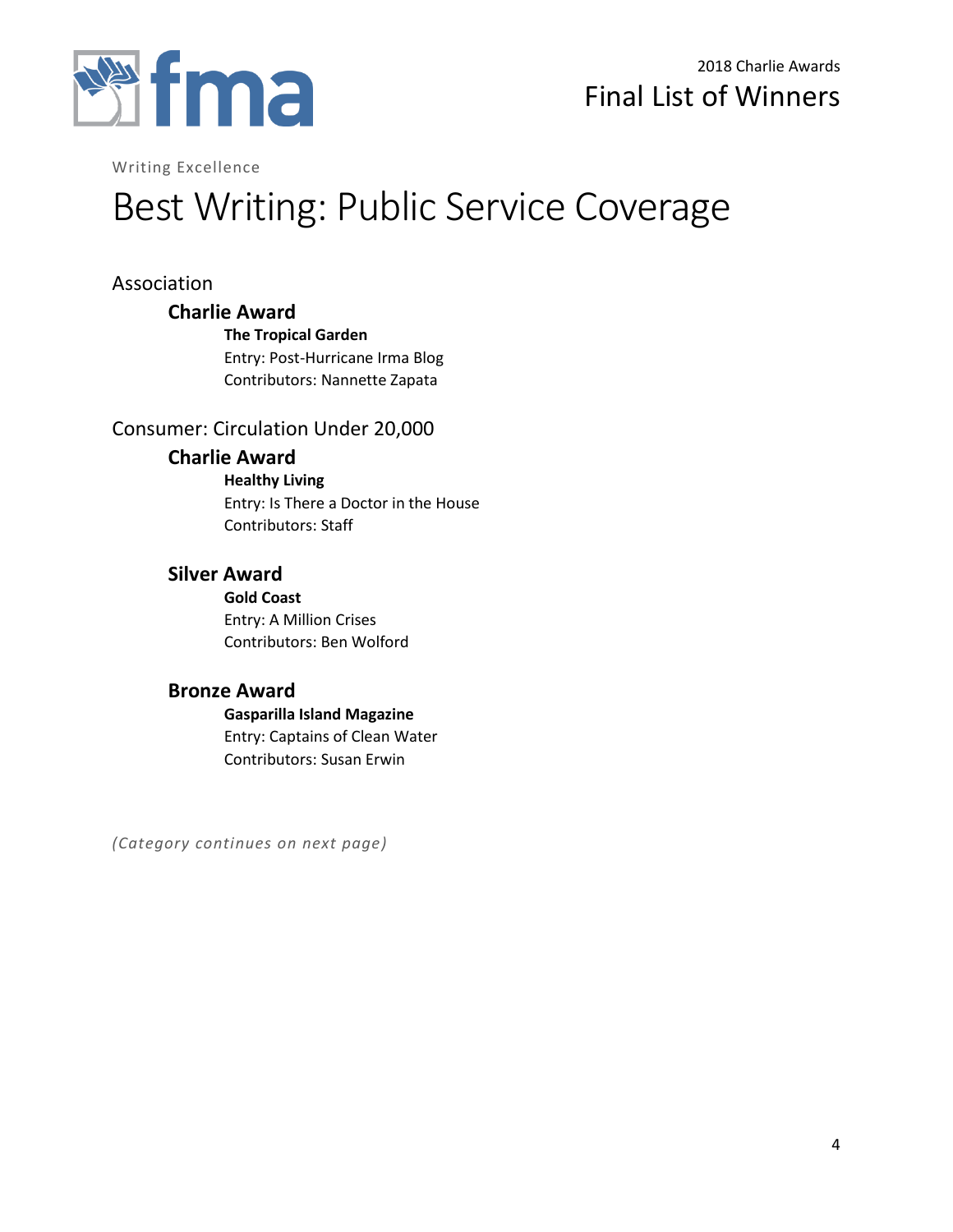

# Consumer: Circulation 20,000 and Over

### **Charlie Award**

**Florida Trend** Entry: Water World Contributors: Mike Vogel

## **Silver Award**

**Sarasota Magazine** Entry: Rescuing the Reefs Contributors: Tony D'Souza

## **Bronze Award**

**Sarasota Magazine** Entry: Road to Redemption Contributors: Cooper Levey-Baker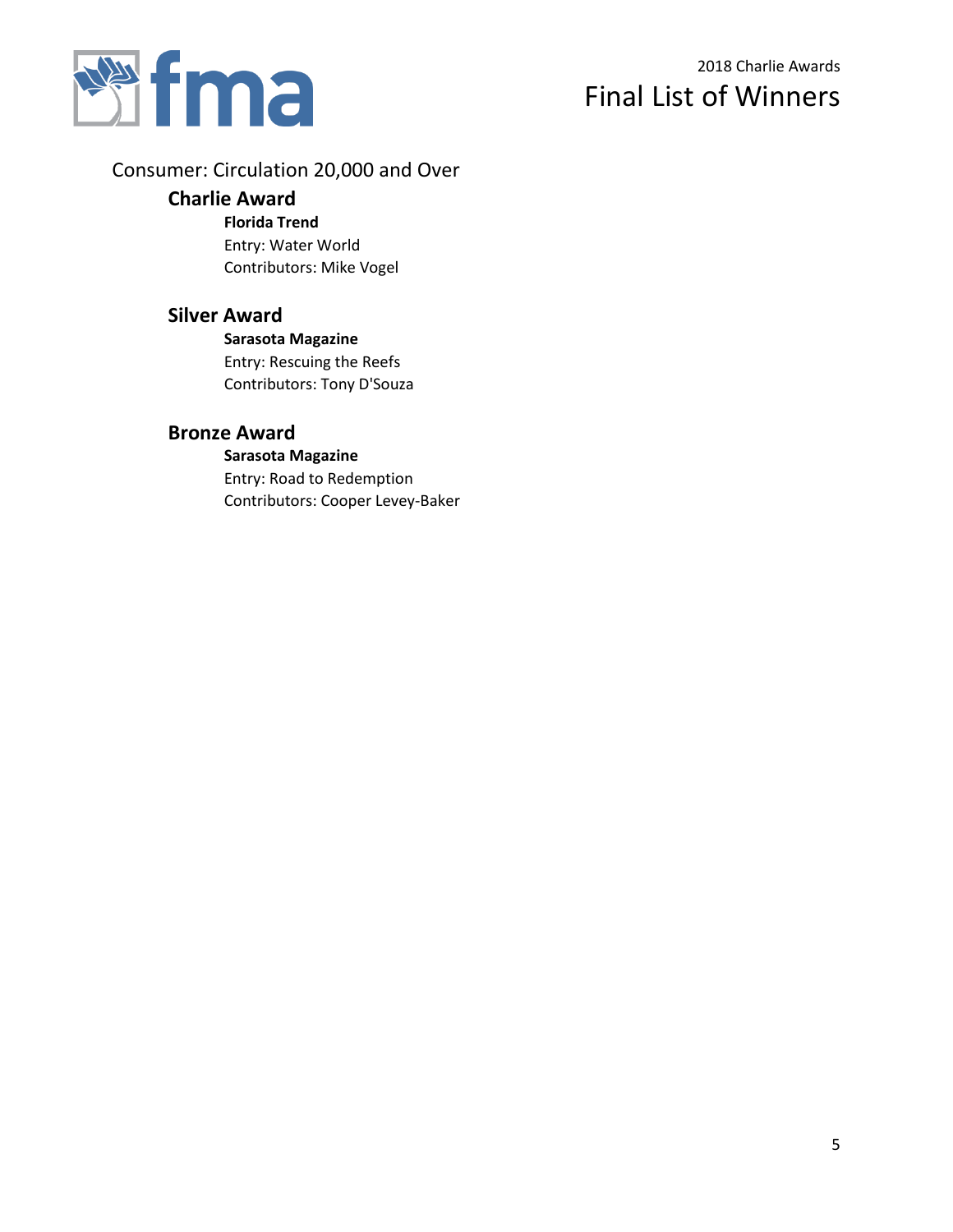

# Best Writing: Humor

# All Consumer

## **Charlie Award**

**Sarasota Magazine** Entry: Chatterbox June 17 Contributors: Robert Plunket

## **Silver Award**

**Sarasota Magazine** Entry: Chatterbox August 17 Contributors: Robert Plunket

## **Bronze Award**

#### **Sarasota Scene**

Entry: Laughing Matters Contributors: Darcy Kelly-Laviolette, Ryan G Van Cleave, Julie Milton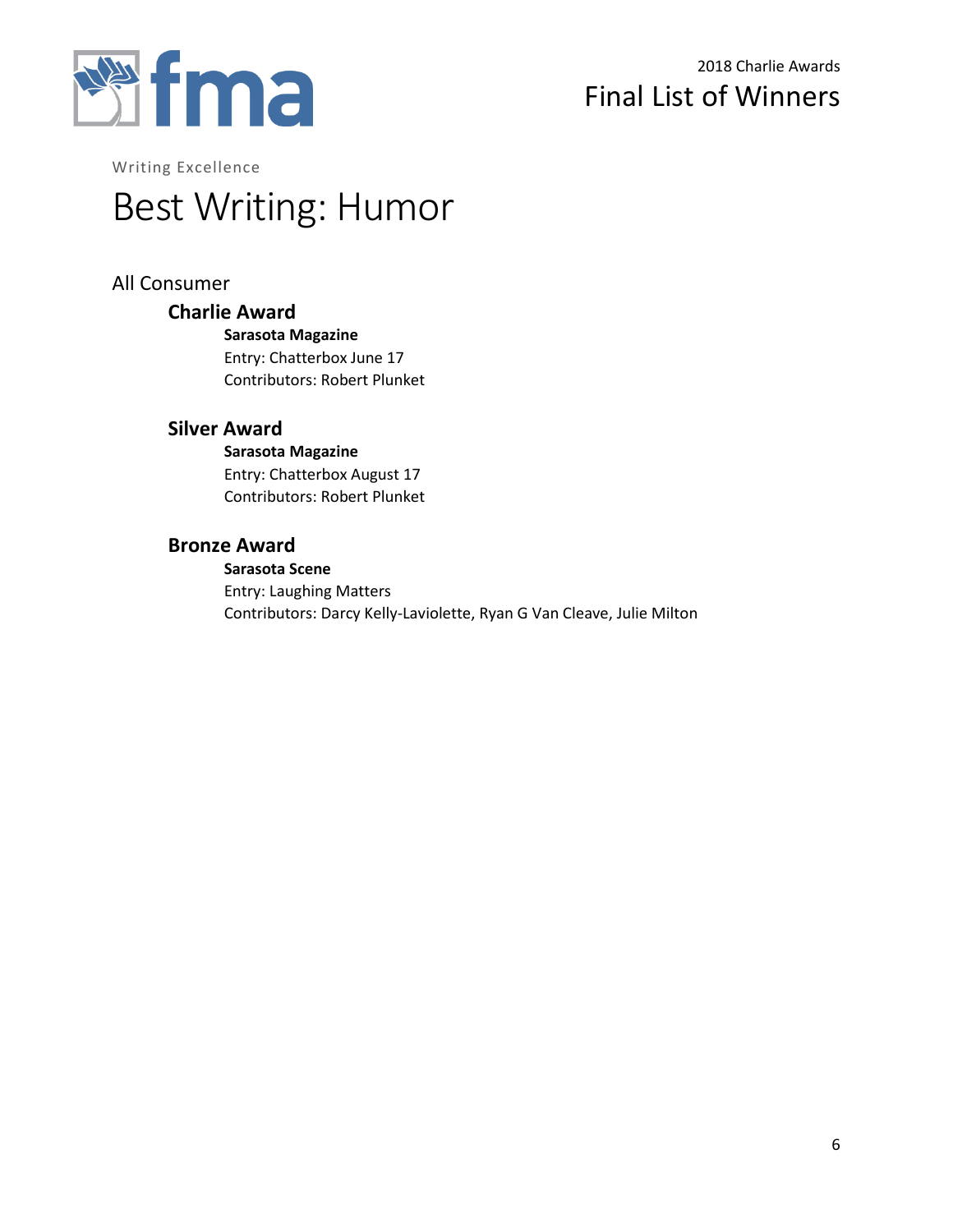

# Best Writing: Service Feature

# Association/Trade/Technical

## **Charlie Award**

**Today's FDA** Entry: Rx for Dentists Contributors: Staff

# **Silver Award**

**The Tropical Garden** Entry: Making Water Better Contributors: Georgia Tasker

# Consumer: Circulation 20,000 and Over

# **Charlie Award**

**Sarasota Magazine** Entry: Flour Power Contributors: Cooper Levey-Baker

# **Silver Award**

**inWeston** Entry: "Doggone Fabulous"

Contributors: Alison Ryan

# **Bronze Award**

**Sarasota Magazine** Entry: Into the Wild Contributors: Cooper Levey-Baker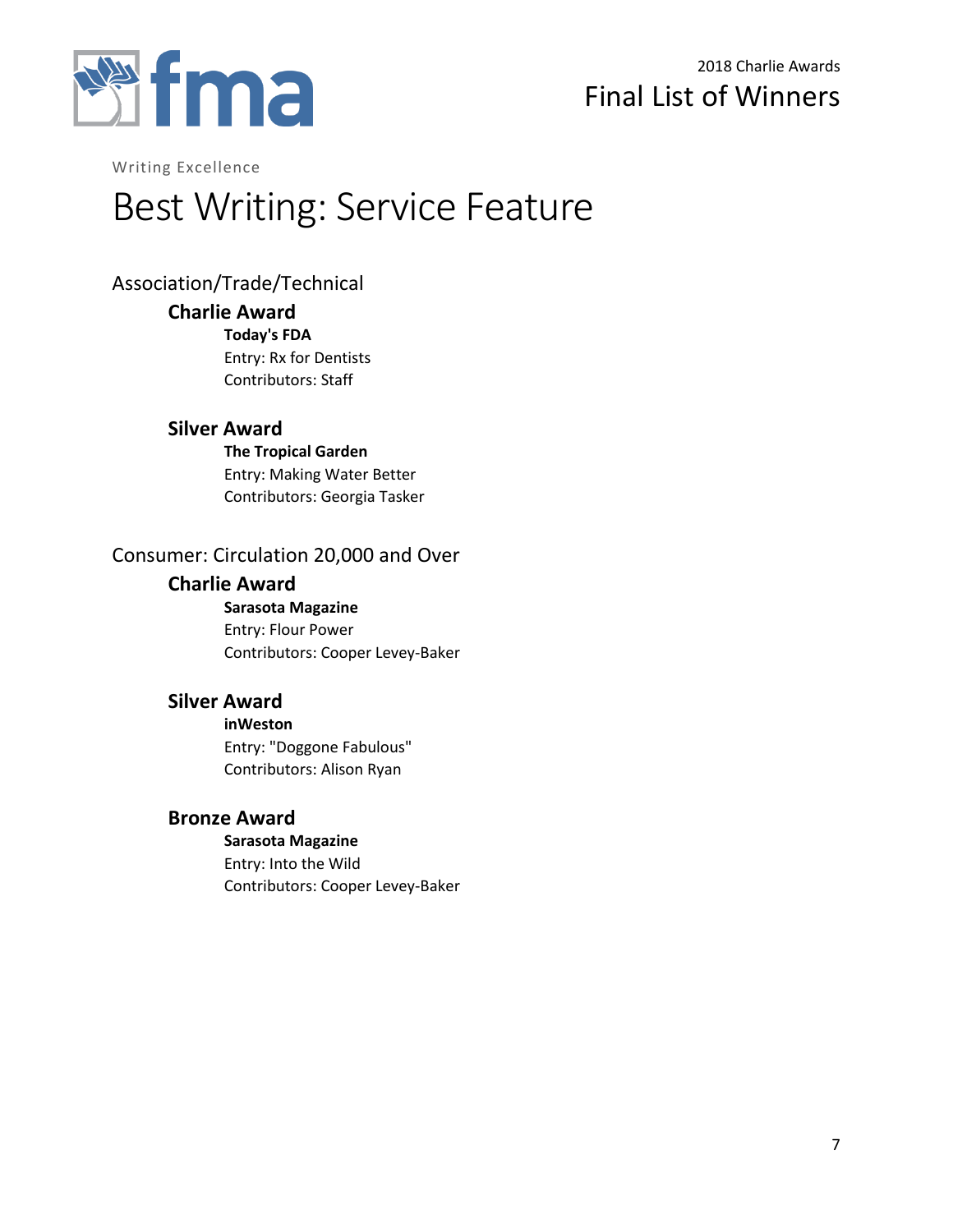

# Best Writing: Department

# Association

## **Charlie Award**

**The Tropical Garden** Entry: Tropical Cuisine

Contributors: Mary Neustein

## **Silver Award**

**Florida Realtor magazine**

Entry: Market It - July '17, Aug '17, Jan/Feb '18 Contributors: Tracey C. Velt, Lisa A. Beach

## **Bronze Award**

**Florida Realtor magazine** Entry: Tech & You Contributors: Tracey C. Velt

# Trade/Technical

## **Charlie Award**

**Naples REALTOR** Entry: The Close Contributors: Phil Borchmann

# **Silver Award**

**Internal Auditor** Entry: Fraud Findings Contributors: Bryant Richards

# **Bronze Award**

**Welding Journal** Entry: News of the Industry Contributors: Kristin Campbell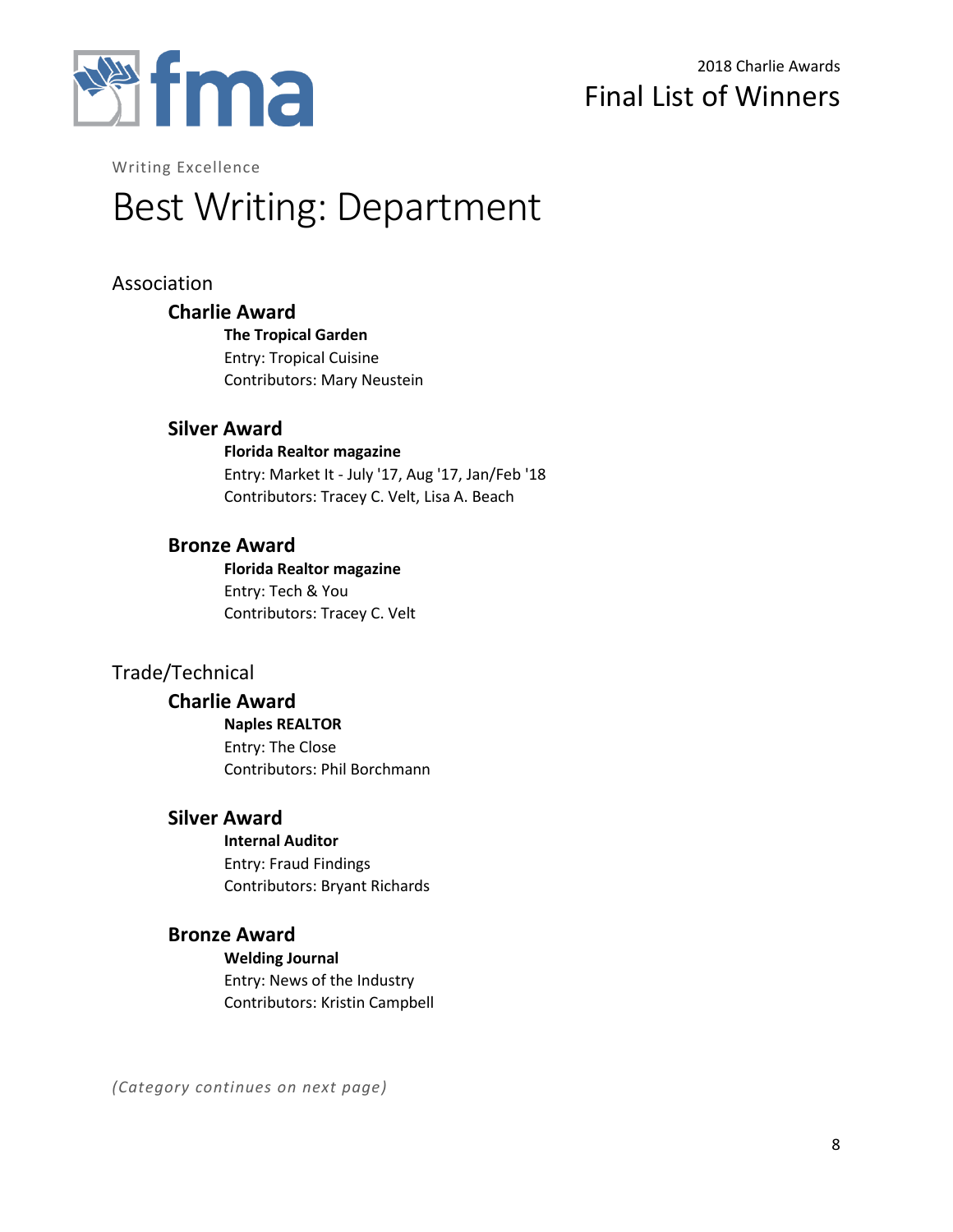

# 2018 Charlie Awards Final List of Winners

## All Consumer

## **Charlie Award**

**Fort Lauderdale Magazine** Entry: Old Lauderdale Contributors: John Dolen

# **Silver Award**

**Boca magazine** Entry: Backstage Pass Contributors: John Thomason

# **Bronze Award**

**Orlando magazine** Entry: Dine / Joseph Hayes Contributors: Joseph Hayes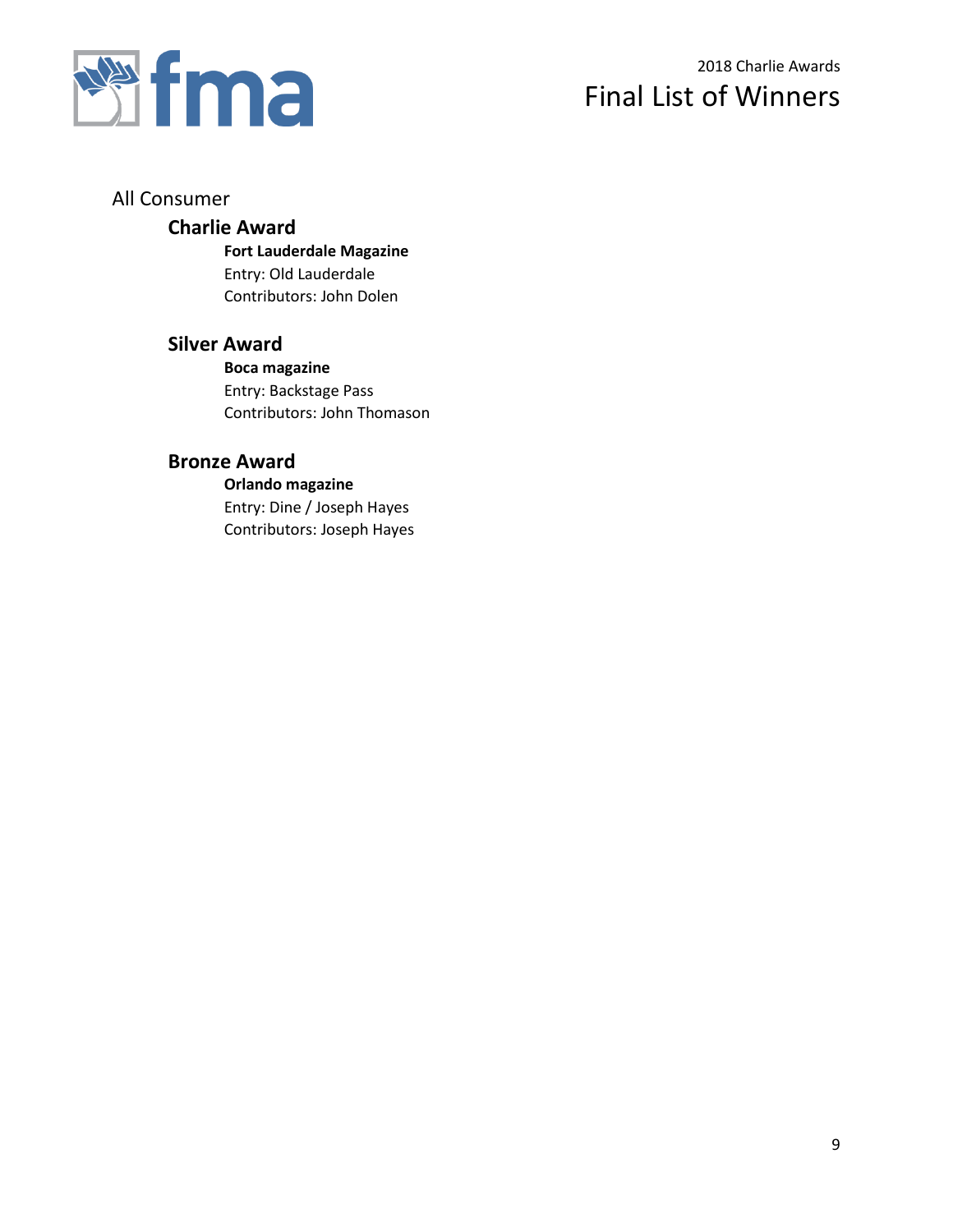

# Best Writing: In-Depth Reporting

# Trade/Technical

## **Charlie Award**

**Naples REALTOR**

Entry: Building for the Future Contributors: Dick Hogan

# **Silver Award**

**Welding Journal** Entry: Worldskills: Building a Competitive Workforce Contributors: Katie Pacheco

# Consumer: Circulation Under 20,000

## **Charlie Award**

**Lifestyle Magazine-Las Olas** Entry: Predators at the Gate; Feb. 2018 Contributors: Andrea Richard, Lisa Lucas

## **Silver Award**

#### **Gasparilla Island Magazine**

Entry: A Tale of Three Sisters: The Struggle Over a Tiny Island Paradise Contributors: Marcy Shortuse

## **Bronze Award**

#### **Gasparilla Island Magazine**

Entry: Handling Irma: How an Island Came Together Contributors: Marcy Shortuse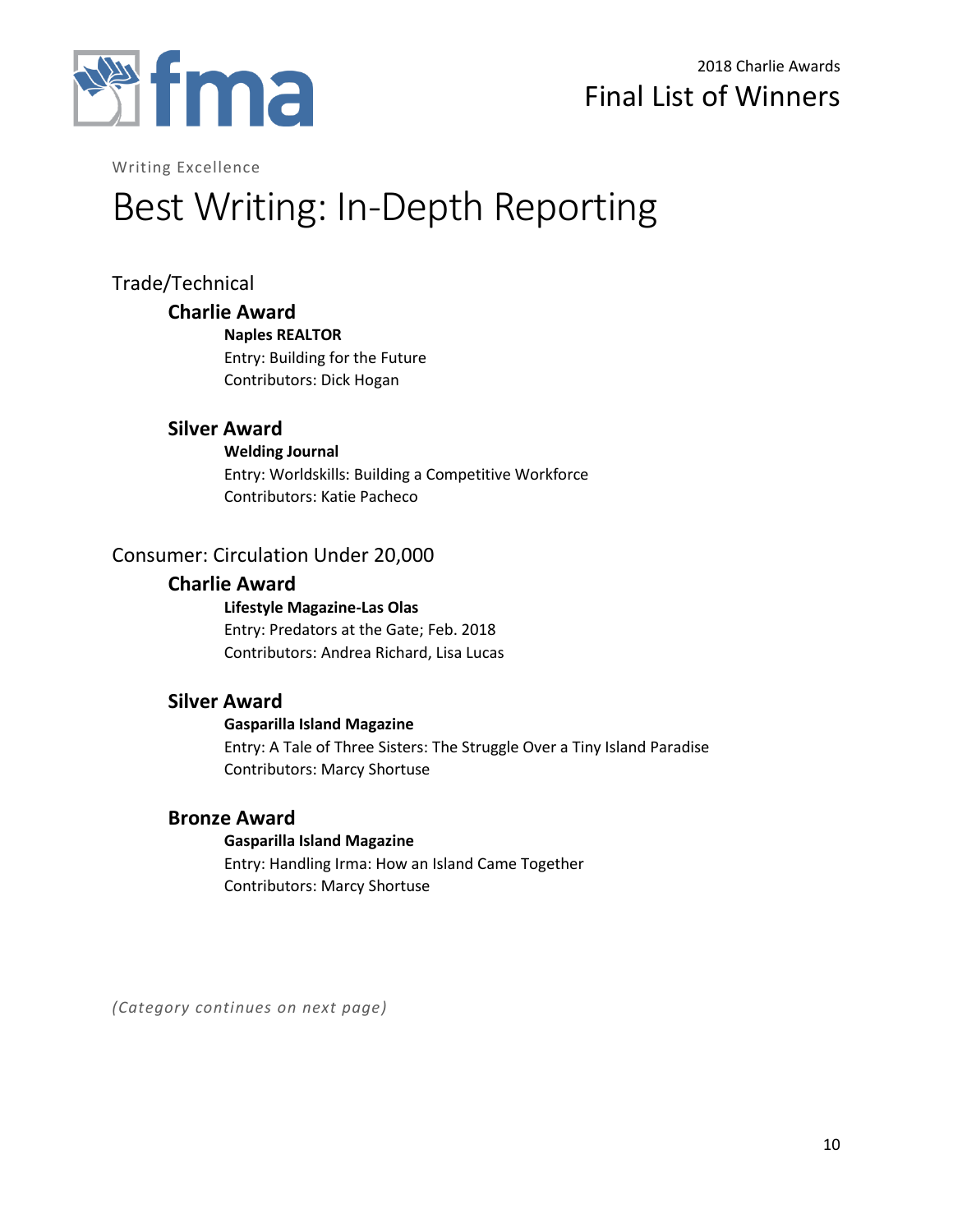

Consumer: Circulation 20,000 and Over

# **Charlie Award**

**Jupiter Magazine** Entry: Heavy Traffic

Contributors: Kristen Desmond LeFevre

# **Silver Award**

**Sarasota Magazine** Entry: Time Bombs Contributors: Craig Pittman

# **Bronze Award**

**Boca magazine** Entry: Slimed! Contributors: Stacey Singer Deloye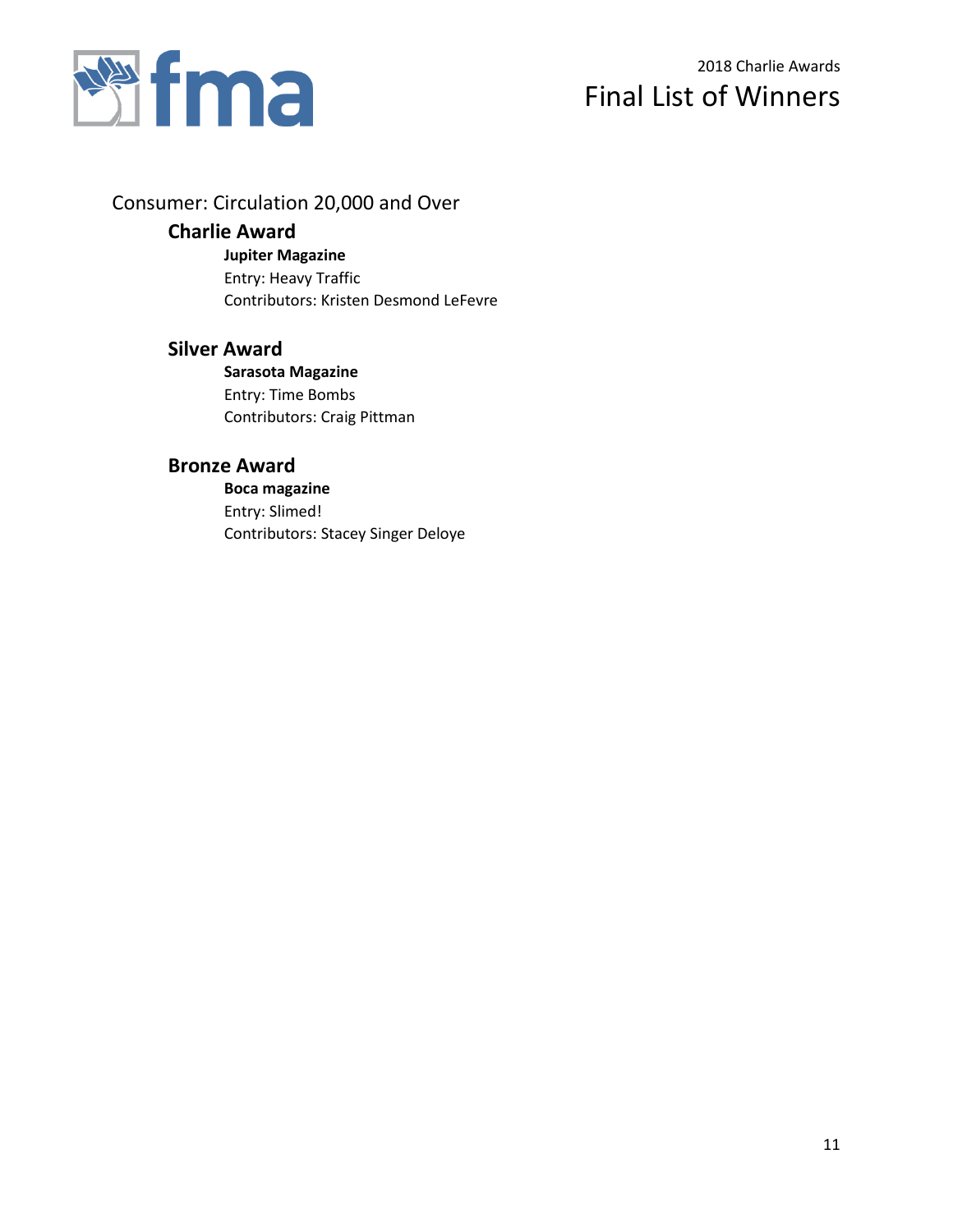

# Best Writing: Editorial/Commentary/Opinion

# Association/Trade/Technical

## **Charlie Award**

**The Tropical Garden**

Entry: In Memoriam: Larry Shockman Contributors: Georgia Tasker

# **Silver Award**

**ACAMS Today** Entry: Fool's Gold Contributors: Karla Monterrosa-Yancey

## **Bronze Award**

**BizEd** Entry: "Identity Crisis," November/December 2017 Contributors: Tricia Bisoux

# All Consumer

## **Charlie Award**

**Tampa Bay Parenting Magazine** Entry: Where We Stand Contributors: Staff

## **Silver Award**

**inWeston**

Entry: From the Editor: The Calm After the Storm Contributors: Lori Capullo

## **Bronze Award**

**Island Origins**

Entry: Embracing Breastless Beauty Contributors: Carla Hill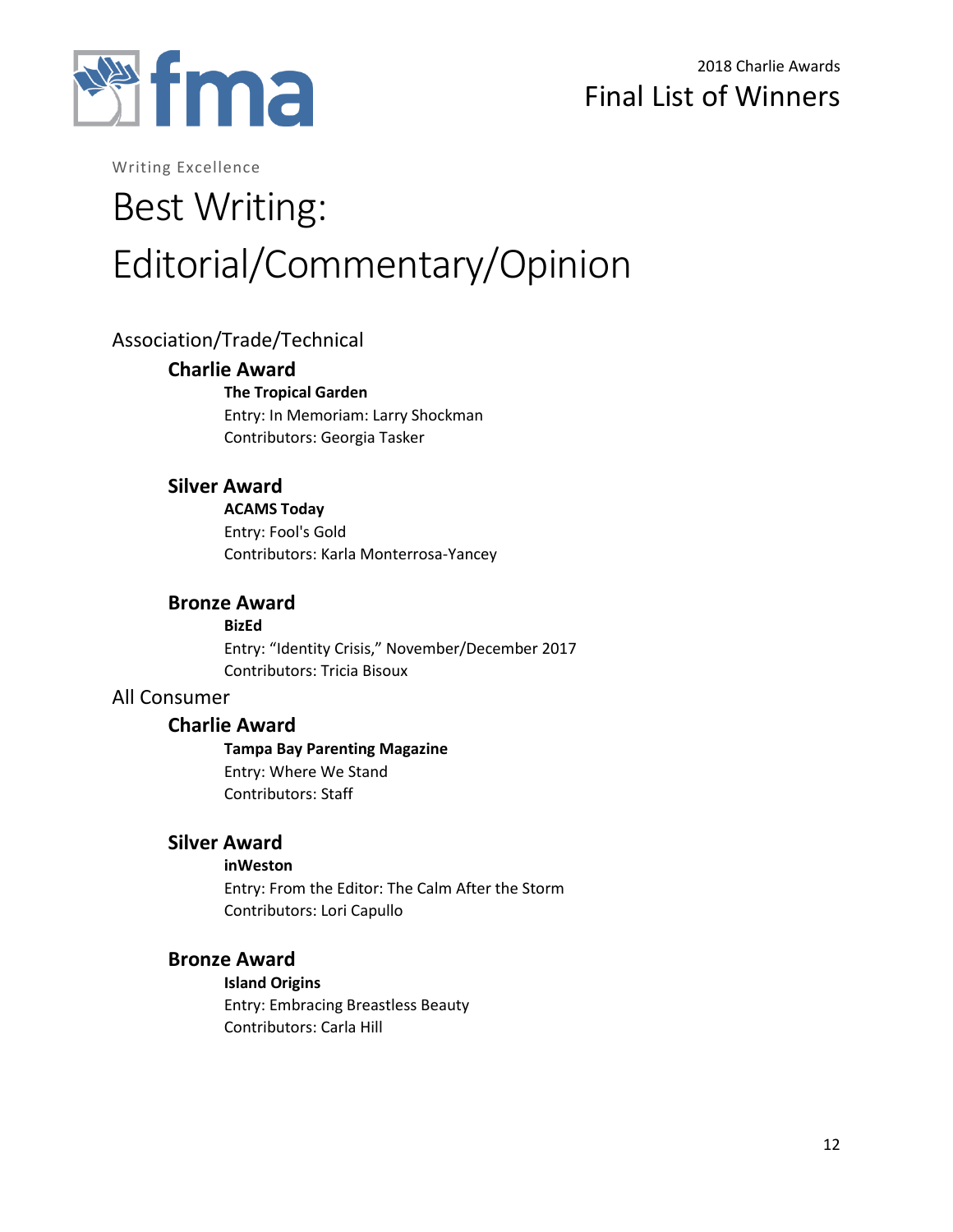

# Best Writing: Column

# Association

# **Charlie Award**

**Today's FDA** Entry: Off the Cusp Contributors: Dr. John Paul

# Consumer: Circulation Under 20,000

# **Charlie Award**

**Lifestyle Magazine-Las Olas** Entry: Editor's Letter; 12/17, 3/18, 4/18 Contributors: Kevin Kaminski

# Consumer: Circulation 20,000 and Over

## **Charlie Award**

**Boca magazine** Entry: Editor's Letter Contributors: Marie Speed

# **Silver Award**

**INDULGE**

Entry: Editor's Letter: Evan Benn Contributors: Evan Benn

# **Bronze Award**

#### **Sarasota Magazine**

Entry: Columns by Pam Daniel Contributors: Pam Daniel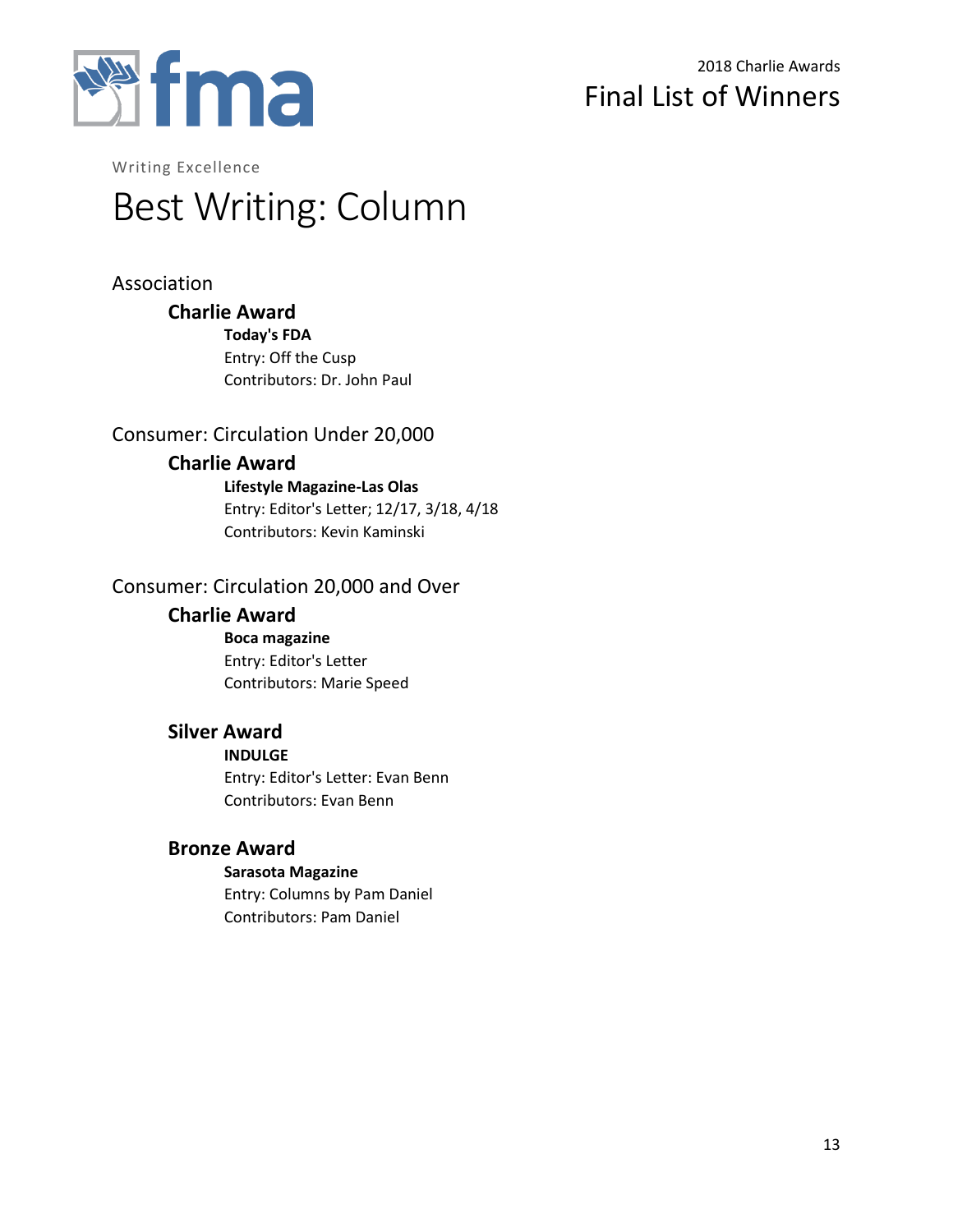

# Best Writing: Feature Headlines

# Association

## **Charlie Award**

#### **Destinations**

Entry: State of the Art; Stay Weird, Austin; Around the World in 50 States Contributors: Lori Gustafson, Krista Bussey, April Shernisky, Anna Reinert, Melody Bostic Brown

## All Consumer

## **Charlie Award**

# **The Sun Sentinel/City & Shore Magazine**

Entry: Headlines by Mark Gauert Contributors: Mark Gauert

# **Silver Award**

#### **Venice magazine**

Entry: Politics Aside, a Sea of Change, the Original Gangster Contributors: Nila Do Simon, Sarah Harrelson, Carlos Suarez

## **Bronze Award**

#### **Gold Coast**

Entry: A Million Crises; The Mysterious Spell Cast by Magic Leap; The Big Squeeze Contributors: Kristen Desmond LeFevre, Eric Barton, Ben Wolford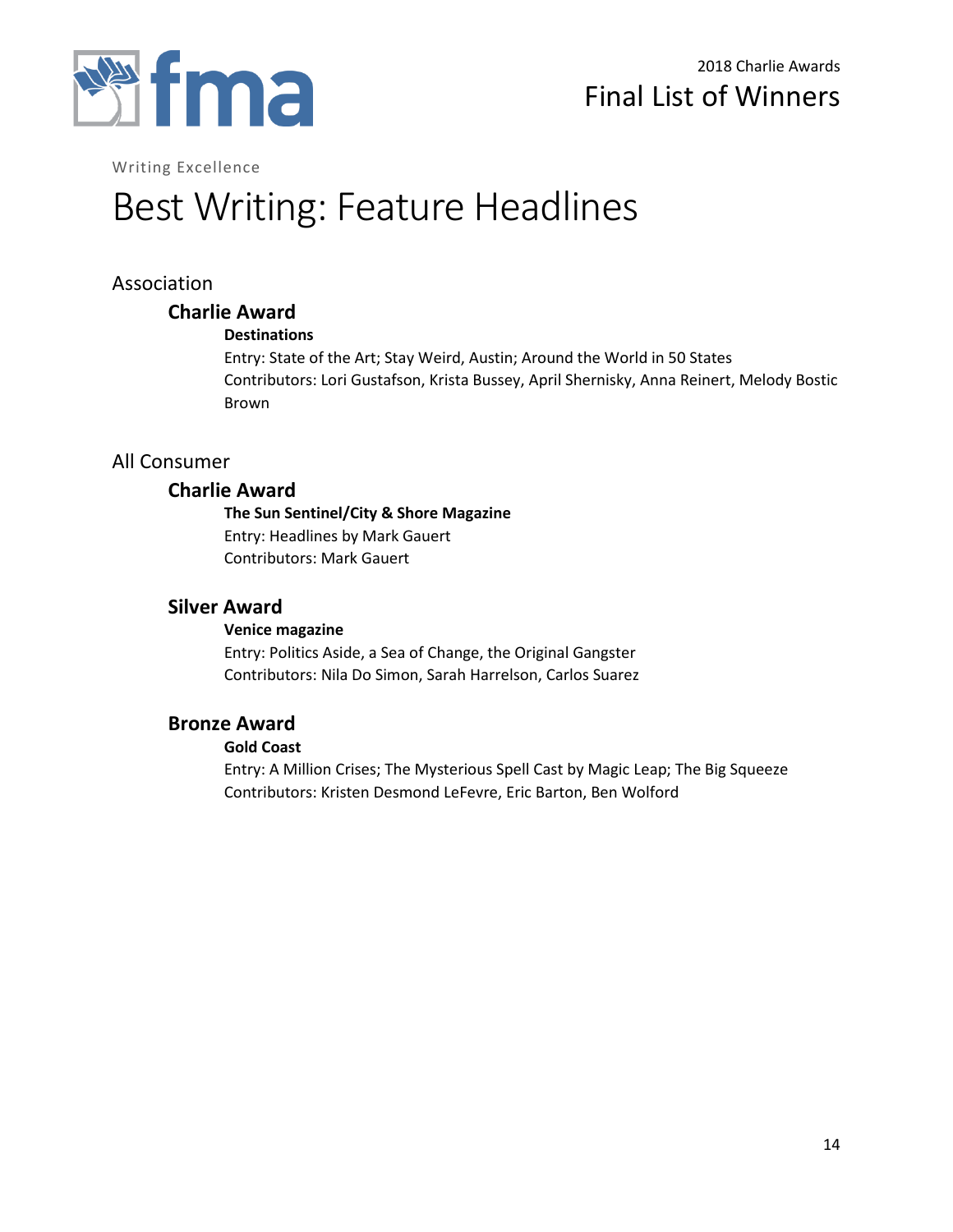

# Best Traditional Illustration

# Association

## **Charlie Award**

**Florida Realtor magazine** Entry: The 411 on Foreign Buyers Contributors: Andrea Cobb

# **Silver Award**

**ACAMS Today** Entry: Sep-Nov 2017 Contributors: Jason Robinson, Karla Monterrosa-Yancey

# Consumer: Circulation Under 20,000

## **Charlie Award**

**Lifestyle Magazine-Las Olas** Entry: Predators at the Gate; Feb. 2018 Contributors: Frank Papandrea

## **Silver Award**

**Lake & Sumter Style** Entry: Johnny Cash Contributors: Staff

## **Bronze Award**

## **Heartland LIVING Magazine**

Entry: A Time to Celebrate Our Nation's Independence Contributors: Bridgette Waldau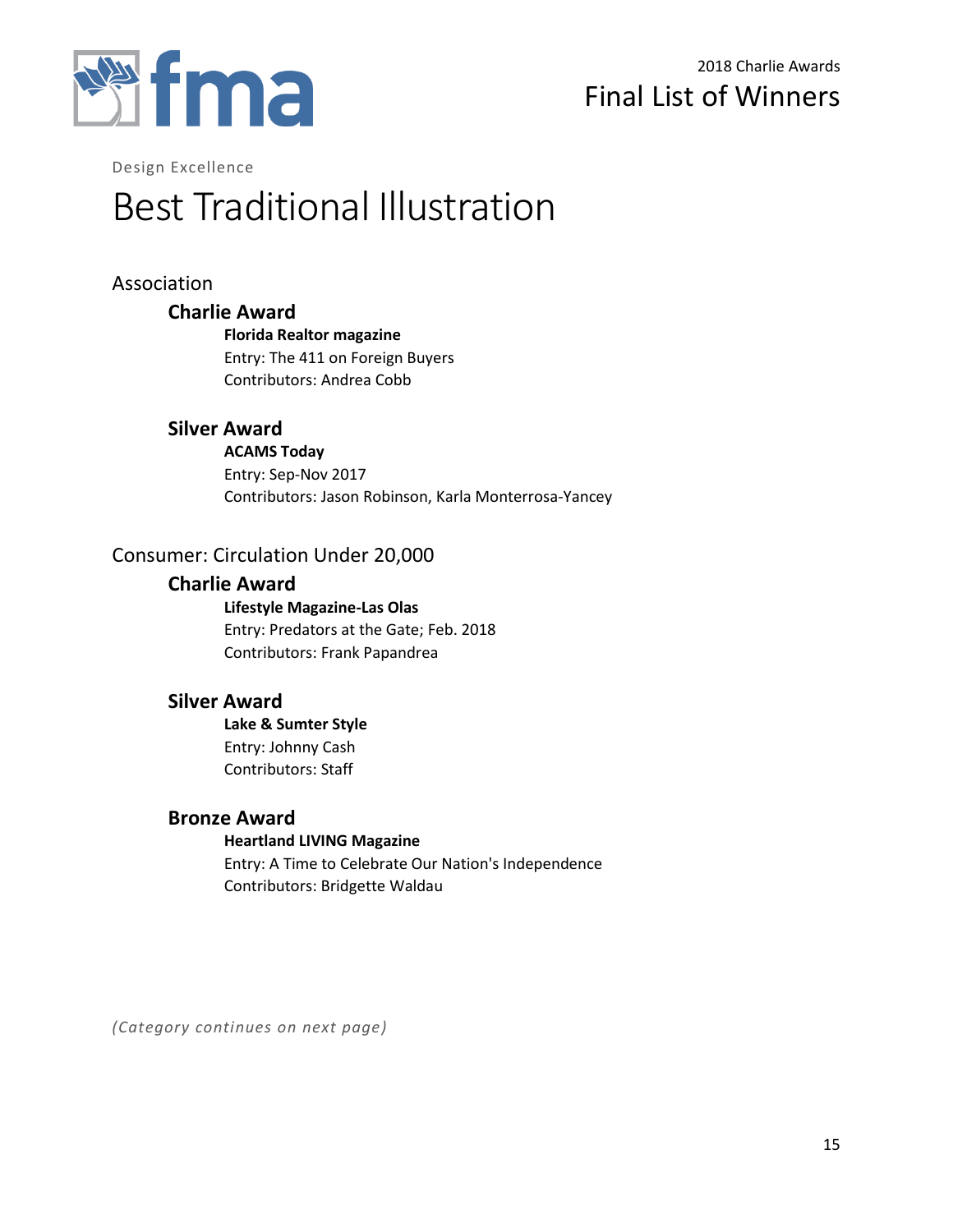

# Consumer: Circulation 20,000 and Over

# **Charlie Award**

### **Orlando magazine**

Entry: January 2018 Cover: Community Angels Contributors: Jennifer Maravillas

# **Silver Award**

### **Orlando magazine**

Entry: October 2017 Cover & Package: Food Adventures Contributors: Mary Kate McDevitt

## **Bronze Award**

### **Orlando magazine** Entry: May 2017 Dining Awards Cover Contributors: Kim Panella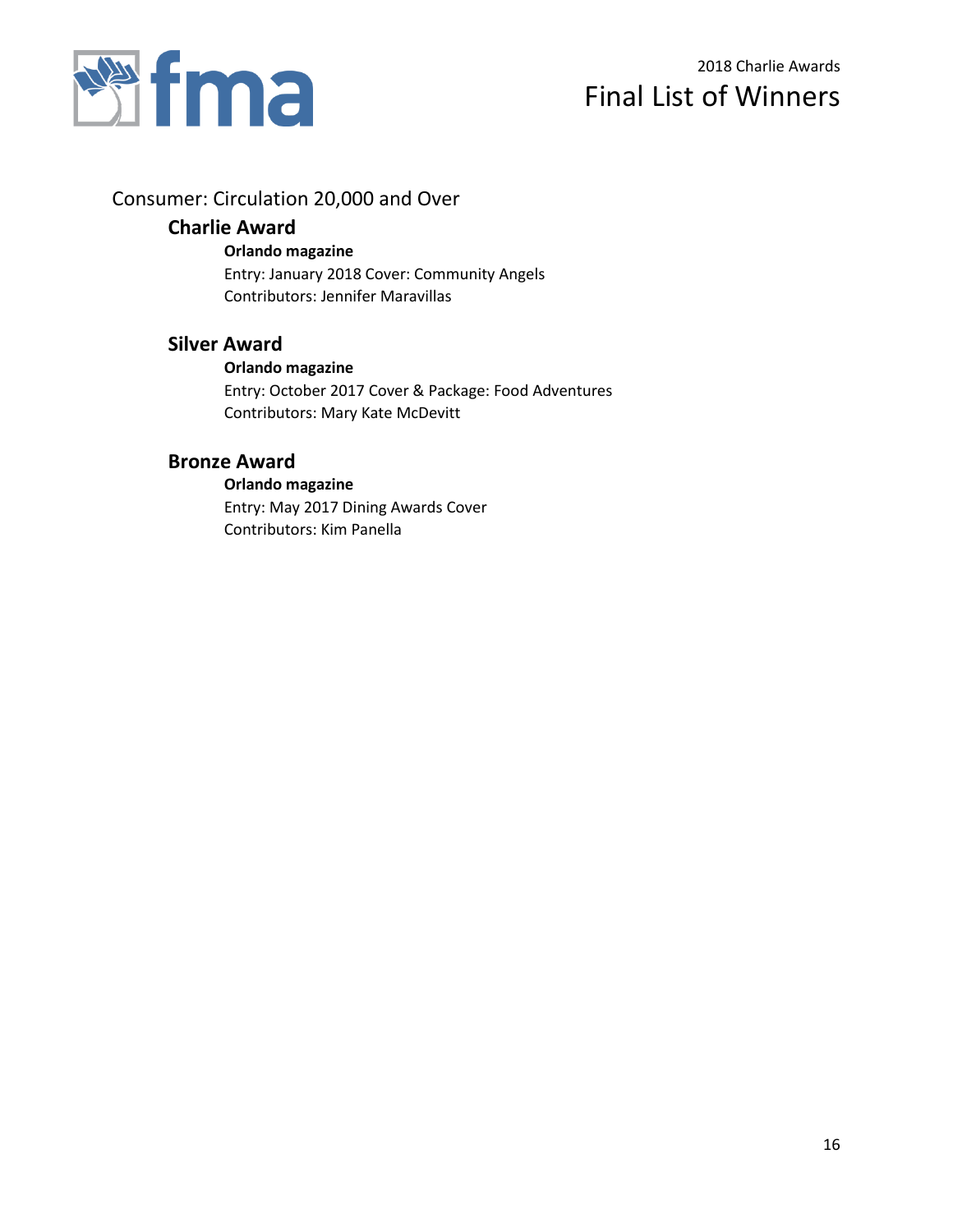

# Best Photo Illustration

# All Consumer

# **Charlie Award**

**Fort Lauderdale Magazine** Entry: The Holiday Issue Contributors: Jonathan Perkinson

## **Silver Award**

**Fort Lauderdale Magazine** Entry: The Food & Drink Issue Contributors: Jonathan Perkinson

## **Bronze Award**

#### **Florida Trend**

Entry: Water World Cover Contributors: Jason Morton, Jeff Papa, Gary Bernloehr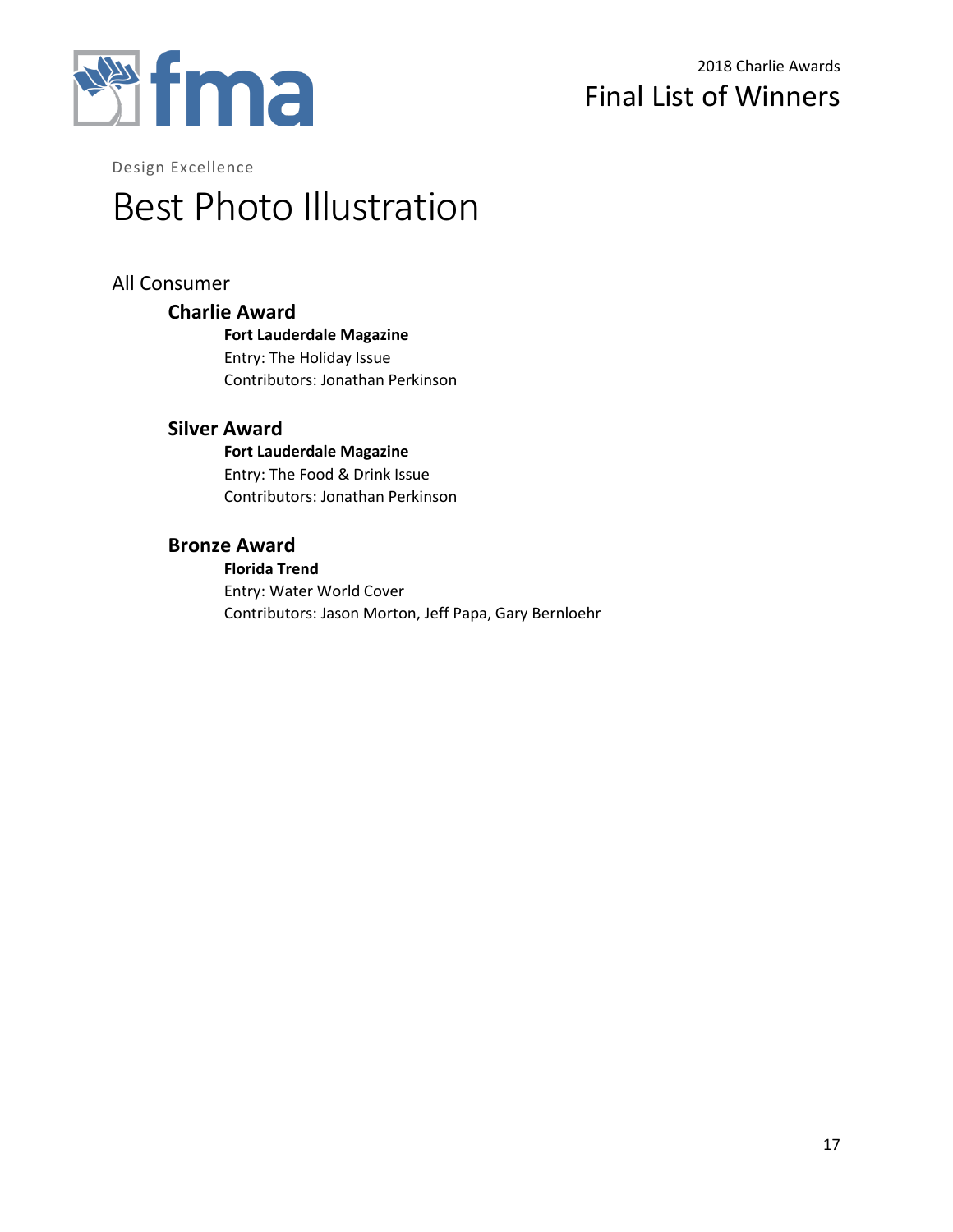

# Best Photography: Photo Essay/Series

Trade/Technical

## **Charlie Award**

**Wedding & Honeymoon Guide 2017-2018** Entry: Lasting Memories Contributors: Staff

# All Consumer

# **Charlie Award**

**Gulfshore Life** Entry: My All-Time Favorites Contributors: David Sendler, Jesse Adams, Clyde Butcher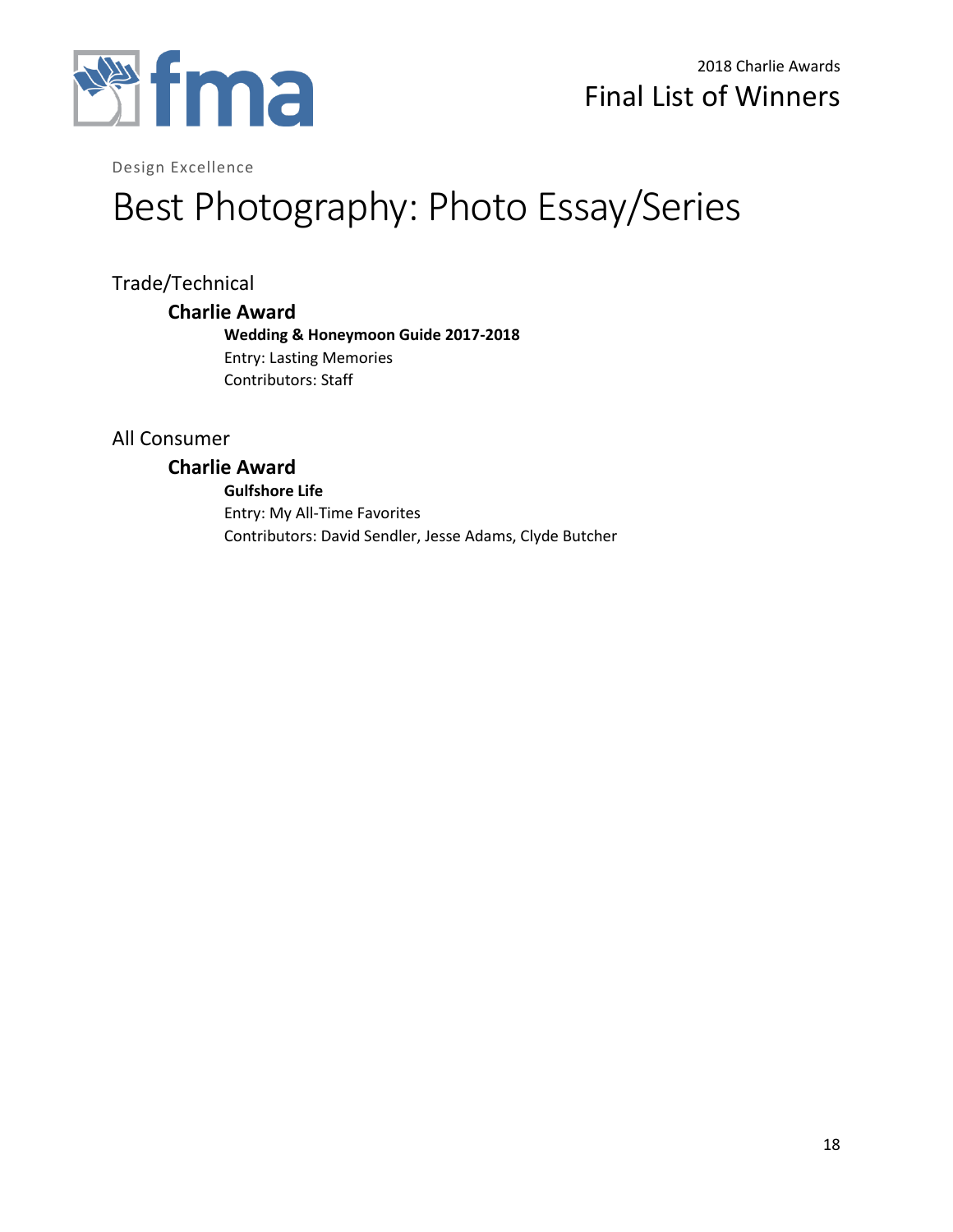

# Best Design: Typography

# Trade/Technical

## **Charlie Award**

**Meeting Planners Guide To The Palm Beaches 2018** Entry: Meeting Planners Guide to the Palm Beaches 2018 Contributors: Staff

# All Consumer

## **Charlie Award**

**Sarasota Magazine** Entry: Beef Chiefs Contributors: Gigi Ortwein

# **Silver Award**

**Orlando magazine** Entry: May 2017 Cover - Dining Awards Contributors: Kim Panella

## **Bronze Award**

**Sarasota Magazine** Entry: Taco Crazy Contributors: Gigi Ortwein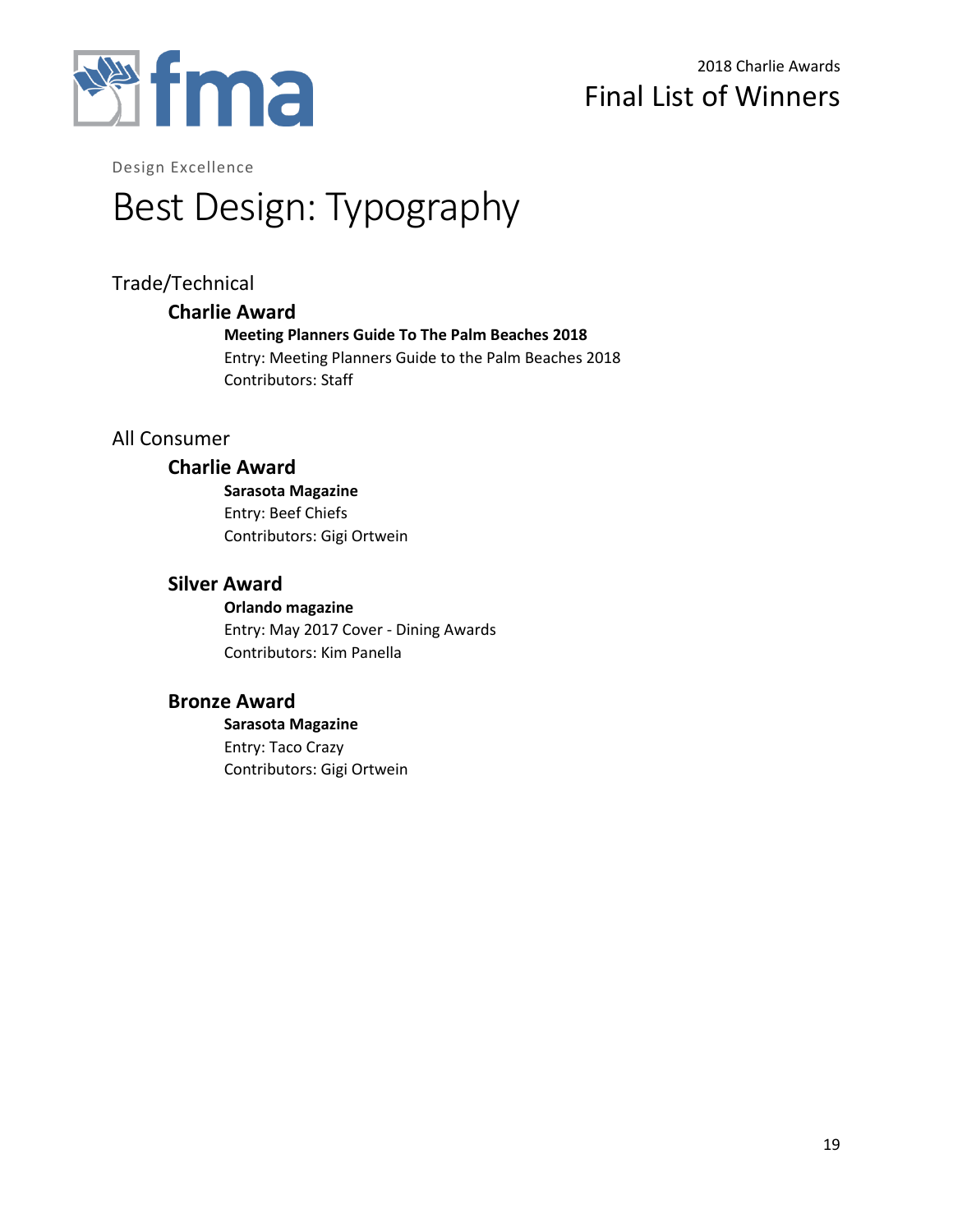

# Best Photography: Cover

# Association/Trade/Technical

## **Charlie Award**

### **Welding Journal**

Entry: Dec. 2017 Cover, Courtesy of Photographer Ron Cralton, Featuring Welder Rich **Chipps** Contributors: Ron Cralton

## **Silver Award**

### **Welding Journal**

Entry: Nov. 2017 Cover, Photo Courtesy of Levi A. Robinson Jr., Aws Cwi, Brooklyn, N.Y Contributors: Levi A. Robinson Jr.

# Consumer: Circulation Under 20,000

### **Charlie Award**

## **Senses, Experience Mandarin Oriental, Miami 2018**

Entry: Senses, Experience Mandarin Oriental, Miami 2018 Contributors: Carlos Martín, Art Director

## **Silver Award**

#### **Sarasota Scene**

Entry: February 2018 "City Life" Cover Contributors: Darcy Kelly-Laviolette, John Revisky, Julie Milton

## **Bronze Award**

# **Indian River Magazine**

Entry: Bud Adams: Florida Legend Contributors: Jon Kral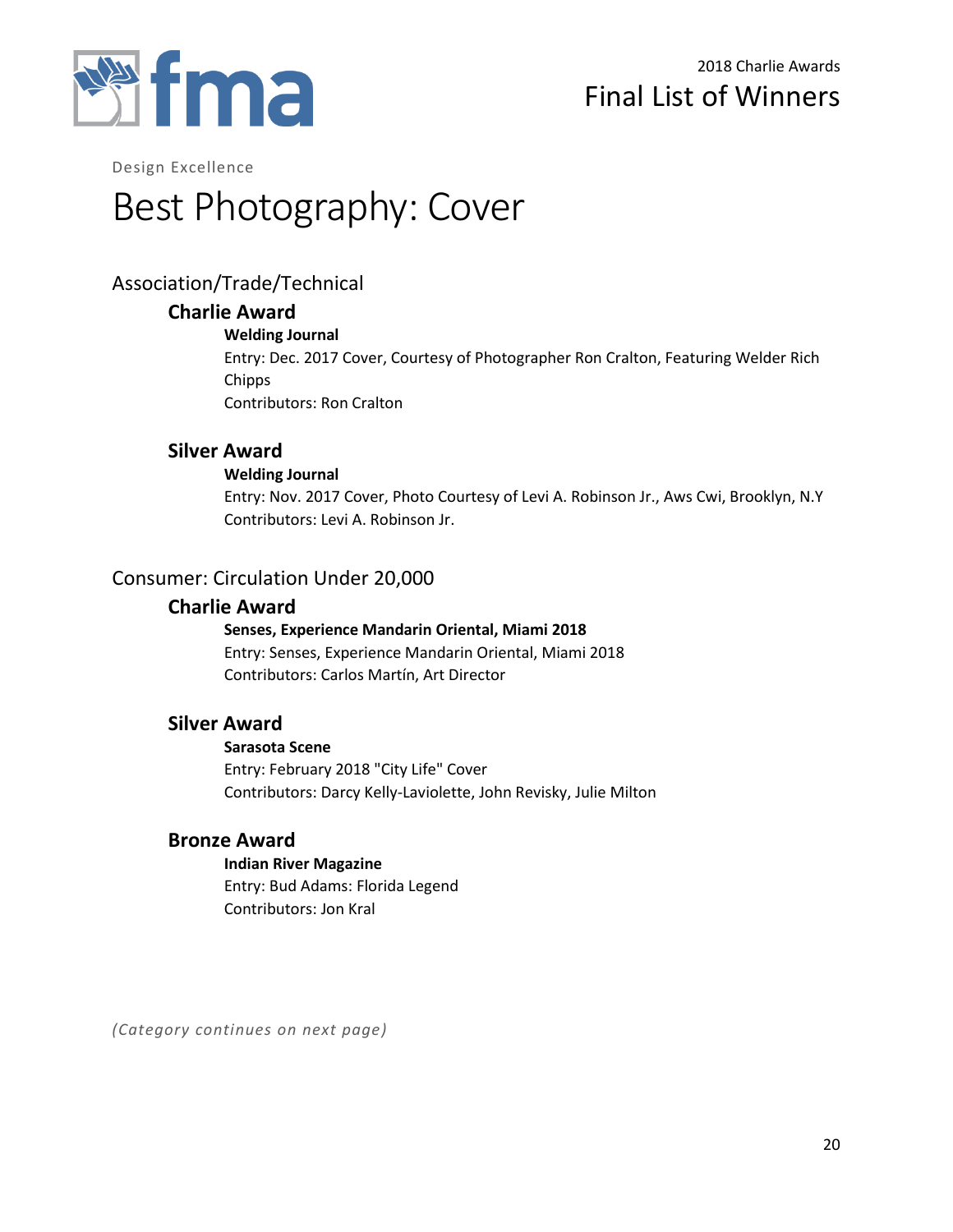

Consumer: Circulation 20,000 and Over

# **Charlie Award**

**Sarasota Magazine**

Entry: Photo Cover October 17 Contributors: Gigi Ortwein, William Speer

# **Silver Award**

**Florida Sport Fishing** Entry: May/June 2017 Contributors: Steve Dougherty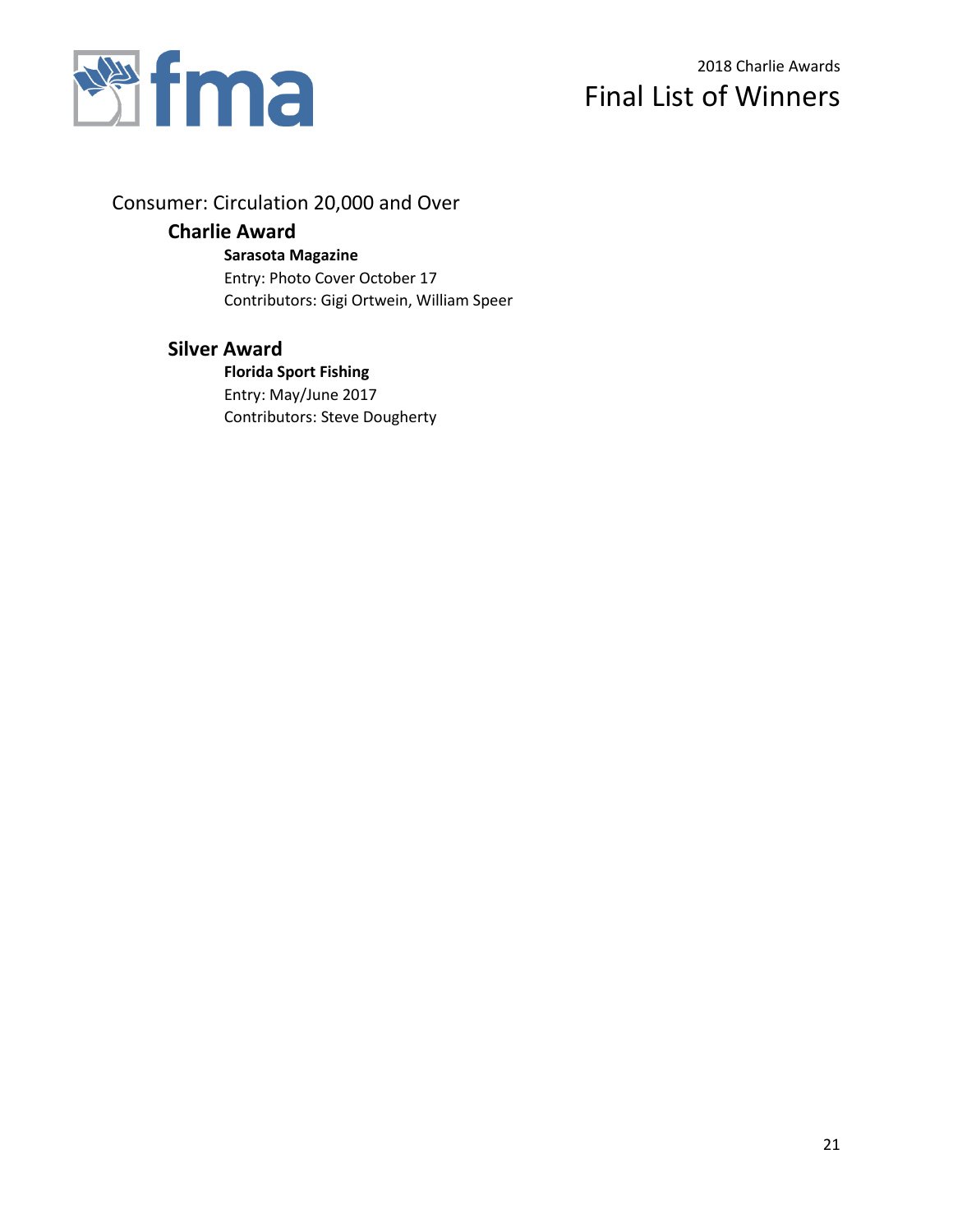

# Best Design: Use of Photography

# Trade/Technical

## **Charlie Award**

## **Wedding & Honeymoon Guide 2017-2018**

Entry: Wedding Essentials/ Lasting Memories/ Outside the Wedding Box Contributors: Staff

# Consumer: Circulation Under 20,000

## **Charlie Award**

**Lifestyle Magazine-Las Olas** Entry: Stories From Parkland, April 2018 Contributors: Jeff Vespa, Ian Whitlen, Eduardo Schneider, Melanie Smit

# **Silver Award**

**Gasparilla Island Magazine** Entry: Gasparilla Island Light Revived Contributors: Skip Perry, Christine Cunningham

# **Bronze Award**

**Indian River Magazine** Entry: Enduring Legacy Contributors: Michelle Burney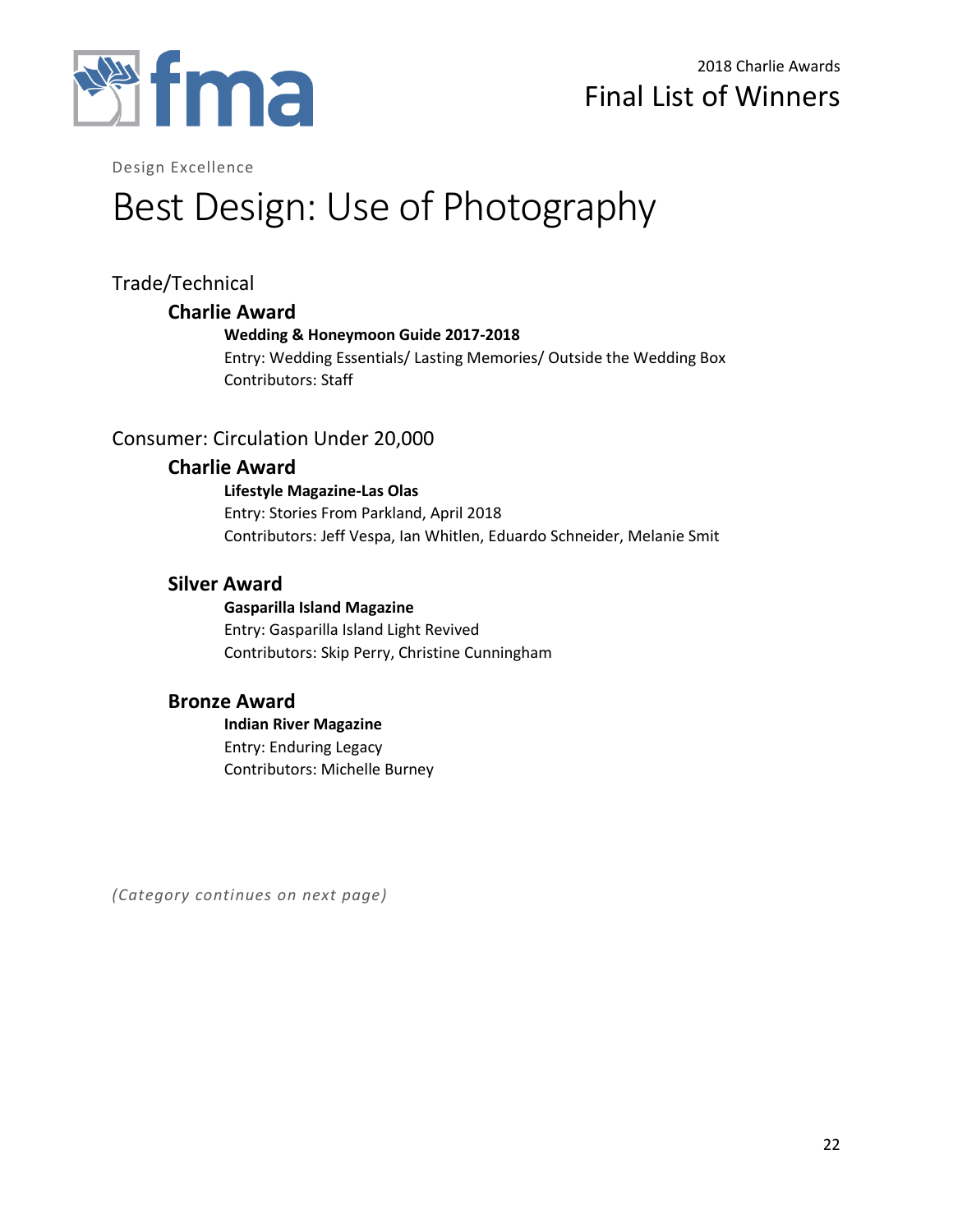

# Consumer: Circulation 20,000 and Over

## **Charlie Award**

#### **Fort Lauderdale Magazine**

Entry: Adventures with BJ Contributors: Jonathan Perkinson

## **Silver Award**

## **Venice magazine** Entry: Venice Magazine Contributors: Nila Do Simon, Sarah Harrelson, Carlos Suarez

## **Bronze Award**

**Sarasota Magazine** Entry: Use of Photography Contributors: Gigi Ortwein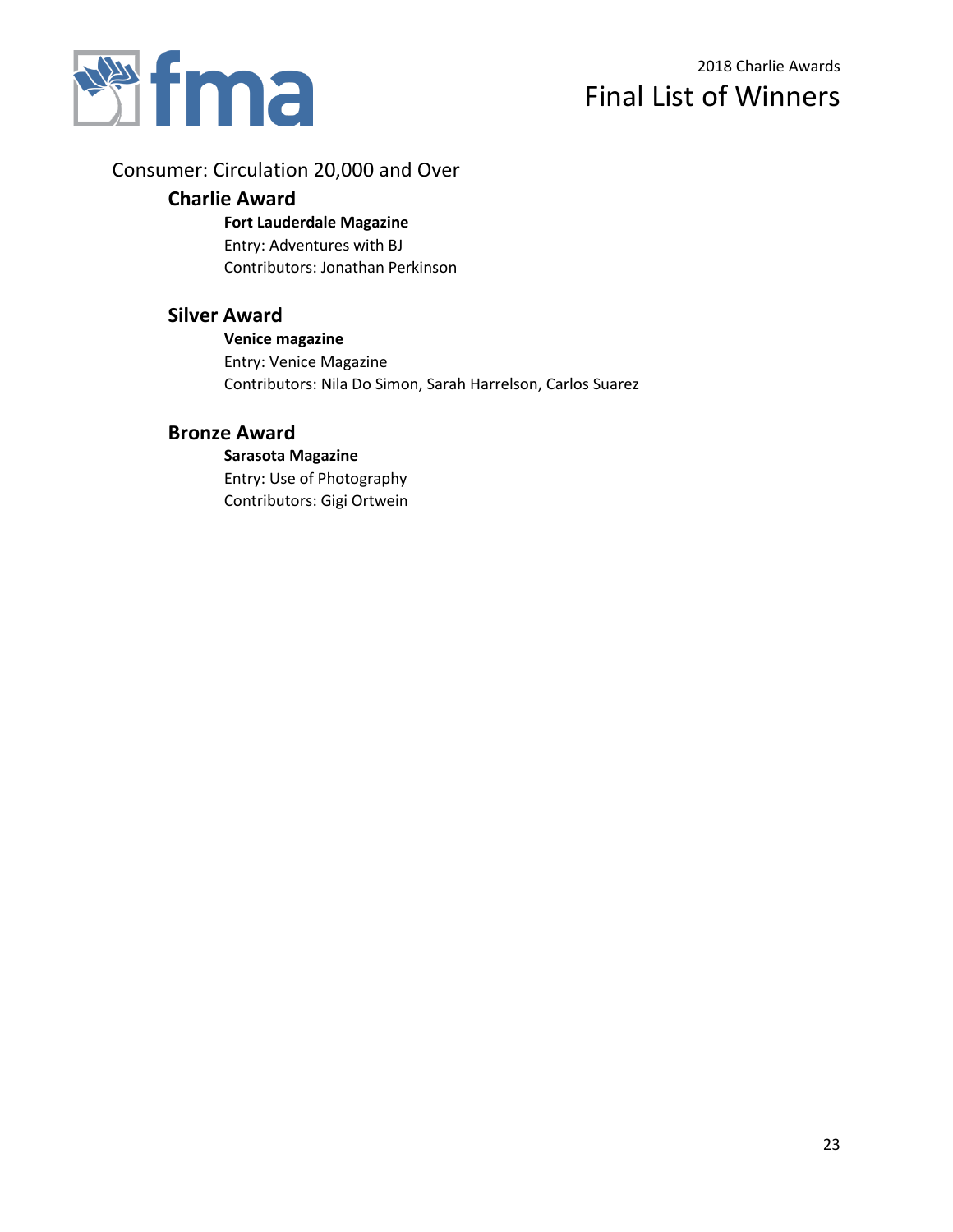

# Best Photography: Single feature image

# Association/Trade/Technical

## **Charlie Award**

### **Welding Journal**

Entry: Laser Welding of a Powertrain Component (in a September 2017 Feature) Contributors: David Havrilla

# Consumer: Circulation Under 20,000

## **Charlie Award**

**Lifestyle Magazine-Las Olas** Entry: Emma Gonzalez Contributors: Jeff Vespa

# **Silver Award**

**Heartland LIVING Magazine** Entry: Desoto County All-Stars: 2017 AAA Championship Contributors: Traci Newlin

## **Bronze Award**

**Heartland LIVING Magazine** Entry: Candace Franqui: Living Her Dream Contributors: Caroline Maxcy Fox

# Consumer: Circulation 20,000 and Over

# **Charlie Award**

**Florida Sport Fishing** Entry: Sensory Overload Contributors: Steve Dougherty

# **Silver Award**

**Venice magazine** Entry: Rock the Boat Contributors: Luiza Renuart, Douglas Mott, Nila Do Simon, Sarah Harrelson, Carlos Suarez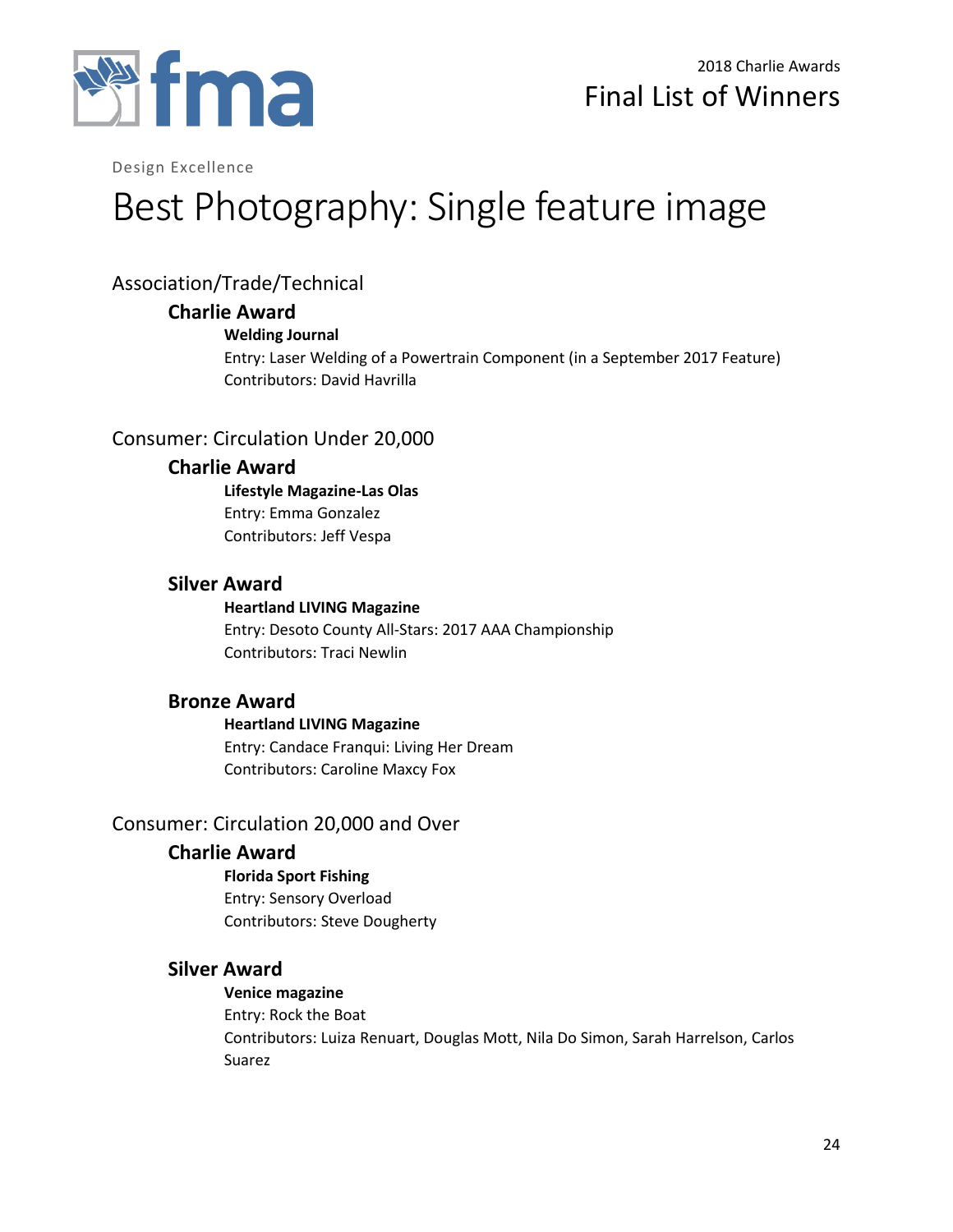

# Best Photography: Single department image

# Consumer: Circulation Under 20,000

## **Charlie Award**

**Indian River Magazine** Entry: Cowboy at Sunrise Contributors: Sam Adams

# **Silver Award**

**Gasparilla Island Magazine** Entry: It's a Beauteous Evening Contributors: Marcy Shortuse

# **Bronze Award**

**Indian River Magazine** Entry: Back Country Contributors: Staff

# Consumer: Circulation 20,000 and Over

# **Charlie Award**

**Sarasota Magazine** Entry: Bello Contributors: Gigi Ortwein, Robert Castro

# **Silver Award**

**Orlando magazine** Entry: Story of a Butcher Contributors: Roberto Gonzalez

# **Bronze Award**

**Sarasota Magazine** Entry: Up, Up and Away Contributors: Gigi Ortwein, Evan Sigmund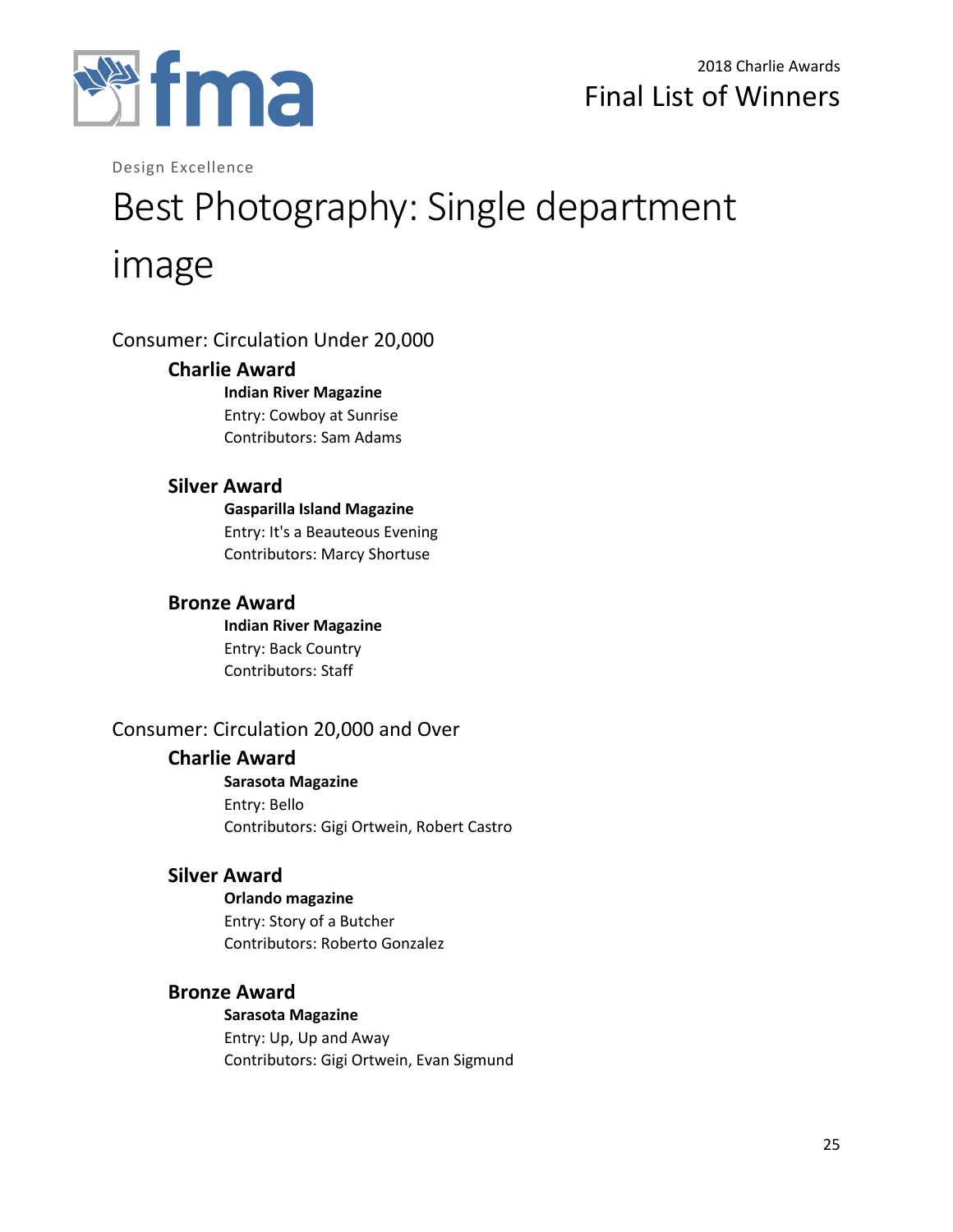

# Best Design: Department

# Association

## **Charlie Award**

#### **Faces + Places**

Entry: Pack This, Not That Contributors: Lori Gustafson, Krista Bussey, April Shernisky, Anna Reinert, Melody Bostic Brown

# **Silver Award**

**Florida Realtor magazine** Entry: Market It - July '17, Oct '17 Contributors: Tracey Flanagan

## **Bronze Award**

**The Tropical Garden** Entry: Ancient Names Contributors: Lorena Alban

# Trade/Technical

## **Charlie Award**

**Today's Veterinary Practice** Entry: Jan / Feb 2018 Essentials Contributors: Jackie D'Antonio, Meghan Golden, Laura C.S. Walker

## **Silver Award**

**Internal Auditor** Entry: Update Department Contributors: Tim McCollum, Joe Yacinski

## **Bronze Award**

**Naples REALTOR** Entry: The Close Contributors: Brianne Hayden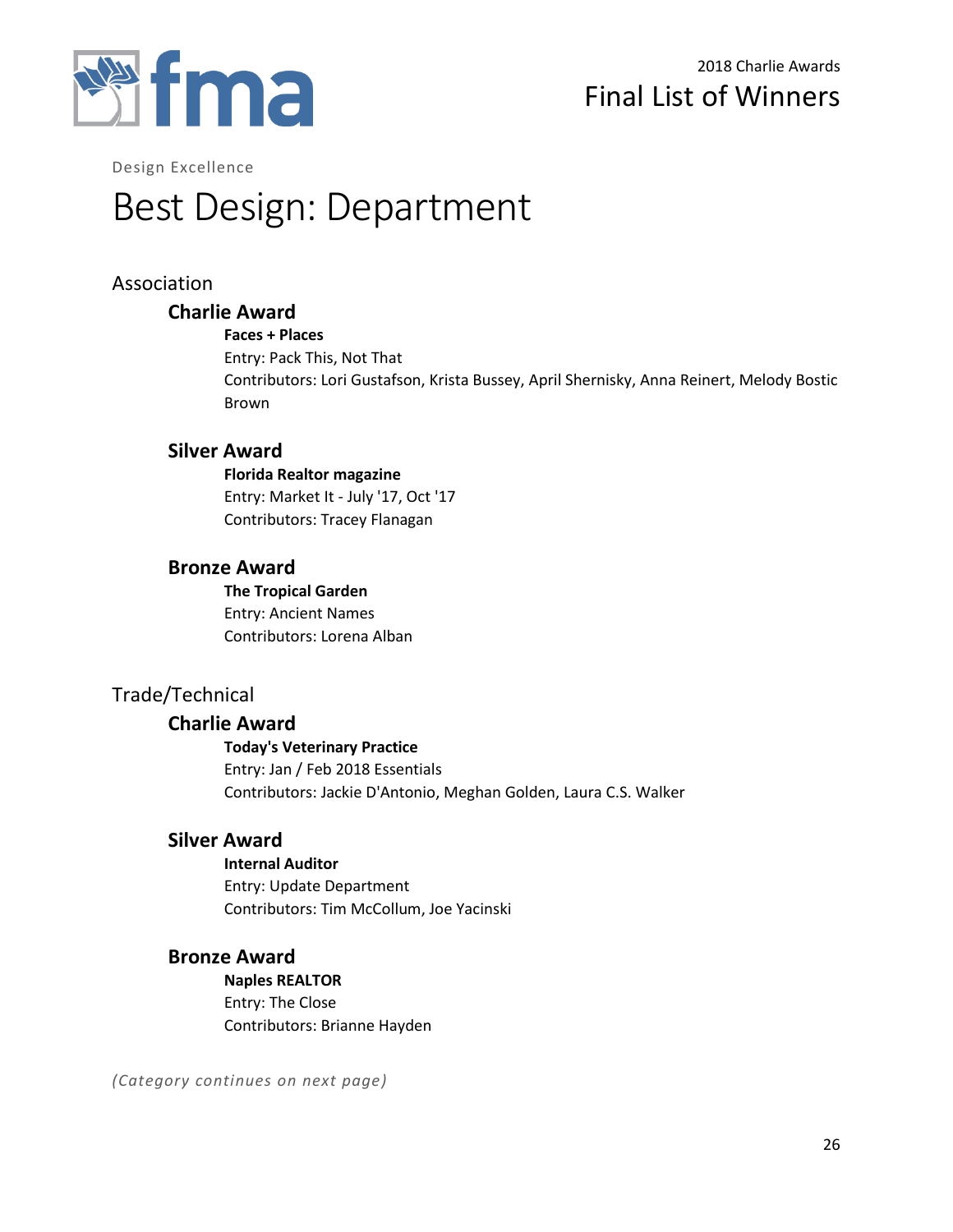

# 2018 Charlie Awards Final List of Winners

# Consumer: Circulation Under 20,000

## **Charlie Award**

**Lifestyle Magazine-Las Olas** Entry: The Dish, Dec. 2017, Jan. 2017 Contributors: Evelyn Suarez, Melanie Smit

# **Silver Award**

**Sarasota Scene**

Entry: Scenes from an Interview Contributors: Lauren Thomas, Darcy Kelly-Laviolette, Julie Milton

## **Bronze Award**

**Heartland LIVING Magazine** Entry: Inspired by the South Contributors: Jessica Pleger, Cindy Adams, Bridgette Waldau

# Consumer: Circulation 20,000 and Over

## **Charlie Award**

**Fort Lauderdale Magazine** Entry: The List Contributors: Jonathan Perkinson

## **Silver Award**

**Fort Lauderdale Magazine** Entry: Grazings Contributors: Jonathan Perkinson

# **Bronze Award**

#### **Florida Sport Fishing**

Entry: Species Spotlight Contributors: Brian Fariña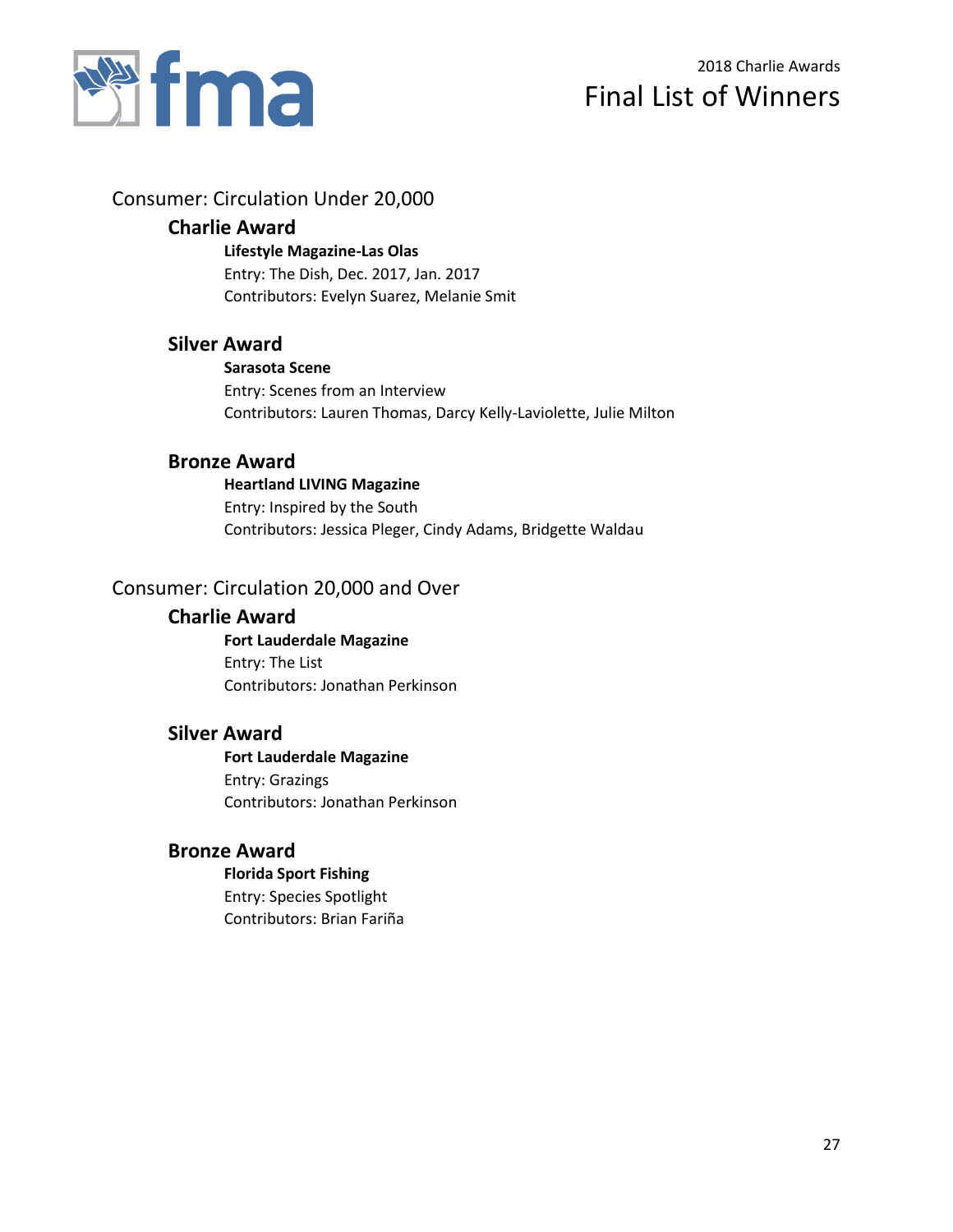

# Best Design: Cover

# Association

## **Charlie Award**

**ACAMS Today** Entry: Sep-Nov 2017 Contributors: Jason Robinson, Karla Monterrosa-Yancey

## **Silver Award**

**Florida Realtor magazine** Entry: Fanatical Prospecting Contributors: Tracey Flanagan, Kenny Kiernan

## **Bronze Award**

#### **ACAMS Today**

Entry: 2017 Seventh Law Enforcement Edition Contributors: Victoria Racine, Karla Monterrosa-Yancey

# Trade/Technical

## **Charlie Award**

**Today's Veterinary Practice** Entry: July / August 2017 - Bee Contributors: Jackie D'Antonio, Meghan Golden, Laura C.S. Walker

## **Silver Award**

#### **Internal Auditor**

Entry: Public Sector Auditing Under Siege - June 2017 Contributors: Joe Yacinsksi

## **Bronze Award**

**Today's Veterinary Practice** Entry: Mar / Apr 2018 - Cat Contributors: Jackie D'Antonio, Meghan Golden, Laura C.S. Walker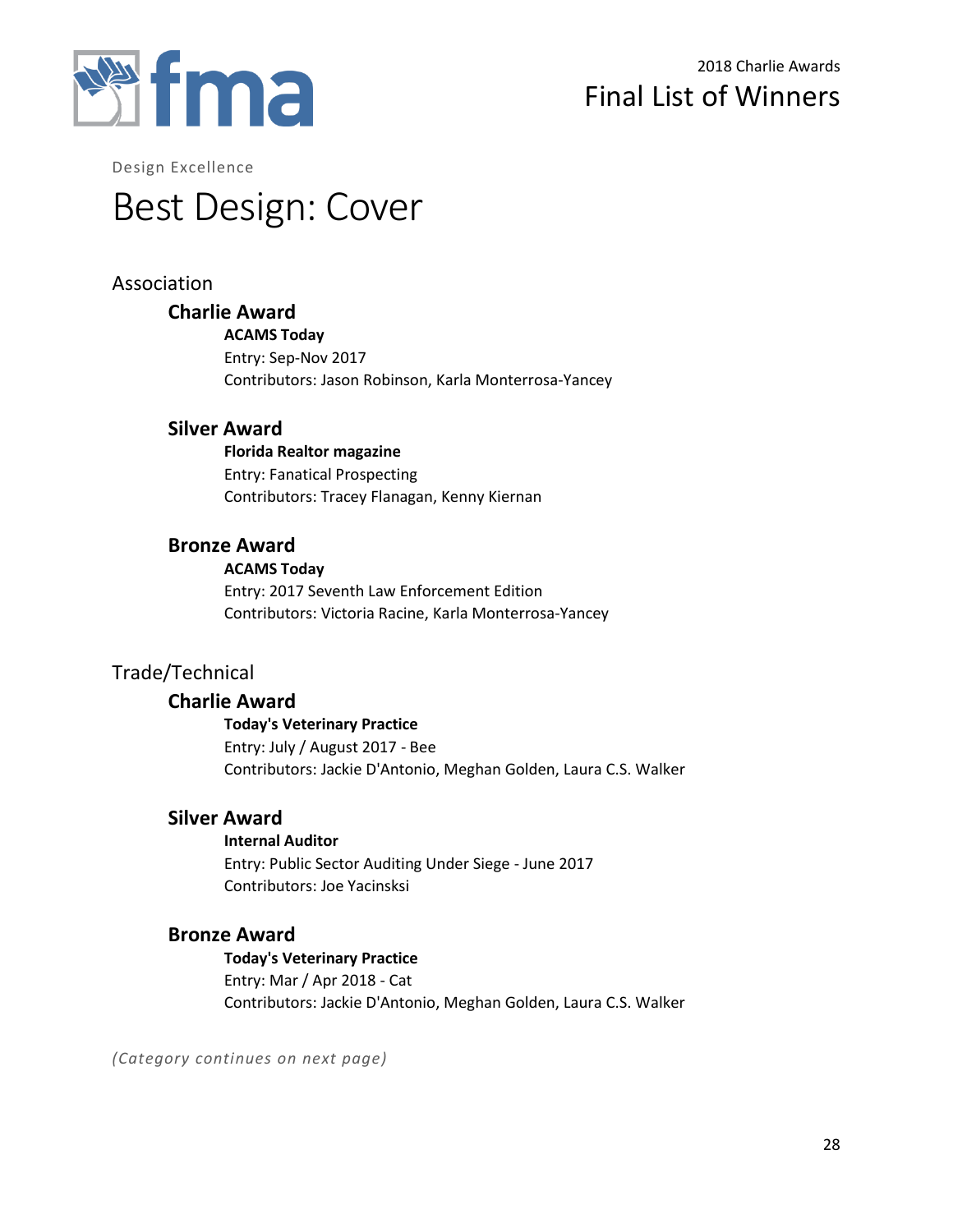

## Consumer: Circulation Under 20,000

#### **Charlie Award**

#### **Haven Magazine**

Entry: October 2017 Breast Cancer: Stronger Together Contributors: Steven Maynard, Amy Sexson

## **Silver Award**

**Lifestyle Magazine-Las Olas** Entry: April 2018 Issue Contributors: Ian Witlen, Melanie Smit

### **Bronze Award**

#### **Business in Greater Gainesville**

Entry: Startups and Incubators: October 2017 Cover Contributors: Staff

# Consumer: Circulation 20,000 and Over

#### **Charlie Award**

**Orlando magazine** Entry: May 2017 Cover Contributors: Kim Panella

## **Silver Award**

# **Orlando magazine**

Entry: October 2017 - Food Adventures Contributors: Mary Kate McDevitt

### **Bronze Award**

#### **Sarasota Magazine**

Entry: October 17 Cover Design Contributors: Gigi Ortwein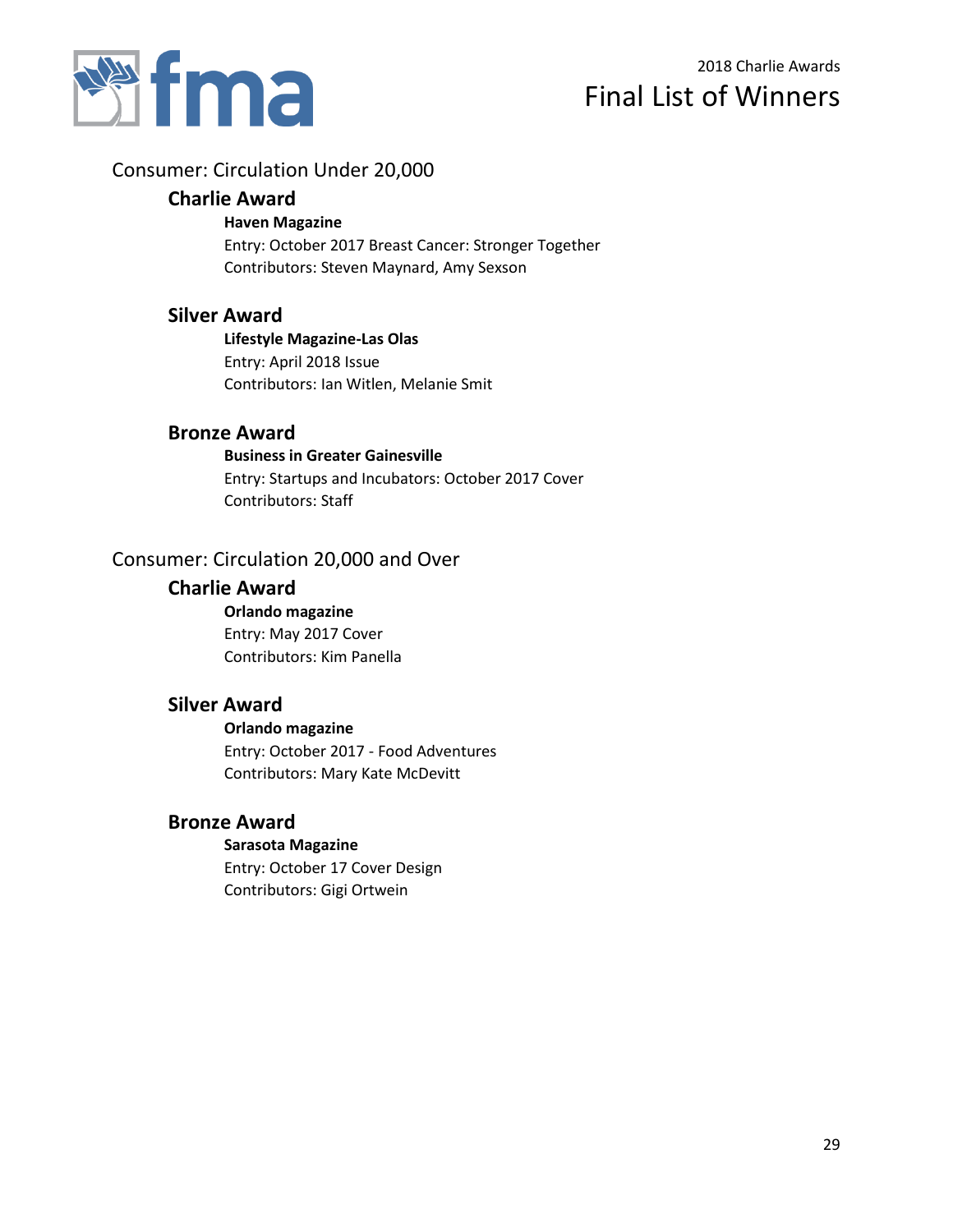

# Best Design: Feature

# Association/Trade/Technical

## **Charlie Award**

### **Faces + Places**

Entry: A Melting Pot of Flavor

Contributors: Lori Gustafson, Krista Bussey, April Shernisky, Anna Reinert, Melody Bostic Brown

## **Silver Award**

**Florida Realtor magazine** Entry: The 411 on Foreign Buyers Contributors: Tracey Flanagan

## **Bronze Award**

# **Binghamton University Magazine**

Entry: estudio-5: A Home for Their Own Contributors: Jason Lowsy, Ernesto Difilippo, Simone Tieber

# Consumer: Circulation Under 20,000

## **Charlie Award**

## **Heartland LIVING Magazine** Entry: The Art of the Brick Contributors: Cindy Adams, Scott Audette, Bridgette Waldau

## **Silver Award**

#### **Acqualina Magazine**

Entry: Acqualina Magazine 2018 / Behold Contributors: Desirée Blanco, Editorial Director, Scott Glick, Creative Director

## **Bronze Award**

#### **Heartland LIVING Magazine**

Entry: Peace River: a History of Discover, Destruction and Restoration Contributors: Jessica Pleger, Bridgette Waldau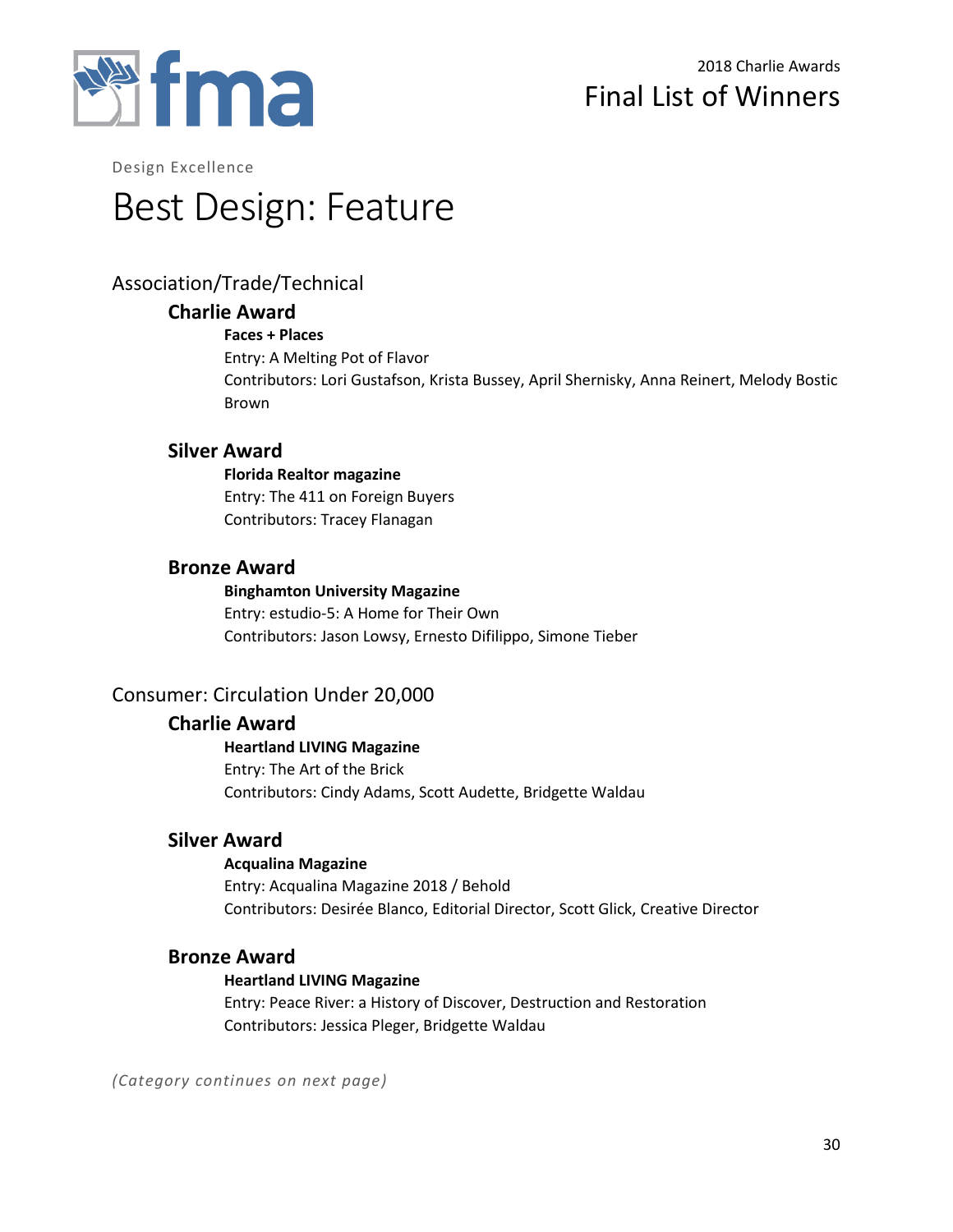

# Consumer: Circulation 20,000 and Over

## **Charlie Award**

#### **Fort Lauderdale Magazine**

Entry: Holiday in the 954 Contributors: Jonathan Perkinson

## **Silver Award**

#### **Fort Lauderdale Magazine**

Entry: The Best of Fort Lauderdale Contributors: Jonathan Perkinson

# **Bronze Award**

# **Sarasota Magazine**

Entry: Taco Crazy Design Contributors: Gigi Ortwein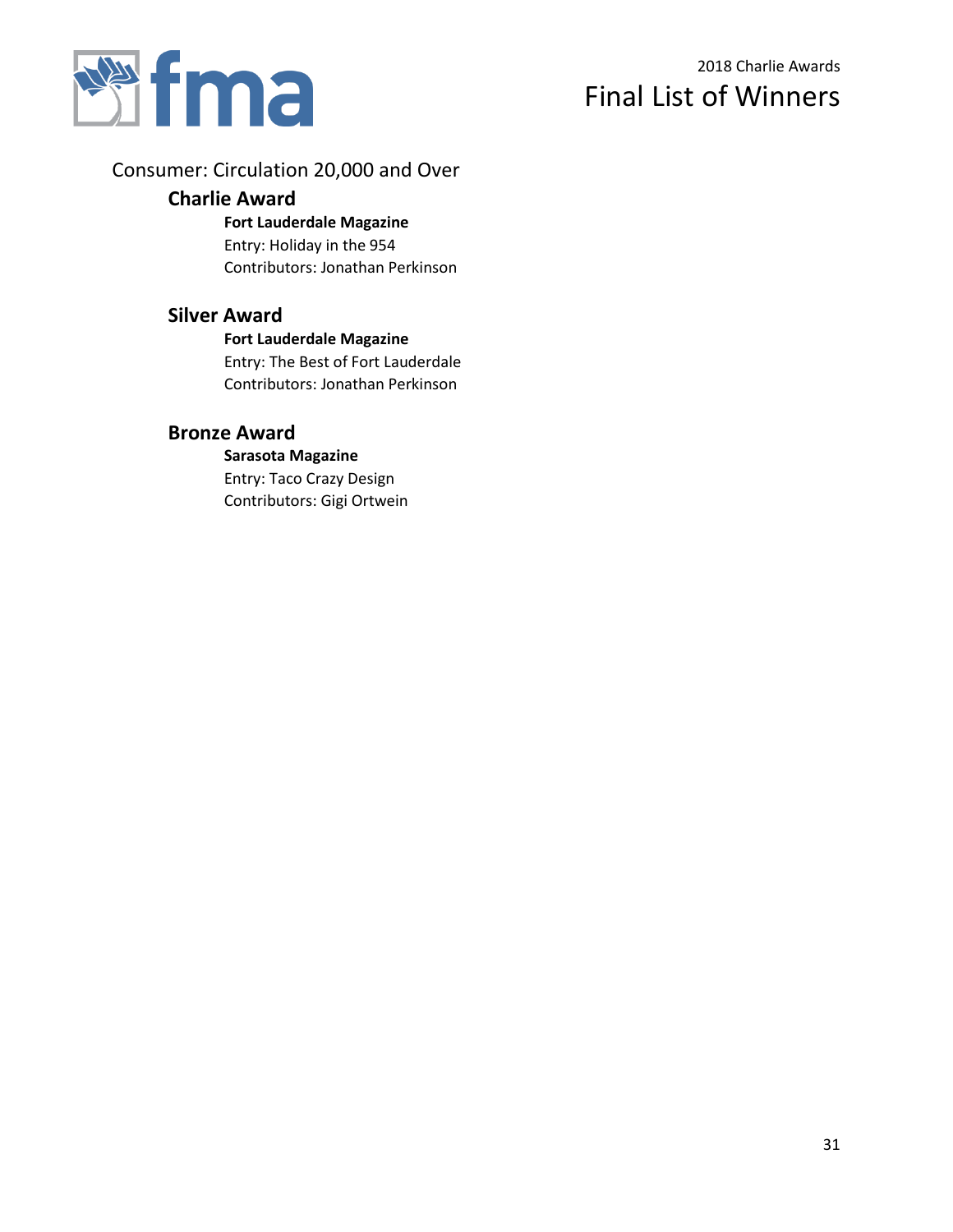

# 2018 Charlie Awards Final List of Winners

Digital Excellence

# Best Digital: Social Media

# Association

### **Charlie Award**

**Florida Dental Association** Entry: Find an FDA Dentist Contributors: Staff

## All Consumer

### **Charlie Award**

**Florida Sport Fishing** Entry: Florida Sport Fishing Contributors: Micah Simoneaux, Daniel Wright

## **Silver Award**

**INDULGE** Entry: Indulge Social Media Contributors: Evan Benn

#### **Bronze Award**

#### **HCP Media**

Entry: Our Jamaica 2018, Top Places to Propose in Charleston, Gmcvb Vacation Planner / #305 Day , V De Volaris January 2018 Issue Video, Yaku by La Mar Contributors: Vanessa Martin, Art Director, Ingrid Martinez, Art Director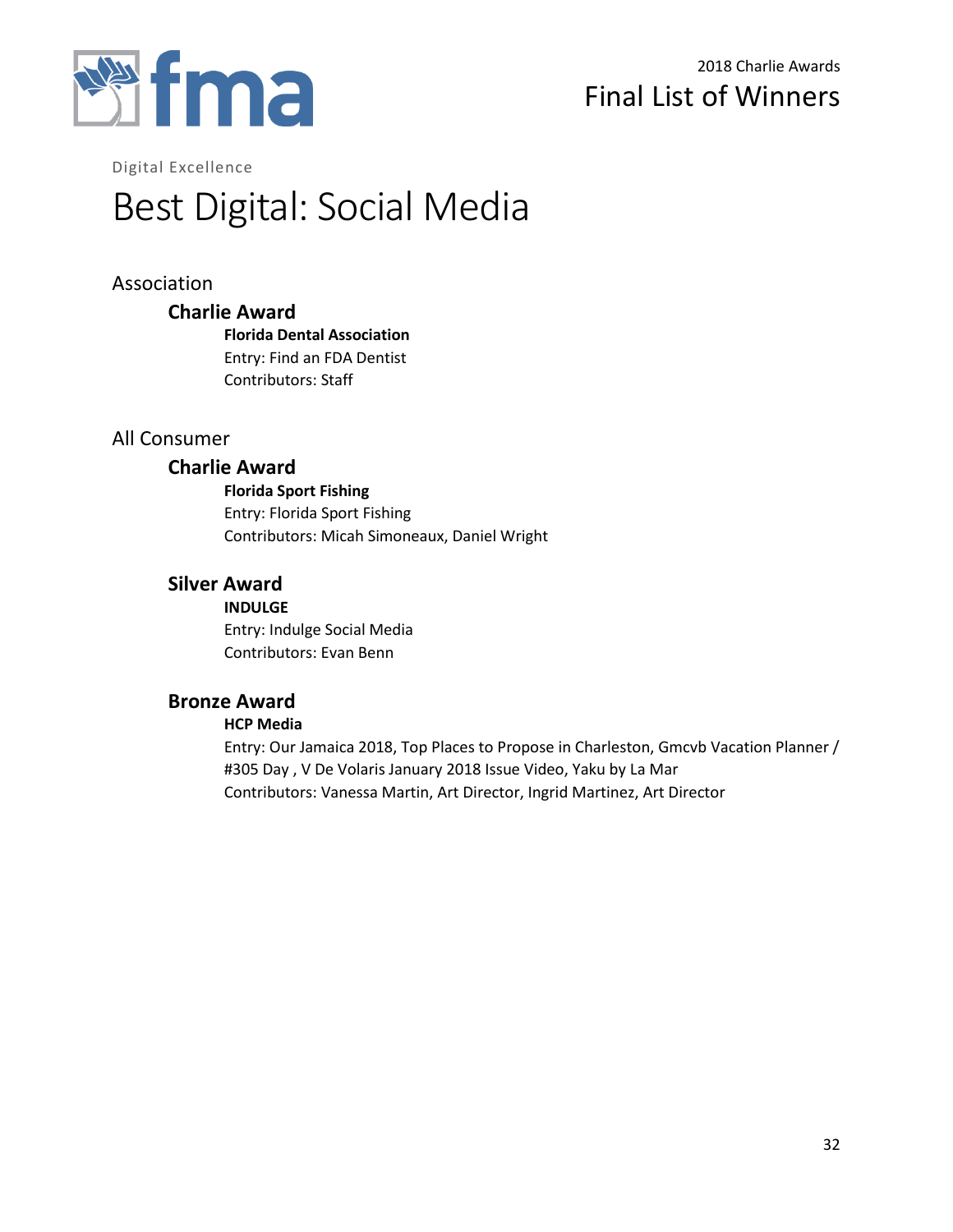

# 2018 Charlie Awards Final List of Winners

Digital Excellence

# Best Digital: Online Video

# Trade/Technical

## **Charlie Award**

#### **SPARK! TV**

Entry: SPARK! - The Plight of the Honeybee Contributors: Jackie D'Antonio, Meghan Golden, Laura C.S. Walker

## **Silver Award**

**SPARK! TV**

Entry: SPARK! - Saving the Sea Turtle Contributors: Jackie D'Antonio, Meghan Golden, Laura C.S. Walker

## **Bronze Award**

**SPARK! TV**

Entry: SPARK! - Habitat Destruction in the Everglades Contributors: Jackie D'Antonio, Meghan Golden, Laura C.S. Walker

## All Consumer

## **Charlie Award**

#### **Florida Trend**

Entry: Florida Trend Viewpoints: Dr. Alan List of Moffitt Cancer Center Contributors: Joyce Edmondson, Robb Lee, David Denor

## **Silver Award**

**Tampa Bay Parenting Magazine** Entry: MOSI Contributors: Laura Byrne

## **Bronze Award**

**Orlando magazine** Entry: Billy Collins: A Poet in Residence Contributors: Michael McLeod, Joseph Hannah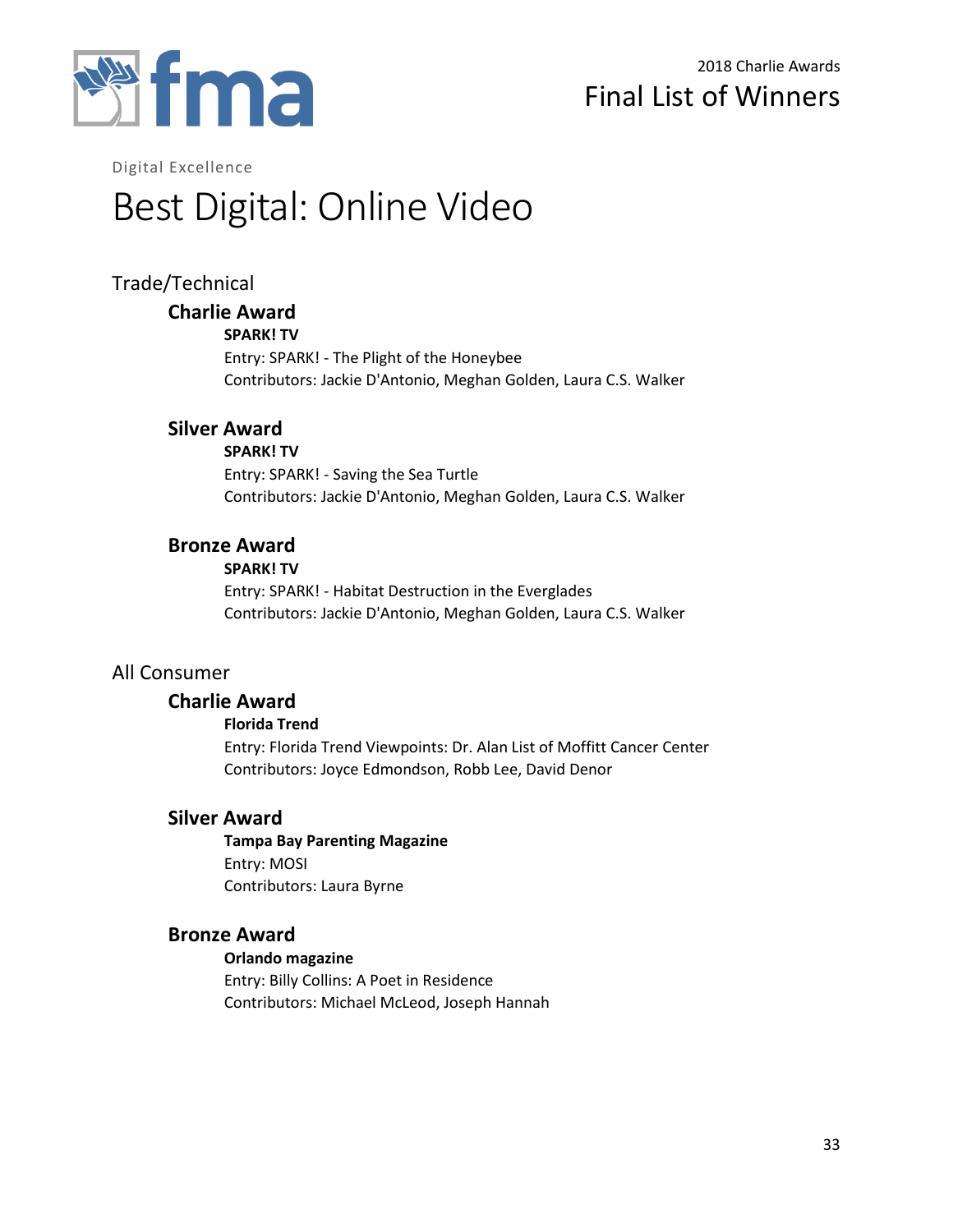

Digital Excellence

# Best Digital: Magazine Website

# Trade/Technical

## **Charlie Award**

**Internal Auditor** Entry: InternalAuditor.Org Contributors: Shannon Steffee, Tim McCollum, David Salierno

## **Silver Award**

#### **Today's Veterinary Business**

Entry: Today's Veterinary Business Website Contributors: Jackie D'Antonio, Meghan Golden, Laura C.S. Walker

## All Consumer

## **Charlie Award**

**INDULGE** Entry: Miamiindulge.Com Contributors: Evan Benn

## **Silver Award**

**Florida Trend** Entry: FloridaiTrend.Com Contributors: Joyce Edmondson, Robb Lee, David Denor

# **Bronze Award**

#### **Vero Beach Portfolio Magazine** Entry: Website: Portfolio-Verobeach.Com Contributors: Christina Luboski, Reilly Koontz, Penny Tranchilla, Joe Semkow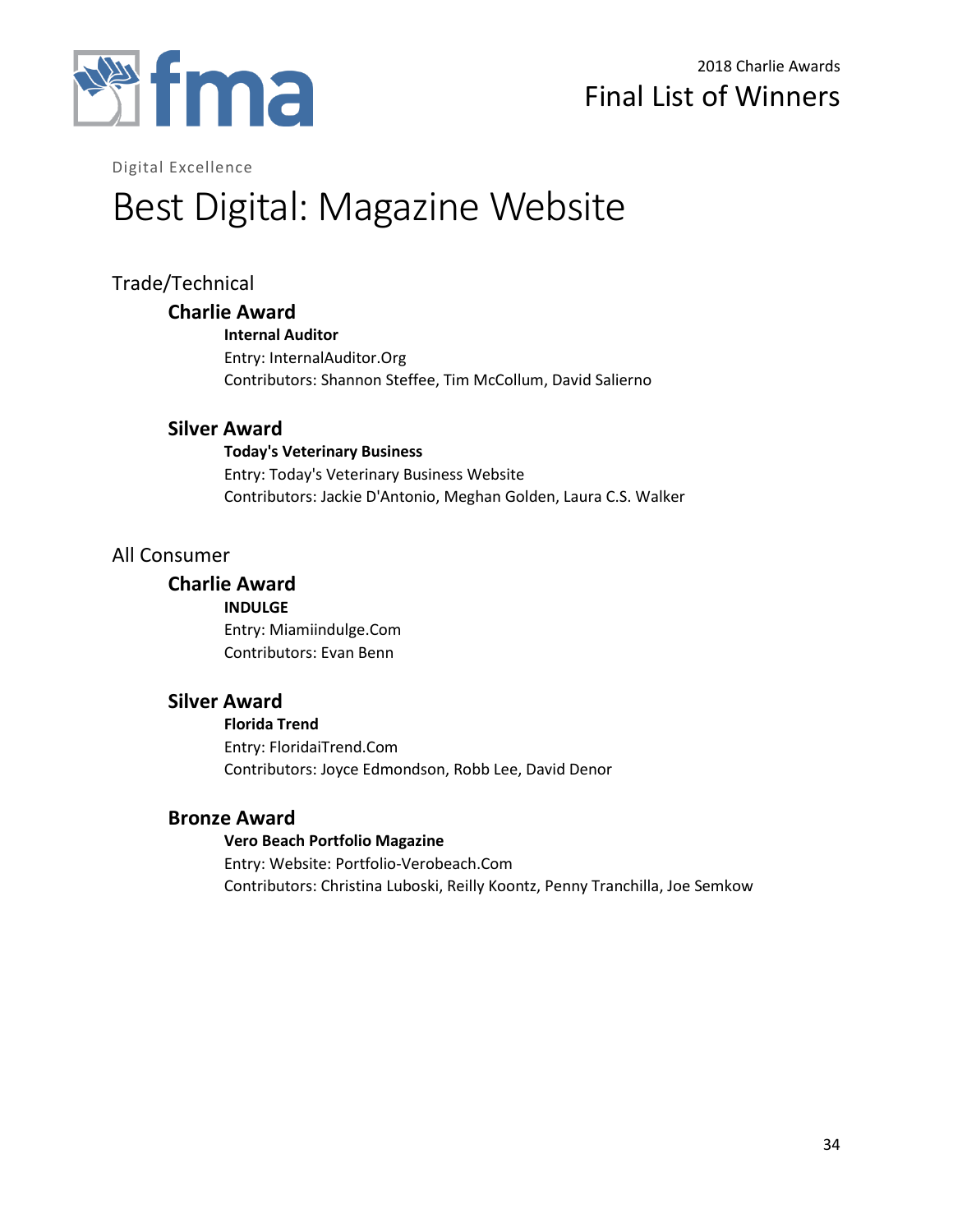

Digital Excellence

# Best Digital: Online-Only Publication

# Trade/Technical

## **Charlie Award**

## **Veterinary Advantage**

Entry: Veterinary Advantage Contributors: Chris Kelly, Laura C.S. Walker

# Consumer: Circulation Under 20,000

## **Charlie Award**

**Elevar Magazine** Entry: Elevar Magazine Contributors: Alexander Sotomayor, Conan Segrest, Joe DeLeon, John Sotomayor

# **Silver Award**

#### **Elevate Magazine** Entry: Elevate Magazine Contributors: Alexander Sotomayor, Conan Segrest, Joe DeLeon, John Sotomayor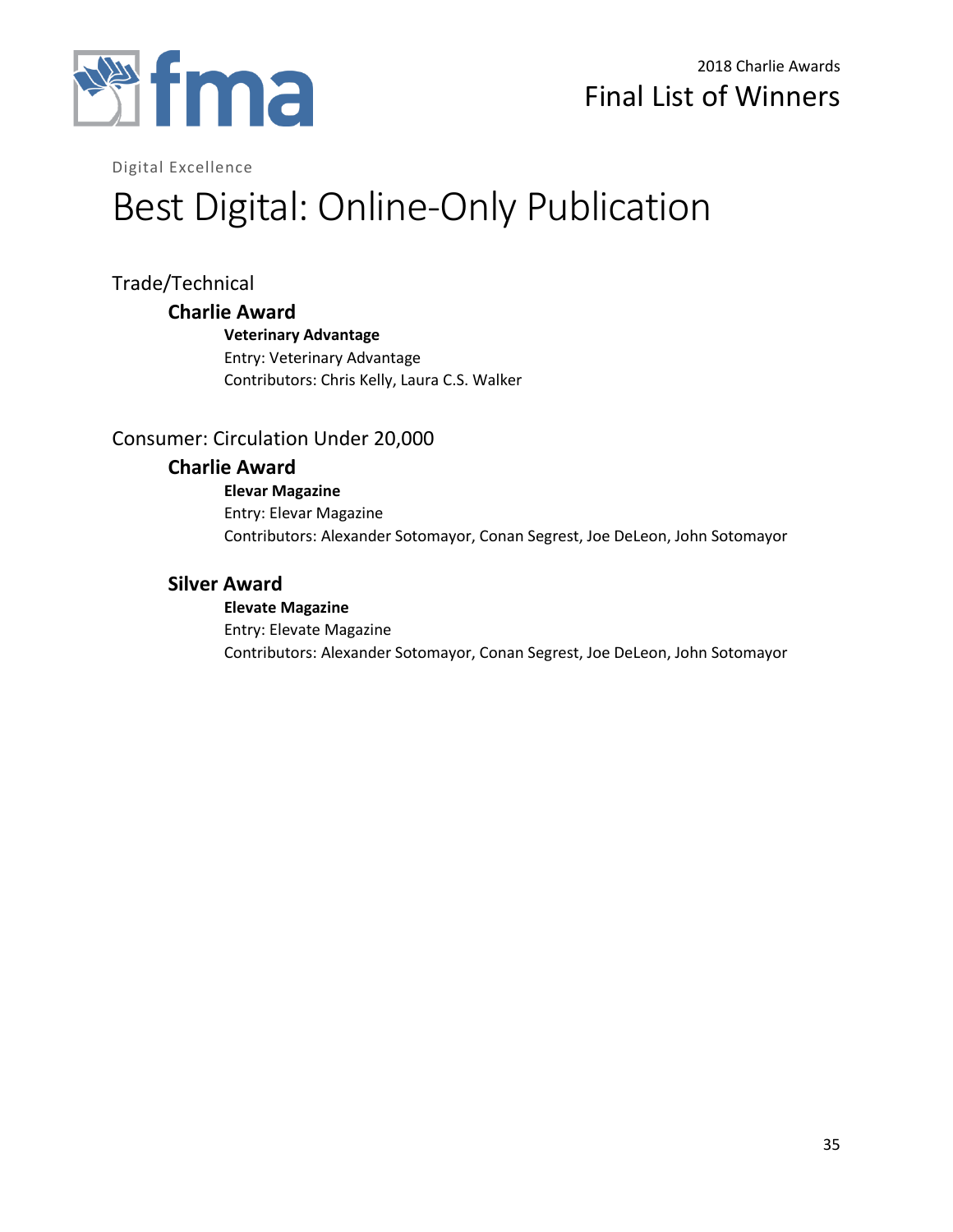

# Best Advertisement: Self-Promotional

# Association/Trade/Technical

## **Charlie Award**

**Conservancy of Southwest Florida** Entry: Kill the Bill Contributors: Catherine Bergerson, Kate Kintz

## **Silver Award**

**SPARK! TV** Entry: Spark! On-air Advertisement Contributors: Jackie D'Antonio, Laura C.S. Walker

## All Consumer

## **Charlie Award**

**Orlando magazine** Entry: March 2018 - Countdown to Burger Battle Contributors: Denis Vargas

## **Silver Award**

**Lake & Sumter Style** Entry: Why Advertise in Style Contributors: Staff

# **Bronze Award**

**Florida Sport Fishing** Entry: FSF Spice Contributors: Ana Lucia Zagazeta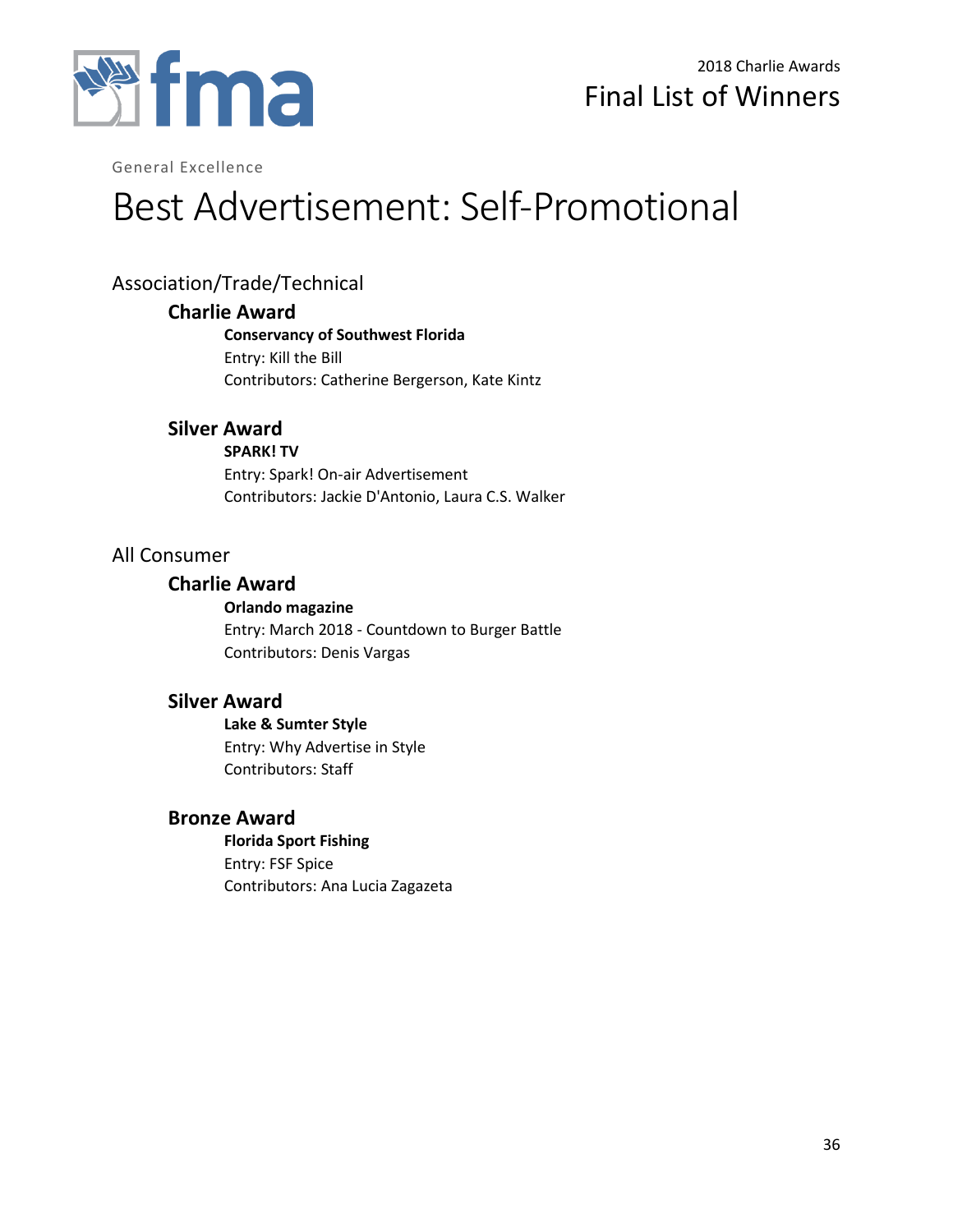

# Best Advertisement: For a client

# Trade/Technical

## **Charlie Award**

### **North American Veterinary Community**

Entry: Industry Services - Exoticscon 2018 Contributors: Marisa Hackemann, Meghan Golden, Summer Graziano, Peter Scott

## **Silver Award**

### **North American Veterinary Community**

Entry: Industry Services - ABVP Symposium Ad Contributors: Marisa Hackemann, Meghan Golden, Summer Graziano, Peter Scott

# All Consumer

## **Charlie Award**

#### **Vero Beach Portfolio Magazine** Entry: Made in the Shade Jul/Aug 2017 Contributors: Christina Luboski, Alyssa Tranchilla, Reilly Koontz

# **Silver Award**

**Discover The Palm Beaches Visitors Guide 2018** Entry: Palm Beach International Airport Contributors: Angelo LoPresti

# **Bronze Award**

**Florida Sport Fishing** Entry: Smart Battery Contributors: Ana Lucia Zagazeta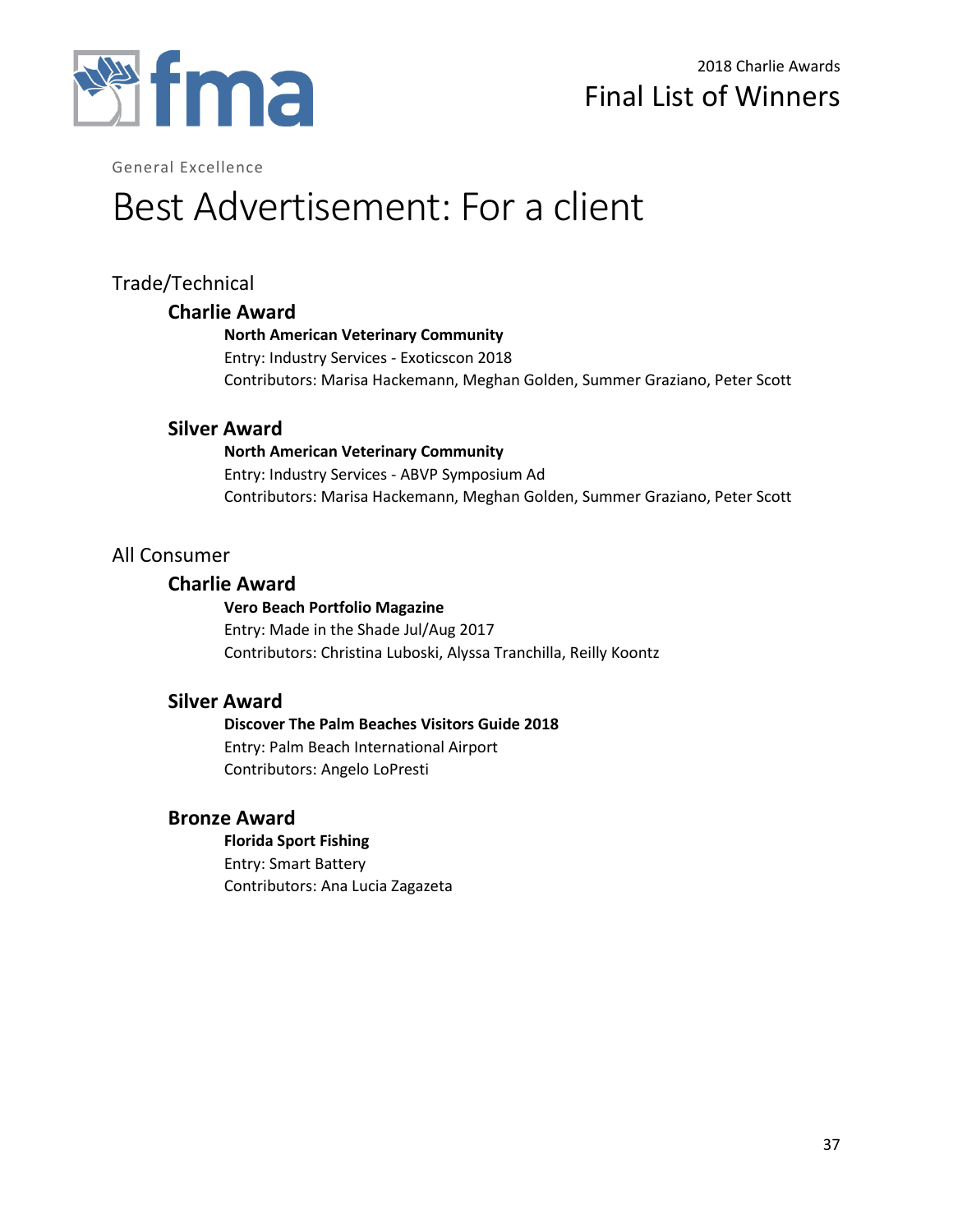

# Best Visitor Publication

# Association

## **Charlie Award**

#### **Conservancy of Southwest Florida**

Entry: Conservancy of Southwest Florida Activity Guide 2017-2018 Contributors: Catherine Bergerson, Kate Kintz

# All Consumer

## **Charlie Award**

**Discover Crystal River** Entry: Discover Crystal River Contributors: Staff

## **Silver Award**

### **Greater Miami & the Beaches Visitors Guide 2018**

Entry: Greater Miami & The Beaches Visitors Guide 2018 Contributors: Carolina Cardona, Senior Editor, Edwin Cruz, Art Director

## **Bronze Award**

### **Discover The Palm Beaches Visitors Guide 2018** Entry: Discover The Palm Beaches Visitors Guide 2018 Contributors: Staff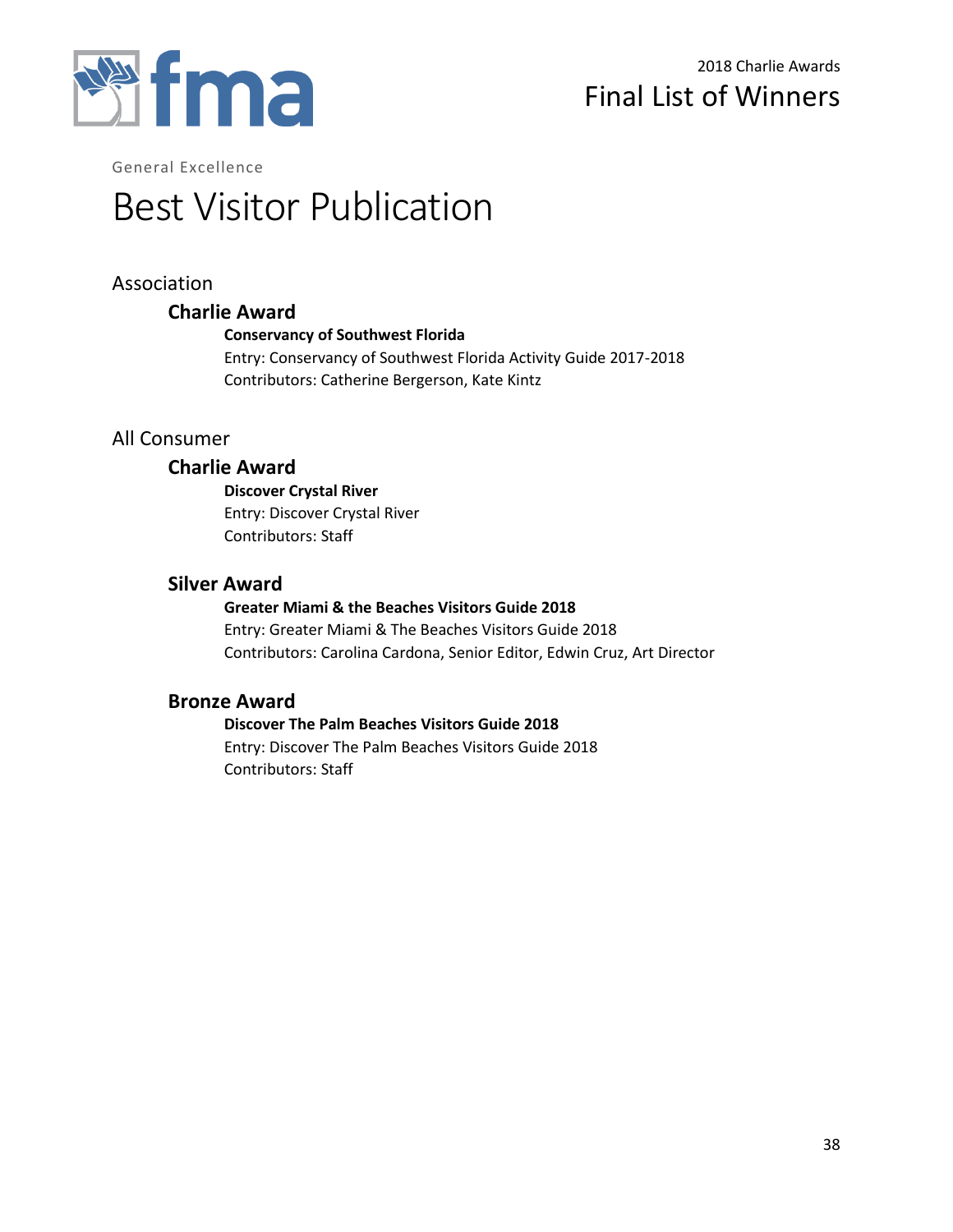

# Best Redesign

# Association/Trade/Technical

## **Charlie Award**

**Naples REALTOR** Entry: Naples Realtor Contributors: Daniel Venditti

## **Silver Award**

**Transformations** Entry: Transformations Contributors: Angelo LoPresti

## **Bronze Award**

**Today's Veterinary Nurse** Entry: Today's Veterinary Nurse Redesign Contributors: Lillian McAnally, Laura C.S. Walker

# Consumer: Circulation Under 20,000

# **Charlie Award**

**Special Publications** Entry: Ocala Magazine Contributors: Elle Tomaszewski

# **Silver Award**

**Healthy Living** Entry: Healthy Living Contributors: Staff

# **Bronze Award**

**Haven Magazine** Entry: Haven Magazine Contributors: Chris Sexson, Steven Maynard, Amy Sexson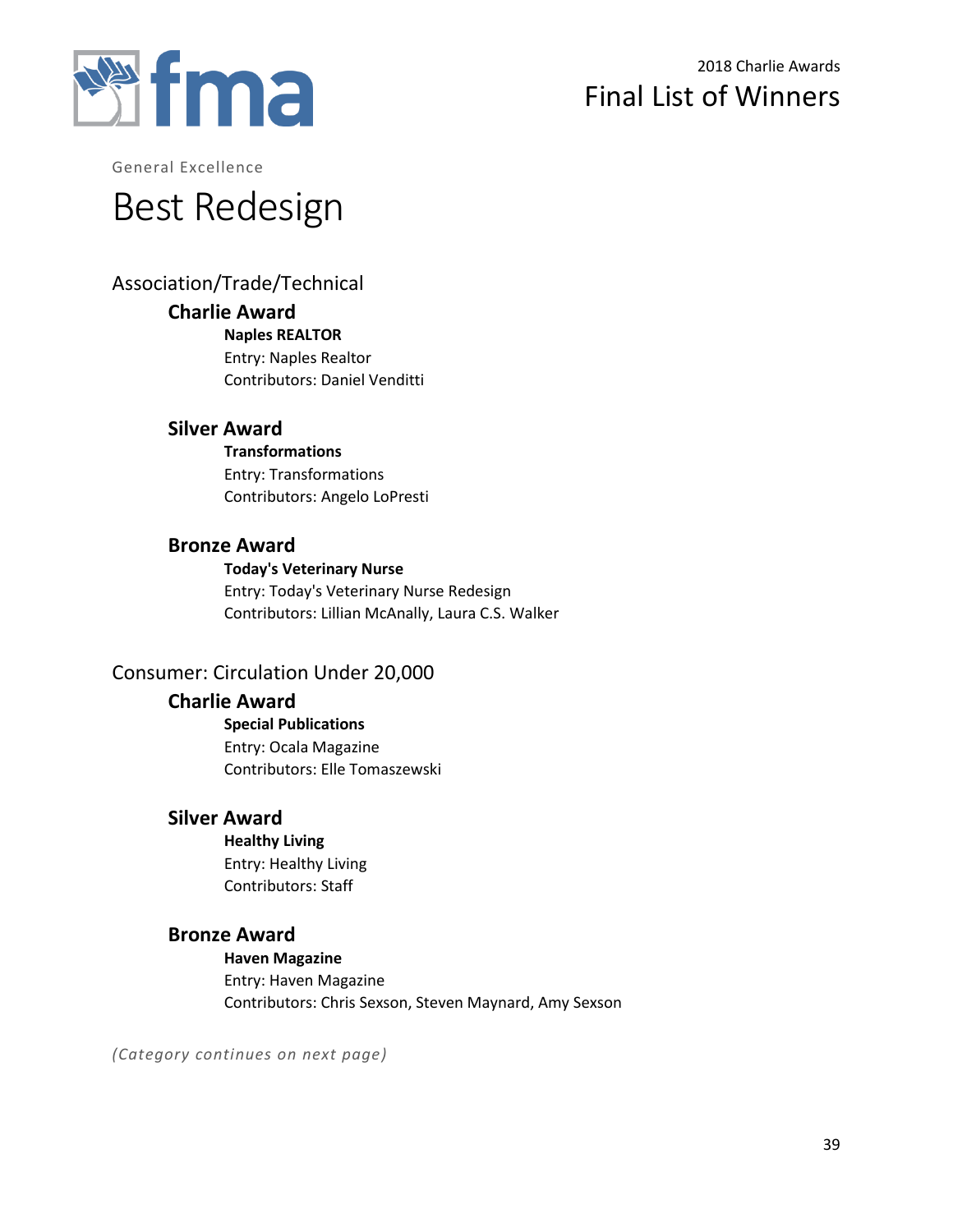

## Consumer: Circulation 20,000 and Over

## **Charlie Award**

#### **Our Jamaica 2018**

Entry: Our Jamaica 2018 Contributors: Desirée Blanco, Editorial Director, Jessica Becerra-Ortiz, Art Director

## **Silver Award**

#### **The Boca Raton Observer**

Entry: April 2018 Women'S Issue Contributors: Scott Deal, Art Director, Chelsea Greenwood, Editor, Linda Behmoiras, Publisher

## **Bronze Award**

## **Destination Marriott 2018** Entry: Destination Marriott 2018 Contributors: Rosa Calderón, Managing Editor, Carlos Martín, Art Director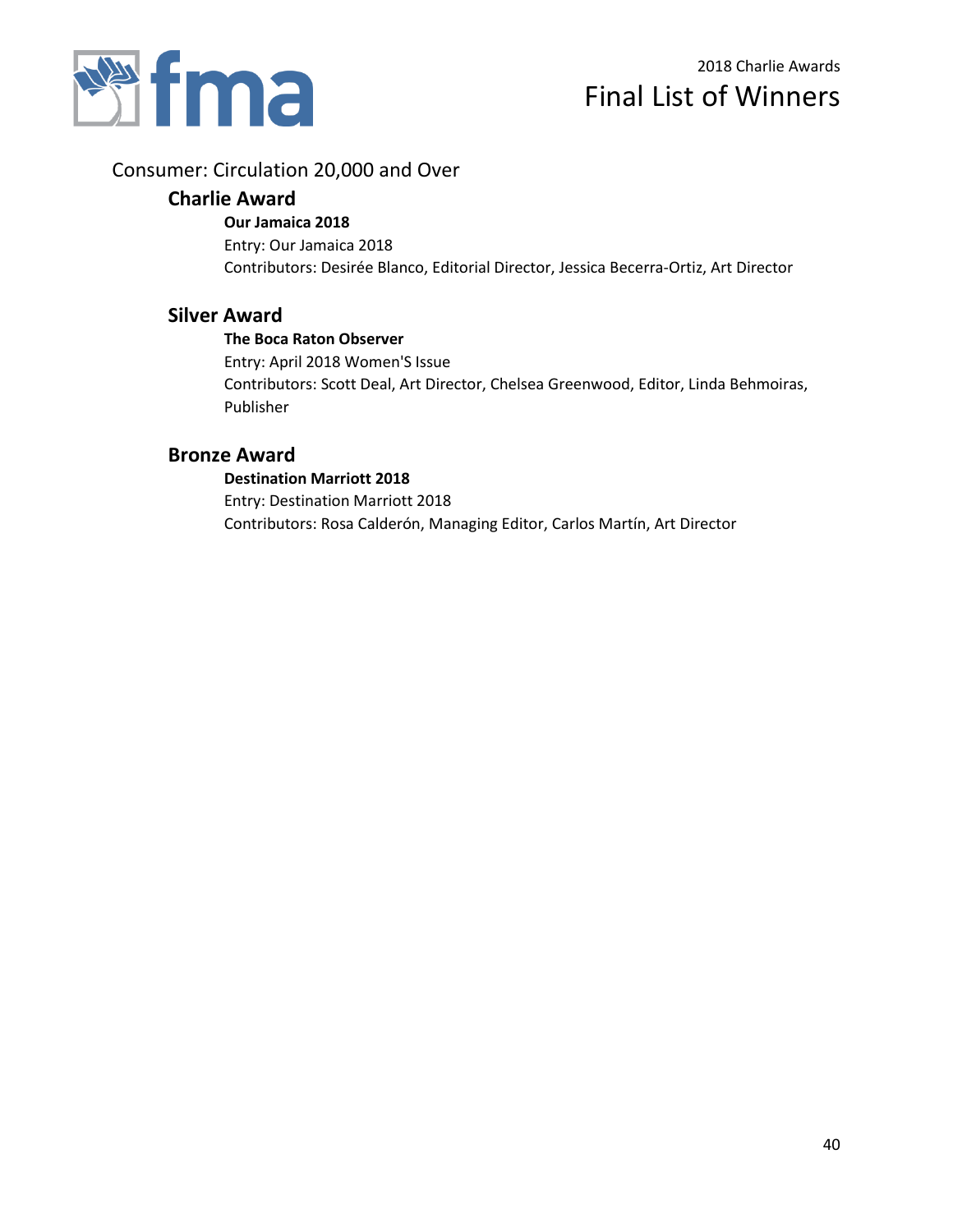

# Best New Magazine

# Trade/Technical

## **Charlie Award**

**Today's Veterinary Business** Entry: Today's Veterinary Business Contributors: Ken Niedziela, Laura C.S. Walker

# All Consumer

## **Charlie Award**

**inDoral Magazine** Entry: Indoral Magazine Contributors: Staff

# **Silver Award**

**Island Origins** Entry: Island Origins Magazine Contributors: Nikola Lashley, David Muir, Calibe Thompson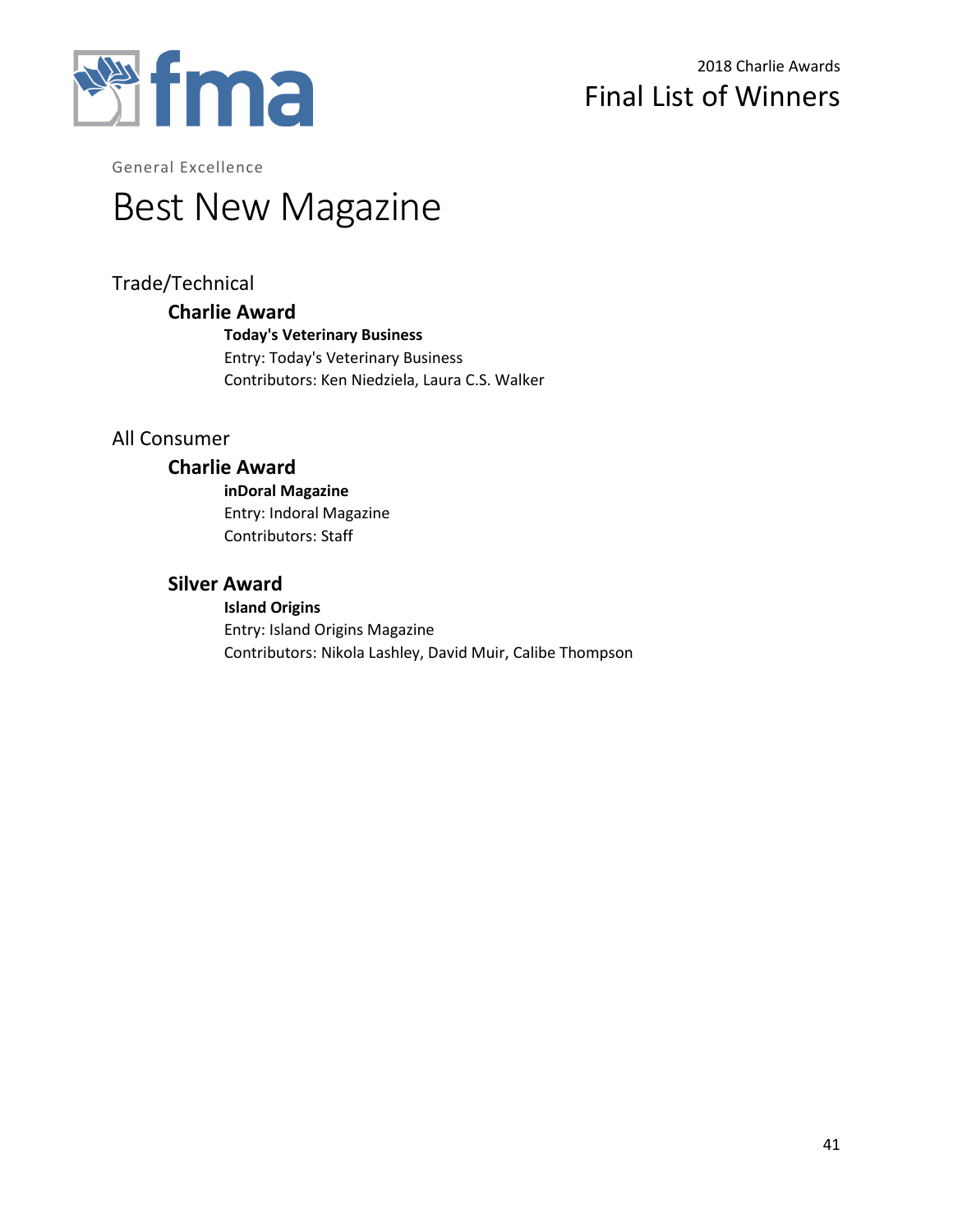

# Best Advertorial: Story or Section

# Consumer: Circulation Under 20,000

## **Charlie Award**

**Sarasota Scene** Entry: Beauty Notes Contributors: Mark Howell, Julie Milton

## **Silver Award**

**Vero Beach Portfolio Magazine** Entry: The Next Wave: Hydrotherapy Contributors: Reilly Koontz, Christina Luboski, Joe Semkow, Penny Tranchilla

# Consumer: Circulation 20,000 and Over

## **Charlie Award**

**INDULGE** Entry: INDULGE: Top Lawyers Contributors: J.M. Coto, Daisy Abreu, Kristina Corrales, Evan Benn

## **Silver Award**

**Essentially America** Entry: estudio-5 Gulf Coast Paradise Contributors: Jason Lowsy, Ernesto Difilippo, Simone Tieber

# **Bronze Award**

## **Jupiter Magazine**

Entry: Women in Business Contributors: Susan Dorta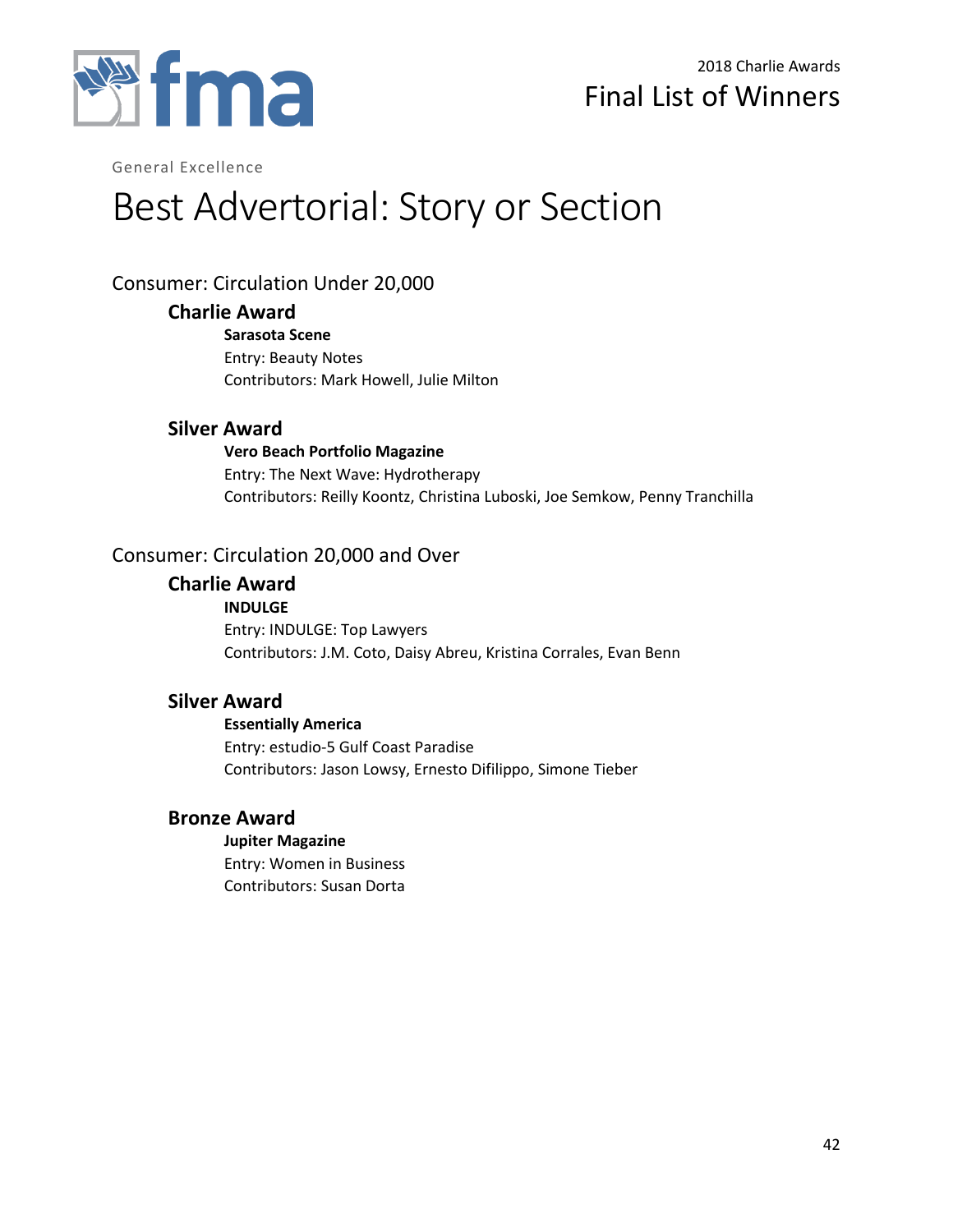

# Best Special Theme or Show Issue

# Association

# **Charlie Award**

**ACAMS Today**

Entry: Seventh Law Enforcement Edition Contributors: Karla Monterrosa-Yancey

## **Silver Award**

**Florida Realtor magazine** Entry: Global - April 2018 Contributors: Tracey Flanagan, Kevin Ireland, Tracey C. Velt

## **Bronze Award**

**Conservancy of Southwest Florida**

Entry: Conservancy Estuaries Report Card Contributors: Catherine Bergerson, Kate Kintz

# Consumer: Circulation Under 20,000

# **Charlie Award**

#### **Lifestyle Magazine-Las Olas**

Entry: Stories From Parkland; April 2018 Contributors: Lisa Lucas, Michelle Solomon, Keren Moros, Andrea Richard, Melanie Smit, Kevin Kaminski

## **Silver Award**

#### **Indian River Magazine**

Entry: Special Tribute Edition Bud Adams Florida Legend 1926-2017 Contributors: Michelle Burney, Robert Adams, Gregory Enns, Rick Crary

## **Bronze Award**

**Business in Greater Gainesville** Entry: 2017 Fierce Awards Contributors: Staff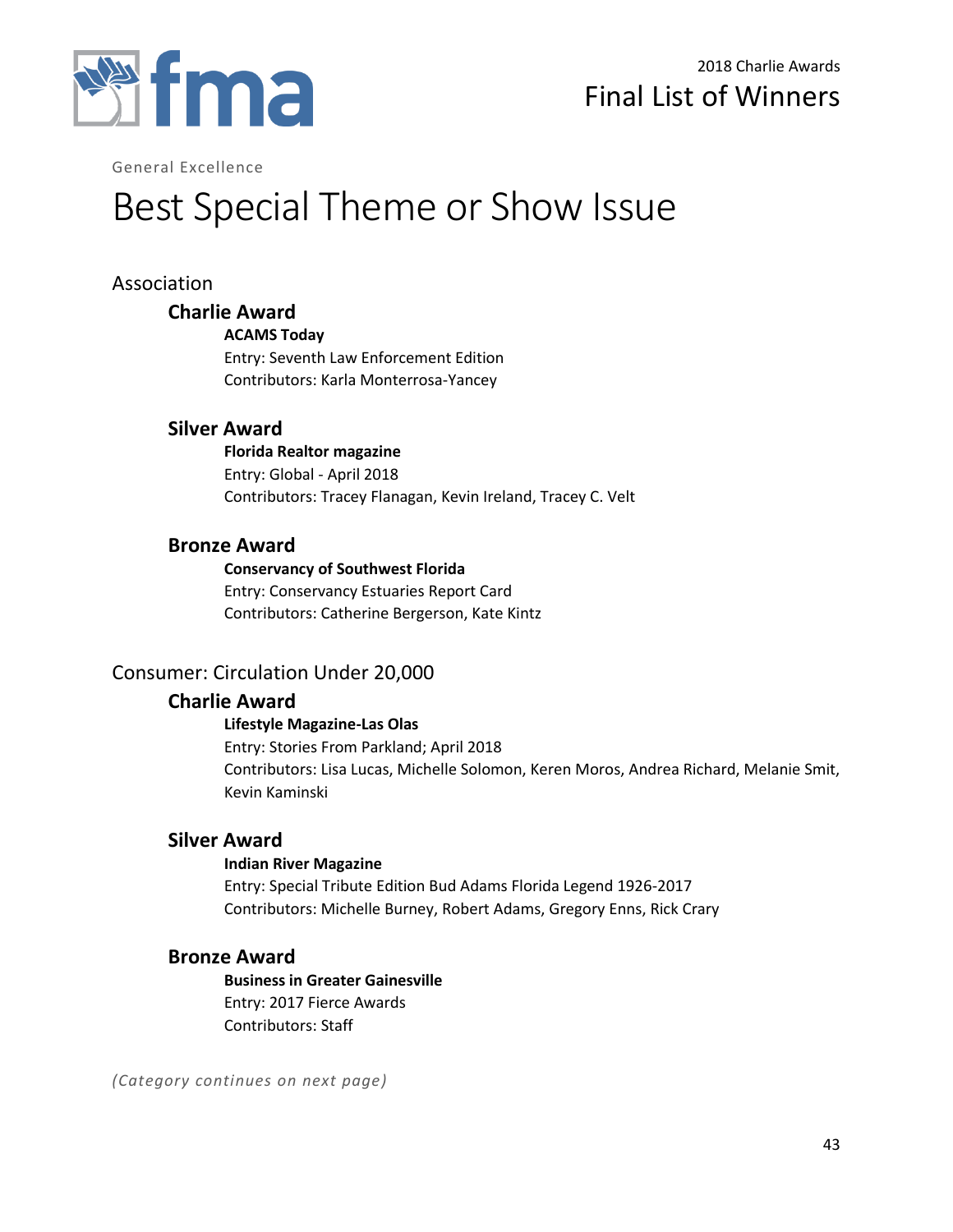

# Consumer: Circulation 20,000 and Over

## **Charlie Award**

#### **INDULGE**

Entry: INDULGE: The Art Basel Issue Contributors: Evan Benn

## **Silver Award**

#### **inWeston**

Entry: "Happy & Healthy Issue" Oct. 2017 Contributors: Staff

## **Bronze Award**

### **The Boca Raton Observer**

Entry: January 2018 The Health & Fitness Issue Contributors: Scott Deal, Art Director, Chelsea Greenwood, Editor, Linda Behmoiras, Publisher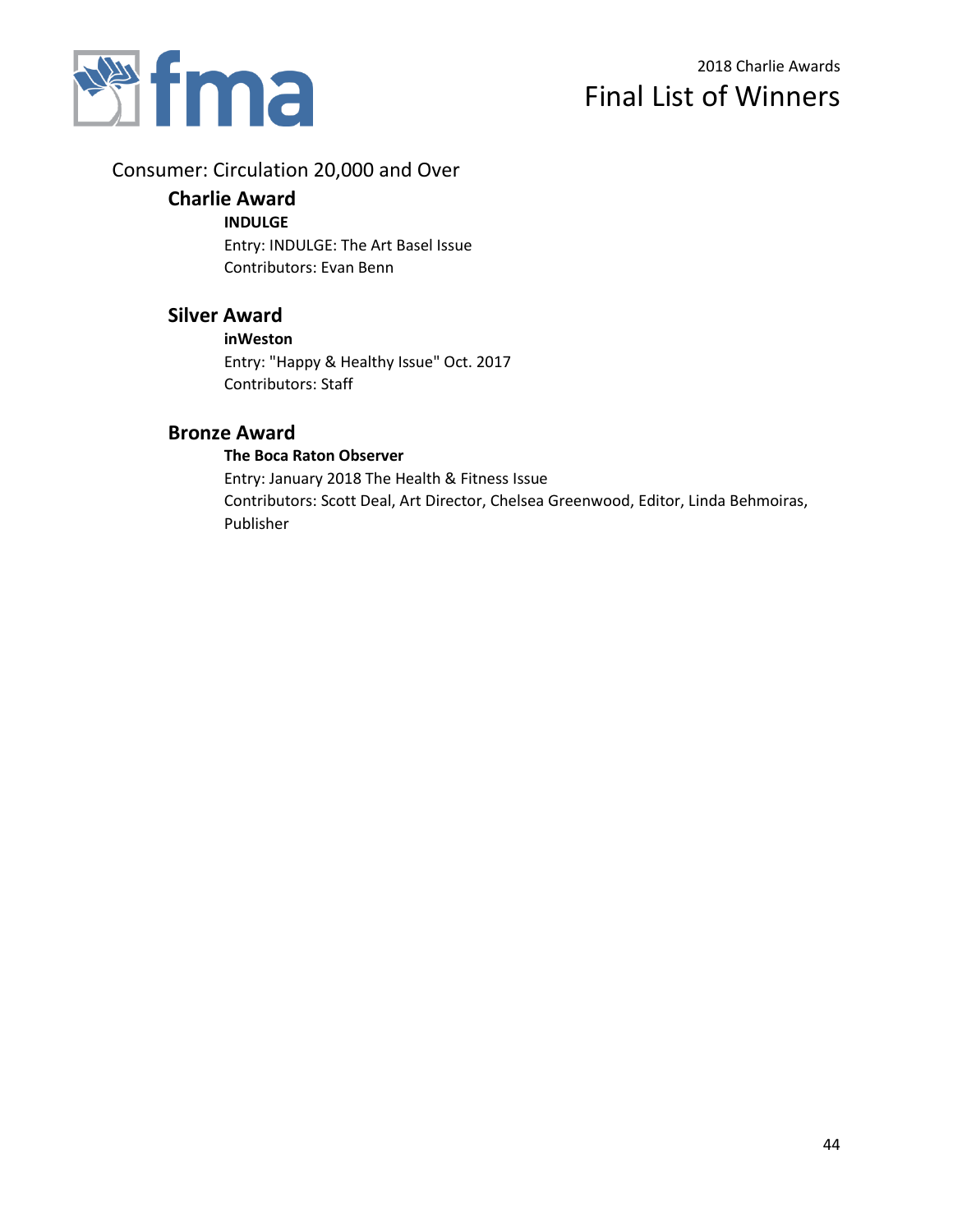

# Best Custom Publication

# Association/Trade/Technical

## **Charlie Award**

**Meeting Planners Guide To The Palm Beaches 2018**

Entry: Meeting Planners Guide to the Palm Beaches 2018 Contributors: Staff

# **Silver Award**

### **Wedding & Honeymoon Guide 2017-2018**

Entry: Wedding & Honeymoon Guide 2017-2018 Contributors: Staff

# **Bronze Award**

### **Profile Magazine 2017-2018**

Entry: Profile Magazine 2017-2018 Contributors: Staff

# Consumer: Circulation Under 20,000

# **Charlie Award**

**Traditions** Entry: Traditions Contributors: Michelle Lee Ribeiro, Daphne Nikolopoulos

# **Silver Award**

**Salut!** Entry: Salut! Contributors: Michelle Lee Ribeiro

# **Bronze Award**

# **Crystal Cruises, Northwest Passage Aboard Crystal Serenity**

Entry: Crystal Cruises, Northwest Passage Aboard Crystal Serenity Contributors: Desirée Blanco, Editorial Director, Scott Glick, Creative Director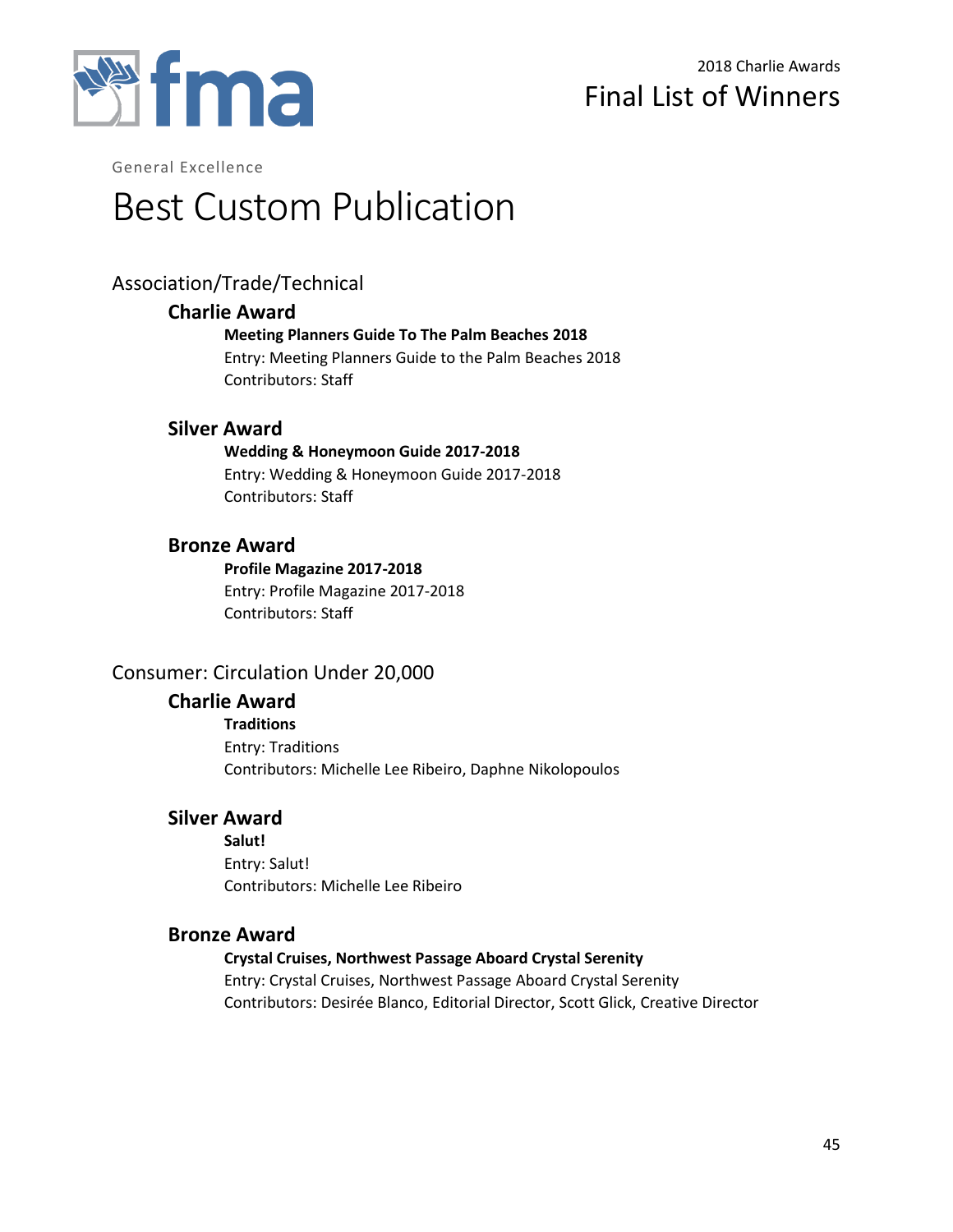

Best Overall Awards

# Best Overall: Design

# Association

## **Charlie Award**

**Florida Realtor magazine** Entry: June '17, July '17, April '18 Contributors: Tracey Flanagan, Kevin Ireland, Tracey C. Velt

## **Silver Award**

**The Tropical Garden** Entry: The Tropical Garden Contributors: Lorena Alban

## **Bronze Award**

**Connect Magazine** Entry: Connect Magazine Contributors: Richard Westran

# Trade/Technical

## **Charlie Award**

**Internal Auditor** Entry: June, August, February Contributors: Joe Yacinski

# **Silver Award**

**Naples REALTOR** Entry: Naples REALTOR Contributors: Brianne Hayden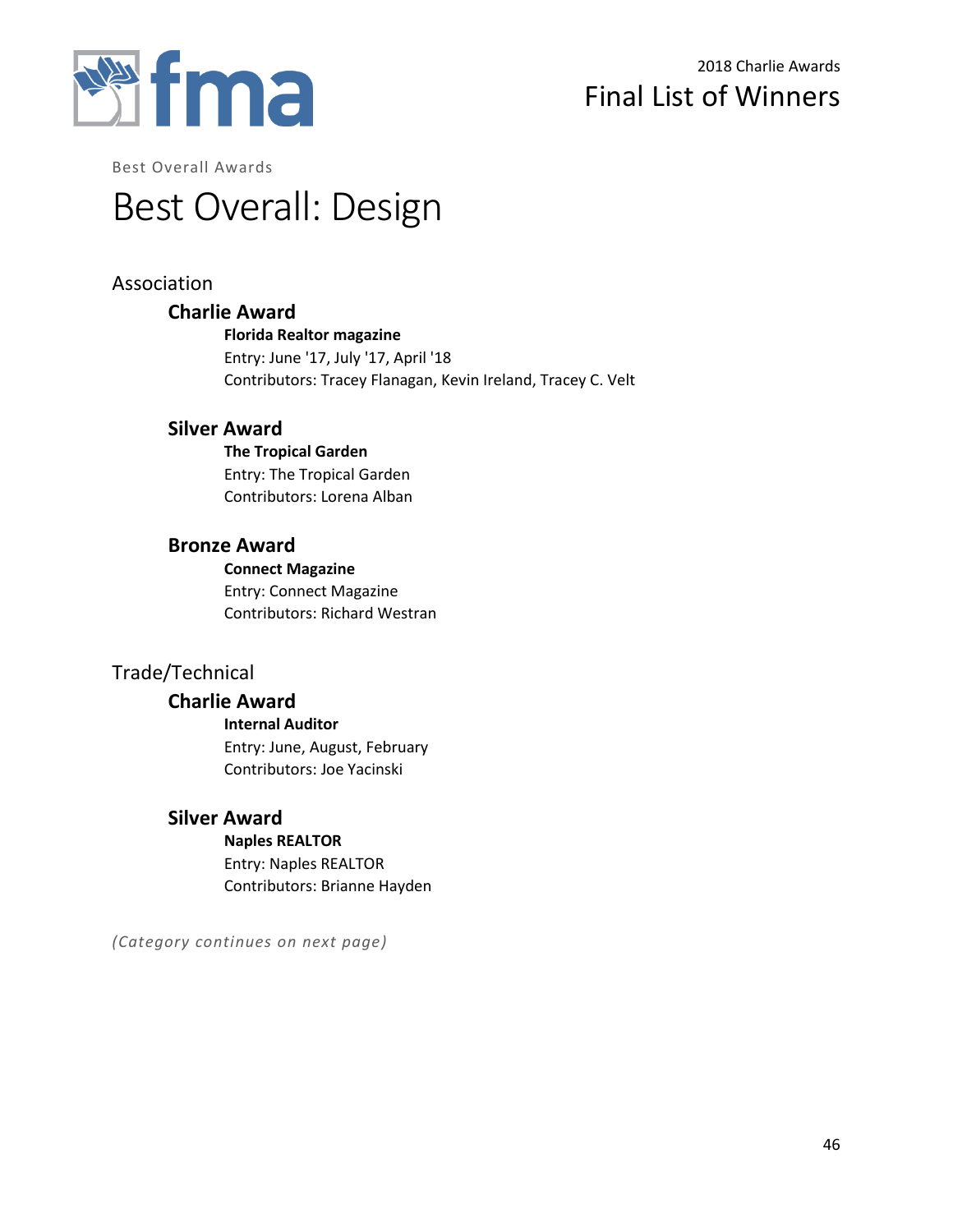

# Consumer: Circulation Under 20,000

## **Charlie Award**

#### **Vero Beach Portfolio Magazine**

Entry: Blue Sky Fly by Mar/April 2018, Life Afloat Jul/Aug 2017, the Blue Issue Jan/Feb 2018

Contributors: Penny Tranchilla, Christina Luboski

## **Silver Award**

#### **Art&Culture**

Entry: Art&Culture Contributors: Michelle Lee Ribeiro, Daphne Nikolopoulos

## **Bronze Award**

#### **Heartland LIVING Magazine**

Entry: Heartland LIVING: Overall Design Contributors: Bridgette Waldau, Jessica Pleger, Cindy Adams

## Consumer: Circulation 20,000 and Over

#### **Charlie Award**

**Fort Lauderdale Magazine** Entry: Fort Lauderdale Magazine Contributors: Jonathan Perkinson

### **Silver Award**

#### **The Boca Raton Observer**

Entry: The Boca Raton Observer Contributors: Scott Deal, Art Director, Linda Behmoiras, Publisher

## **Bronze Award**

**inWeston** Entry: inWeston Magazine Contributors: Staff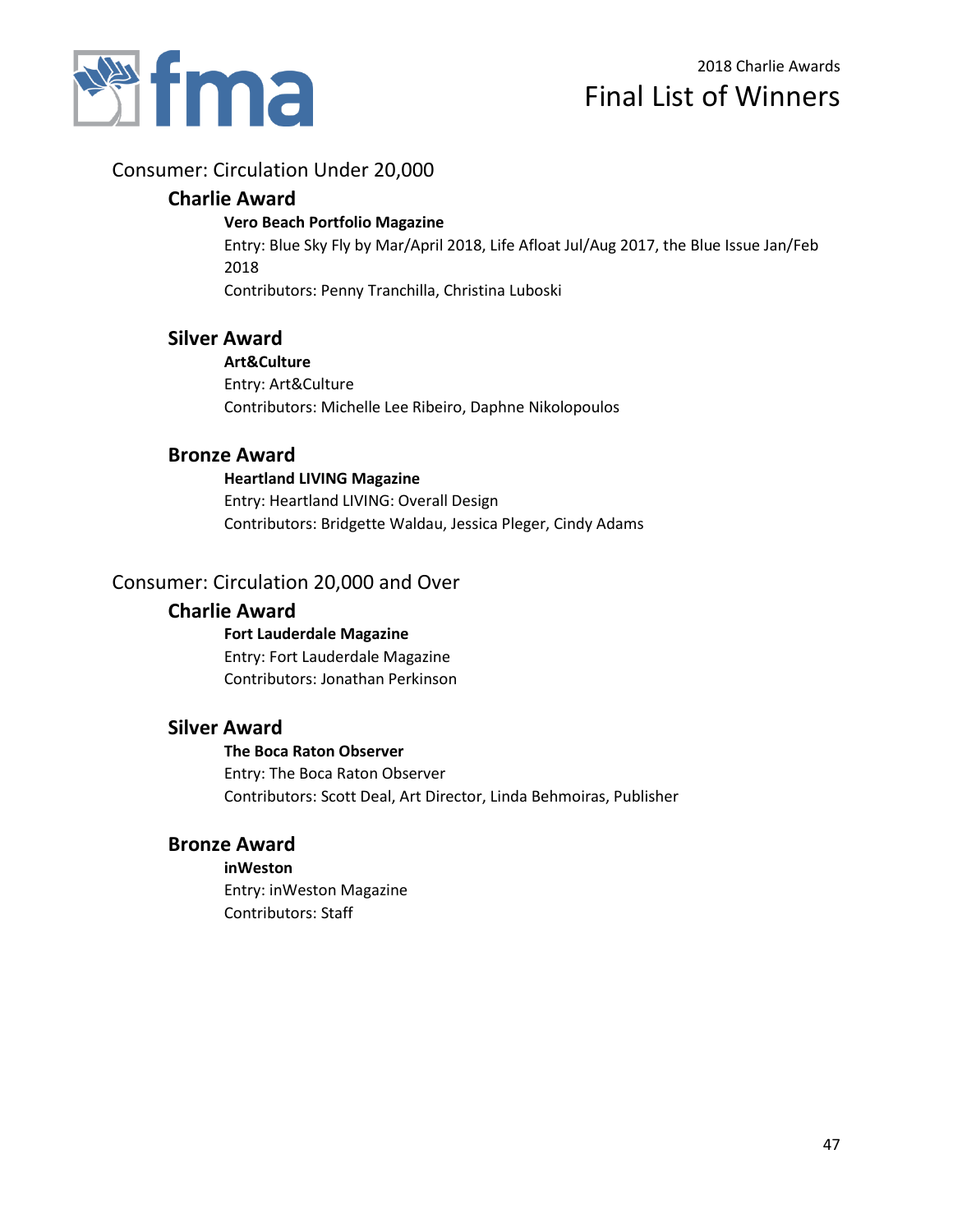

Best Overall Awards

# Best Overall: Writing

# Association

## **Charlie Award**

**The Tropical Garden** Entry: The Tropical Garden Contributors: Varios Contributors

## **Silver Award**

**Florida Realtor magazine** Entry: July '17, August '17, March '18 Contributors: Kevin Ireland, Tracey C. Velt

# Trade/Technical

## **Charlie Award**

**Internal Auditor** Entry: Internal Auditor (June, December, February) Contributors: Staff

## **Silver Award**

**Naples REALTOR** Entry: Naples REALTOR Contributors: Phil Borchmann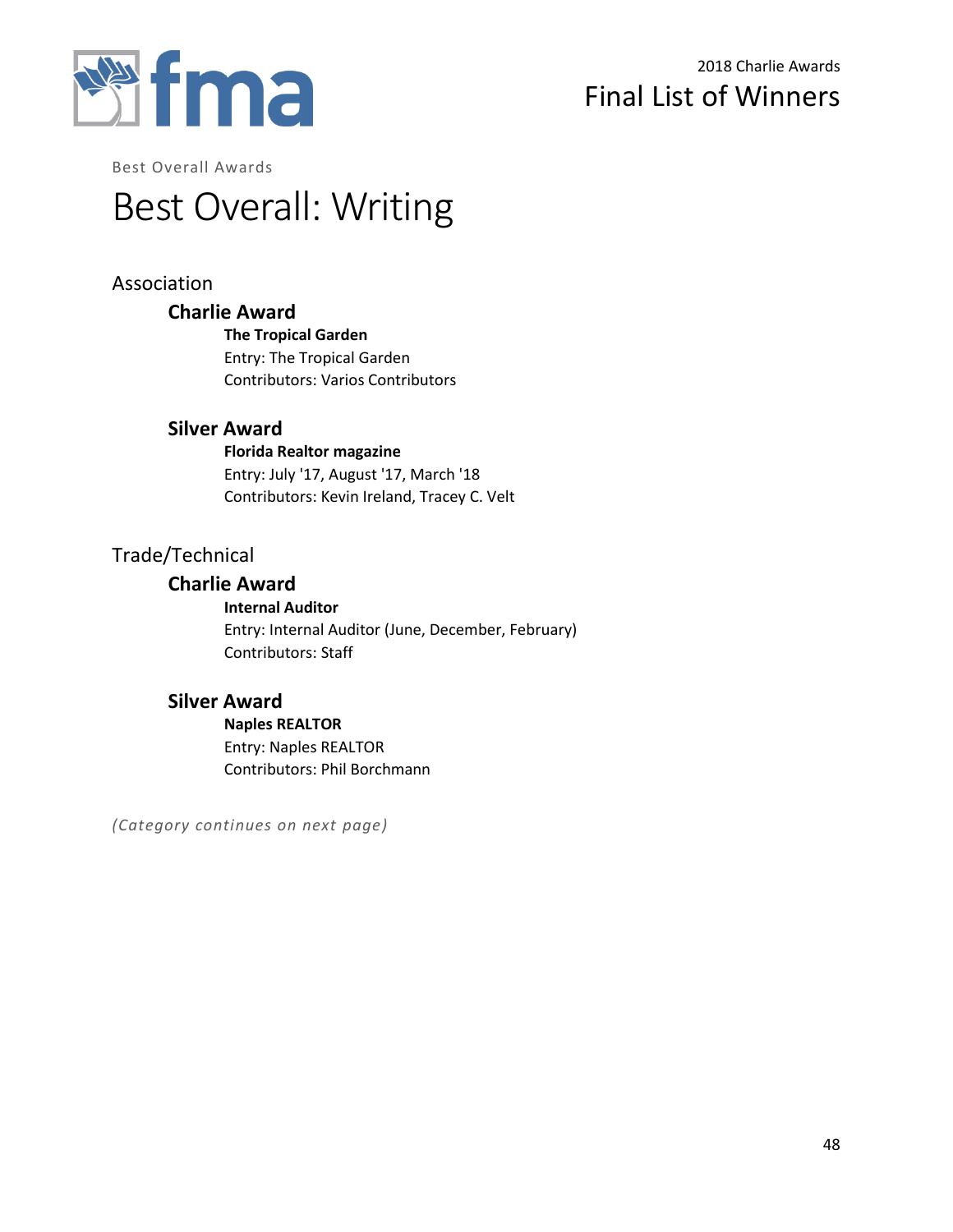

# Consumer: Circulation Under 20,000

## **Charlie Award**

#### **Lifestyle Magazine-Las Olas**

Entry: April 2018, Feb. 2018, Jan. 2018 Contributors: Lisa Lucas, Michelle Solomon, Andrea Richard, Keren Moros, Kevin Kaminski

## **Silver Award**

#### **Heartland LIVING Magazine** Entry: Heartland LIVING: Overall Writing Contributors: Christy Swift, Jessica Pleger, Katy Fassler

## **Bronze Award**

#### **Indian River Magazine**

Entry: Fall 2017, Holiday 2017, Winter 2018 Issues Contributors: The Writing Staff of Indian River Magazine

## Consumer: Circulation 20,000 and Over

## **Charlie Award**

**The Boca Raton Observer** Entry: The Boca Raton Observer Contributors: Chelsea Greenwood, Editor, Linda Behmoiras, Publisher

## **Silver Award**

**Sarasota Magazine** Entry: Overall Writing Contributors: Staff

## **Bronze Award**

#### **Boca magazine**

Entry: Boca Magazine Contributors: Staff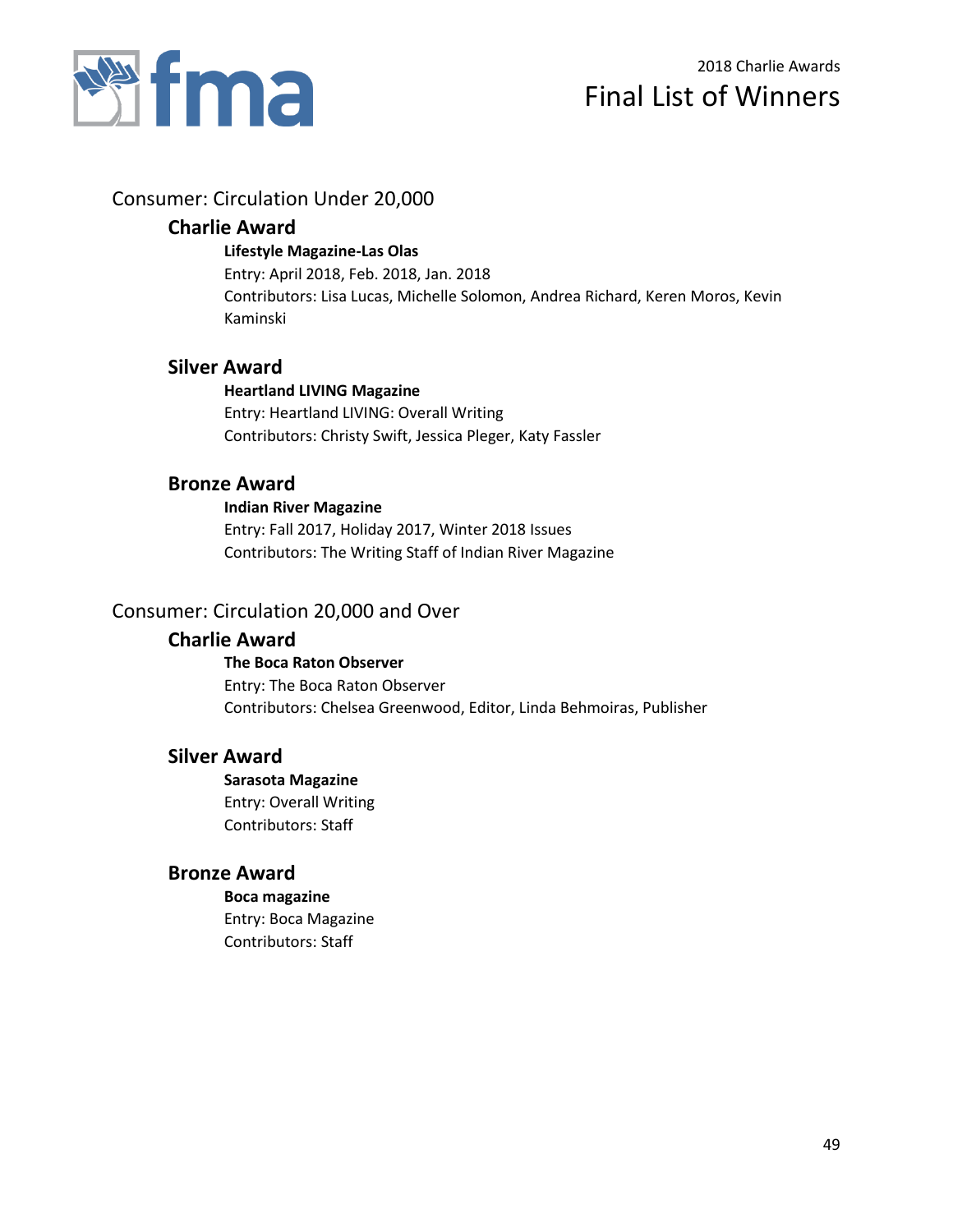

Best Overall Awards

# Best Overall: Magazine

# Association

## **Charlie Award**

#### **BizEd**

Entry: July/August 2017 - November/December 2017 - March/April 2018 Contributors: Juliane Iannarelli, Brandy Whited, Debbie Wiethorn, Tricia Bisoux, Sharon Shinn, Kelly McMurray

## **Silver Award**

#### **Florida Realtor magazine**

Entry: July '17, August '17, September '17 Contributors: Tracey Flanagan, Kevin Ireland, Tracey C. Velt

## **Bronze Award**

#### **Destinations**

Entry: Destinations Contributors: Lori Gustafson, Krista Bussey, April Shernisky, Anna Reinert, Melody Bostic Brown

# Trade/Technical

# **Charlie Award**

#### **Internal Auditor**

Entry: June, August, February Contributors: Staff

# **Silver Award**

#### **Naples REALTOR**

Entry: Naples REALTOR Contributors: Brianne Hayden, Phil Borchmann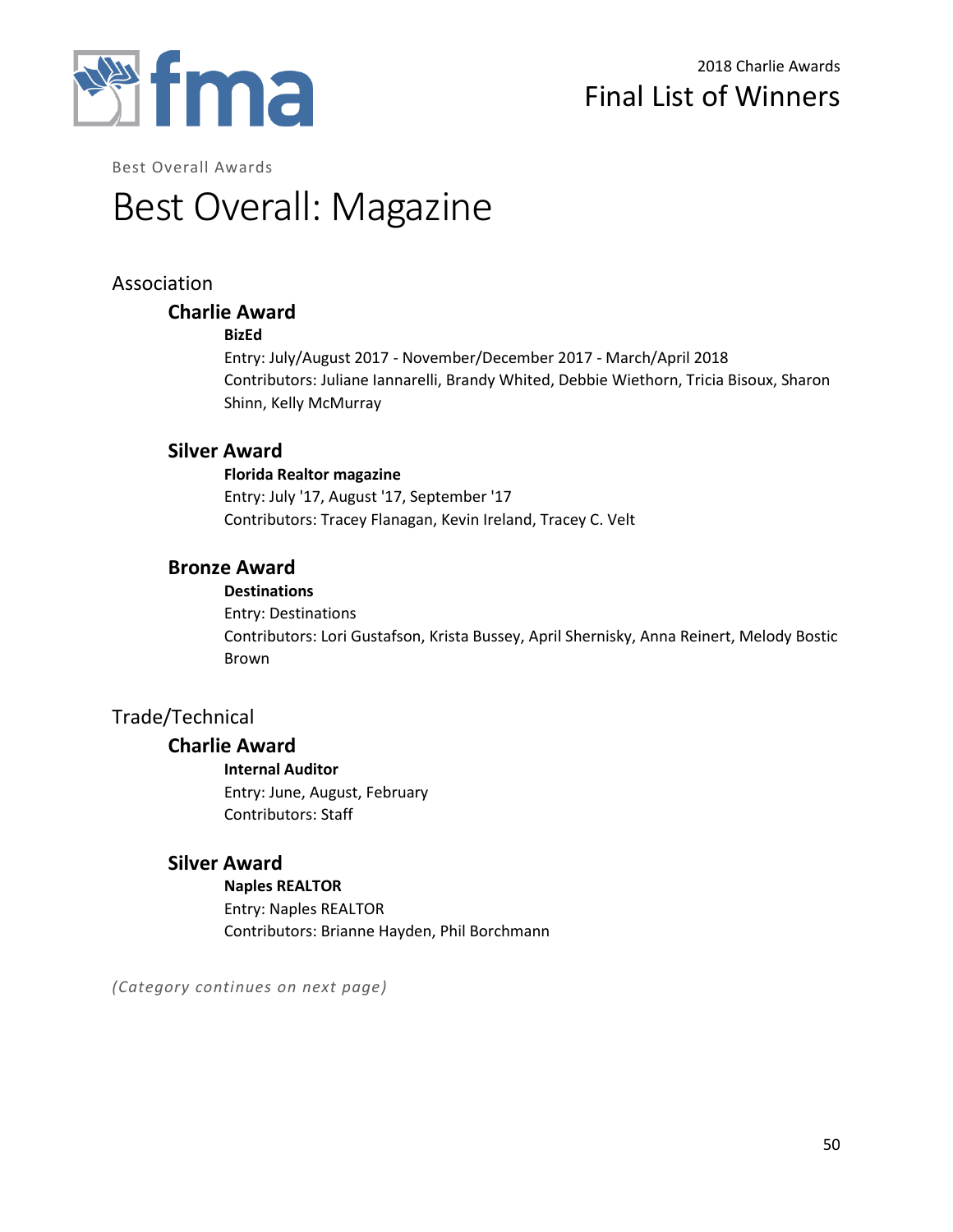

# 2018 Charlie Awards Final List of Winners

## Consumer: Circulation Under 20,000

### **Charlie Award**

#### **Lifestyle Magazine-Las Olas**

Entry: April 2018, Feb. 2018, Dec. 2017 Contributors: Melanie Smit, Kevin Kaminski

#### **Silver Award**

**Healthy Living** Entry: Healthy Living Contributors: Staff

### **Bronze Award**

**Lake & Sumter Style** Entry: Lake & Sumter Style Contributors: Staff

# Consumer: Circulation 20,000 and Over

#### **Charlie Award**

#### **Gulfshore Life**

Entry: Gulfshore Life (January, February and March 2018) Contributors: Jesse Adams, David Sendler

### **Silver Award**

**Venice magazine** Entry: Venice Magazine Contributors: Nila Do Simon, Sarah Harrelson, Carlos Suarez

#### **Bronze Award**

#### **V de Volaris**

Entry: V De Volaris June 2017, V De Volaris December 2017, V De Volaris March 2018 Contributors: Rosa Calderón, Managing Editor, Jessica Becerra-Ortiz, Art Director, Lourdes Fernández, Art Director